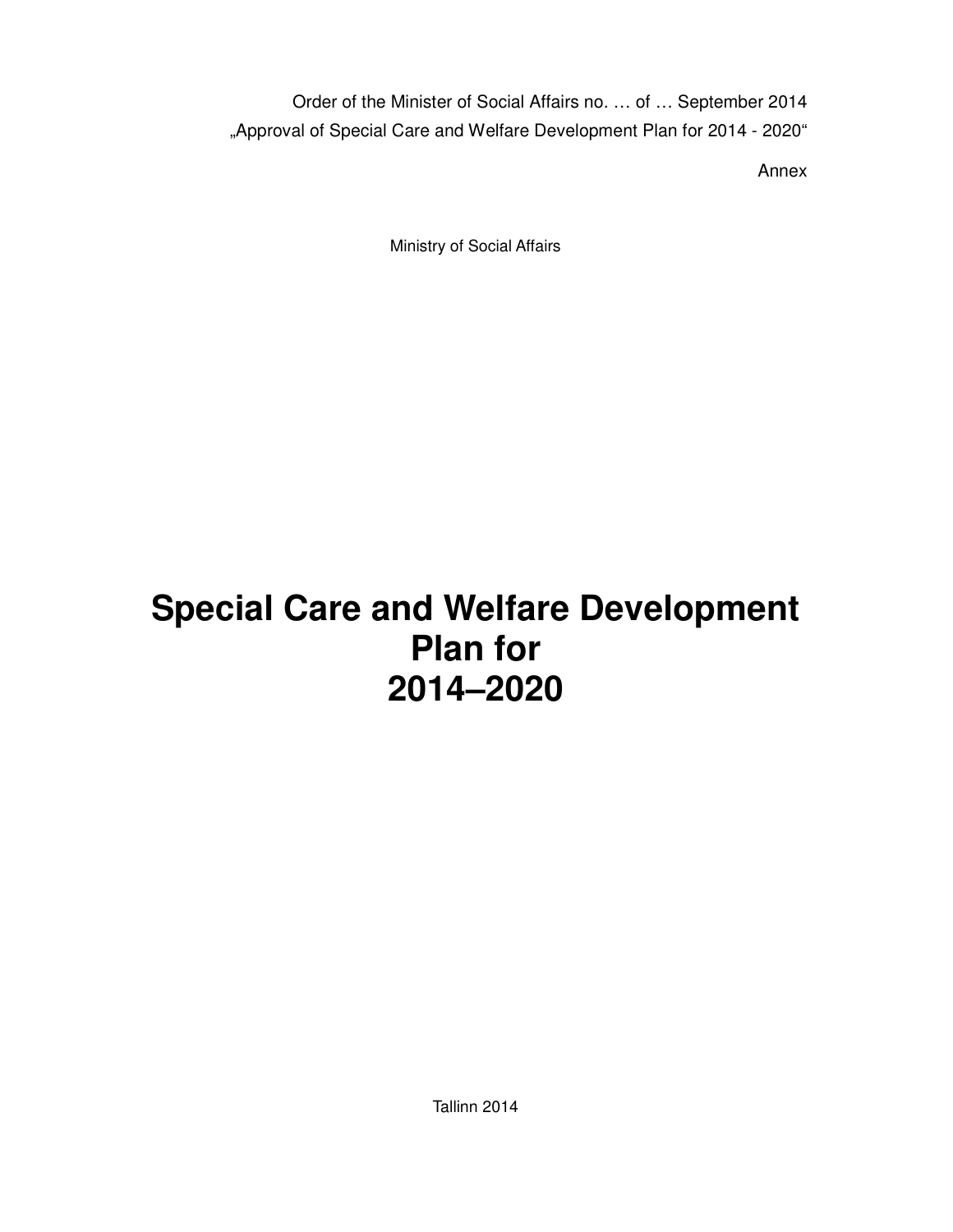# **CONTENTS**

| 1. |                                                                                                                                                                                            |  |
|----|--------------------------------------------------------------------------------------------------------------------------------------------------------------------------------------------|--|
| 2. |                                                                                                                                                                                            |  |
| 3. |                                                                                                                                                                                            |  |
|    |                                                                                                                                                                                            |  |
|    |                                                                                                                                                                                            |  |
|    | Measure 2.1. Shaping special care and welfare services to ensure individual focus  22<br>Measure 2.3. Ensuring availability and accessibility of special care and welfare services  23     |  |
|    | Measure 3.2 Enhancing qualification of activity supervisors and quality assurance competence of<br>Measure 3.3. Development and funding of sustainable and evidence-based special care and |  |
| 4. |                                                                                                                                                                                            |  |
| 5. |                                                                                                                                                                                            |  |
|    |                                                                                                                                                                                            |  |
|    |                                                                                                                                                                                            |  |
|    | Annex 2. Trends in de-institutionalisation of special care and welfare and accompanying                                                                                                    |  |
|    | Annex 3. Institutions who participated in the drafting of the Development Plant 39                                                                                                         |  |
|    |                                                                                                                                                                                            |  |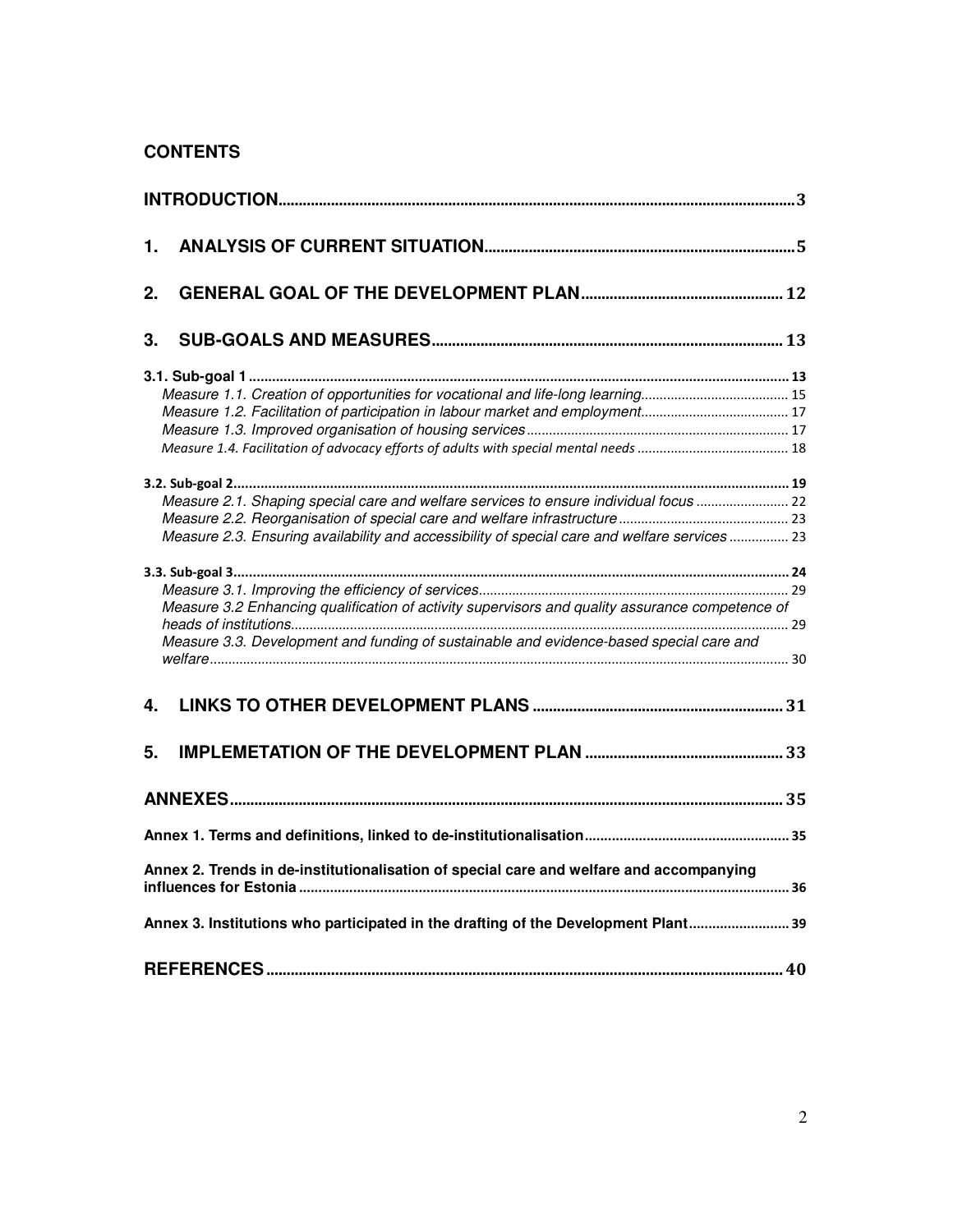# **INTRODUCTION**

Both in Estonia and Europe in general, mental and behavioural disorders represent an important component of burden of disease. Increased incidence of mental disorders and the raised awareness and improved attitudes of people have resulted in increased demand for mental health services.<sup>1</sup> In Estonia, the provision of special care and welfare services, aimed at developing the independent coping of people and supervising related activities, is organised at the national level. Special care and welfare services are provided to adult persons with special mental needs<sup>2</sup>, suffering from either severe, profound or permanent mental disorder and who have been assessed and found to be in need of special care and welfare services<sup>3</sup>.

Special care and welfare sphere of Estonia, as a sector governed by legislation, became 12 years old in the beginning of 2014. Looking back at the inception of special care and welfare as a separate component of social welfare, we can suggest the year 2002 as a start, announced by establishment of different support services, apart standard twenty-four-hour services, and distinction of twenty-four-hour services by target groups under a regulation of the Minister of Social Affairs, "Mandatory Requirements to Social Welfare Institutions and Services". The definition of special care and welfare was introduced to Estonian legislation on 1 January 2009, replacing the definition previously used in the Social Welfare Act of the Republic of Estonia with the term "social welfare services available to persons with special mental needs".

In 2012, the National Institute for Health Development commissioned the mapping and analysis of demand for mental health services<sup>4</sup>, which aimed at preparing a qualitative overview of the range of mental health services, available to adults, and development requirements of this sphere in Estonia. Based on the outcome, development of a vision of a special care and welfare system and improvement of availability and quality of special care and welfare were highlighted among the identified needs.

The Special Care and Welfare Development Plan was developed to create a strategic framework for the sector concerned, establish goals and devise activities for more efficient provision of special care and welfare services that would support the needs of persons with special mental needs. The Development Plan will be later integrated with "Social Security, Inclusion and Equal Opportunities/Mainstreaming Development Plan for 2016–2023", which is supposed to ensure for better organisation of objectives, activities and measures, established in various development plans in general, therefore ensuring a common approach to social security sector.

For the purposes of the implementation of the Special Care and Welfare Development Plan, structural funds of the European Union will be used in 2014–2023 budget period to reorganise the special care and welfare infrastructure and improve the availability and quality of the services. By including the Structural Funds of the European Union, Estonia has also  $\overline{a}$ 

 $1$  National Institute for Health Development (2012). Mapping and analysis of demand for mental health services.<br><sup>2</sup> Persons will be entitled to special care and welfare services since the age of 18 years. Minors will be

also entitled to twenty-four-hour special welfare services under a court order.

 $3$  Special care and welfare service requirement must be shown in the rehabilitation plan of the person concerned, psychiatric evaluation (supported life service) or a court order (reference for twenty-fourhour special welfare services under a court order).

 $<sup>4</sup>$  National Institute for Health Development (2012). Mapping and analysis of demand for mental health</sup> services.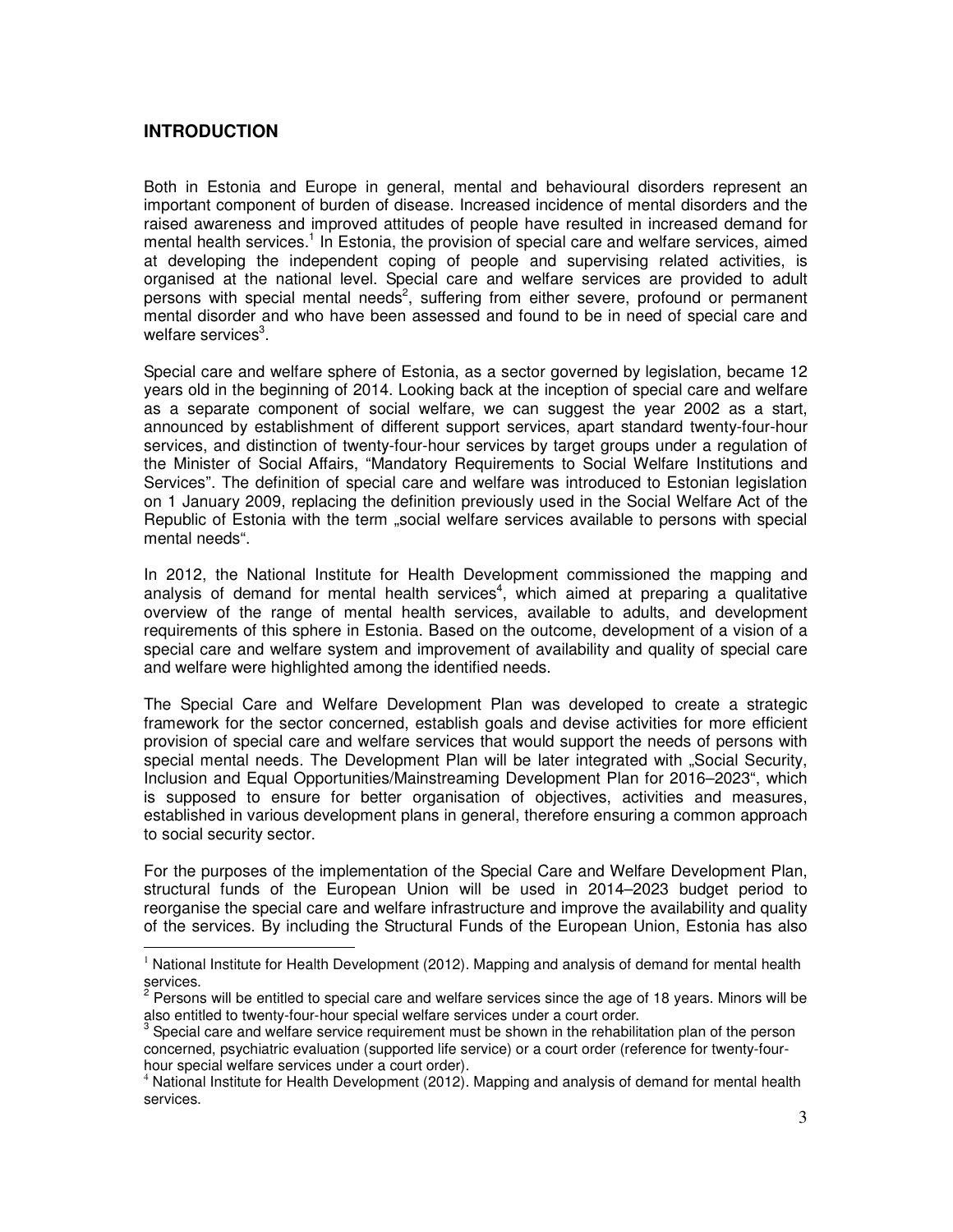taken the objective and commitment to observe the principles, laid down in the UN Convention of the Rights of Persons with Disabilities for the purposes of development of special care and welfare<sup>5</sup> and the principles for transition from institutional to communitybased care (Annex 1) $^6$ . Reorganisation of special care and welfare was started back in 2006; implementation of the Programme for Reorganisation of State-owned Special Care and Welfare Institutions and Services<sup>7</sup> resulted in establishment of 550 new accommodation and service provision establishments all over Estonia, supported by the Structural Funds of the European Union, for persons with special mental needs who had, so far, lived in depreciated old manor buildings (five special care homes that had been operating on old manor houses were closed after the completion of new accommodation and service provision establishment). The Development Plan also includes a future vision – the goal of reorganising service provision establishment with more than 30 inhabitants and preferred development of supply and provision of support services, focusing on development of community-based, individually focused and high quality services.

 $5$  UN Convention of the Rights of Persons with Disabilities. In estonian available at https://www.riigiteataja.ee/akt/204042012005

 $6$  European Expert Group on the Transition from Institutional to Community-based Care (2012). Common European Guidelines on the Transition from Institutional to Community-based Care. http://deinstitutionalisationguide.eu/

European Expert Group on the Transition from Institutional to Community-based Care (2012). Toolkit on the Use of European Union Funds for the Transition from Institutional to Community-based Care. http://deinstitutionalisationguide.eu/

 $7$  Programme for reorganisation of state-owned special care and welfare institutions and services. http://www.sm.ee/fileadmin/meedia/Dokumendid/Sotsiaalvaldkond/puudega\_personsele/Erihoolekand eteenused /Riiklike\_erihoolekandeasutuste ja -teenuste reorganiseerimise\_kava.pdf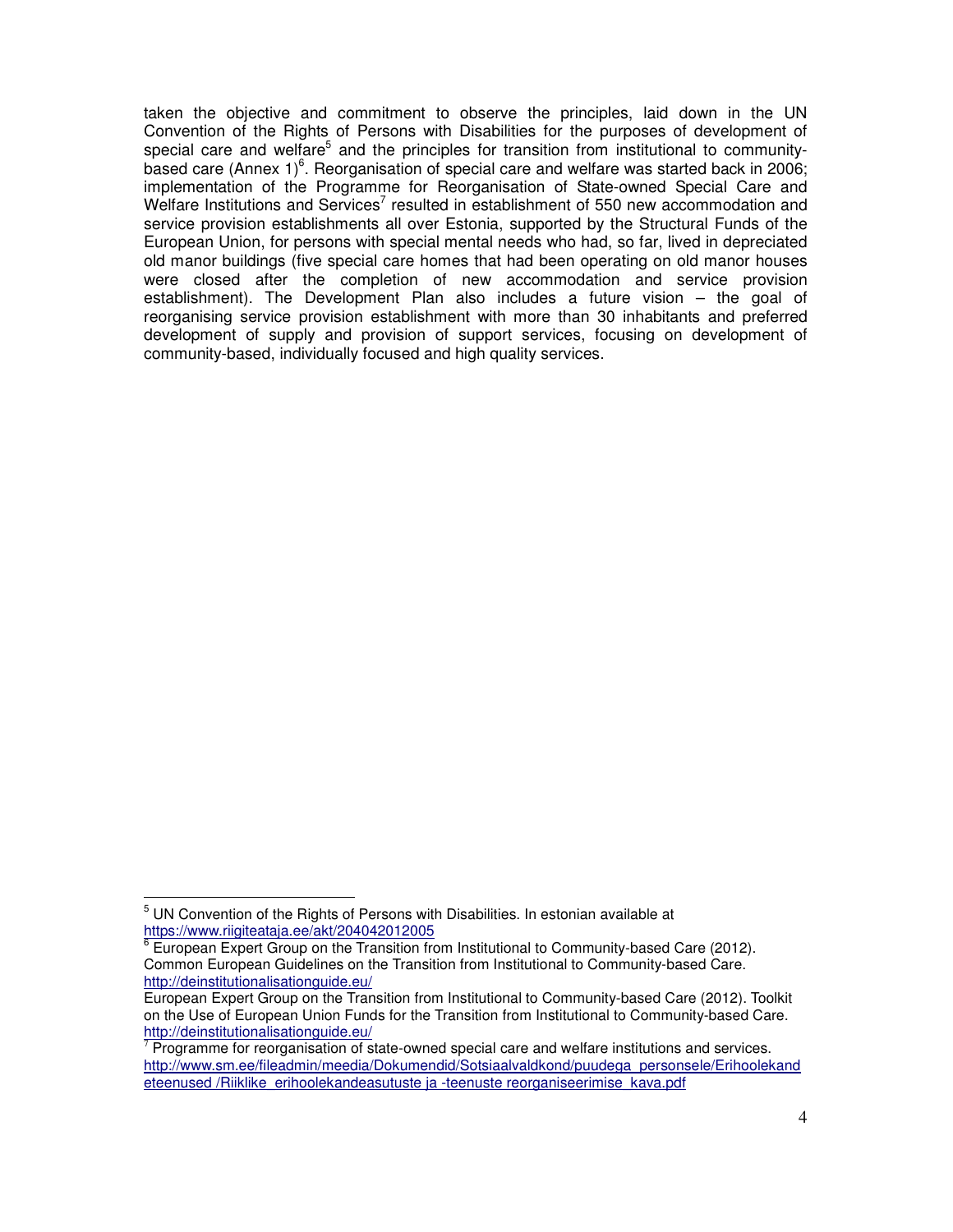# **1. ANALYSIS OF CURRENT SITUATION**

The analysis of the current situation is based on the fact that it is not possible to predict the sizes of special care and welfare target groups, based on the number of persons with mental disorder, their diagnosis or severity of their disability. Therefore, the fact that the target group is formed of adult persons with severe, profound or permanent mental disorders, entitled to special care and welfare services, is used as the starting point.

The analysis below summarised the main indicators of special care and welfare services' target group and their distribution by counties, providing an overview of future main providers of services and potential users of such services.

### Disabled persons in figures

According to the information available from the Estonian National Social Insurance Board, on 1 January 2013 there were 137,710 disabled persons in Estonia. More than a tenth of the Estonian population are persons with officially diagnosed disabilities (10,4%). The number of disabled persons and their proportion among the population has consistently increased. Compared to 2006, the number of disabled persons has increased by ca 24 700 persons and their proportion among the population in general has grown by a fifth (two percentage points). Figure 1 summarises the number of persons with different dominant disability and persons with multiple disabilities as of 01.01.2013.



### **Figure 1. Disabled persons by dominant type of disability, 01.01.2013**

Mobility disability Multiple disability **Other** Mental disorder Mental retardation Visual disability Hearing disability Language and speech impairment

21,569 persons, i.e. 16% of the total number of disabled persons in Estonia, suffer from mental disorder as a dominant disability plus additional 8,029 persons (approximately 6% of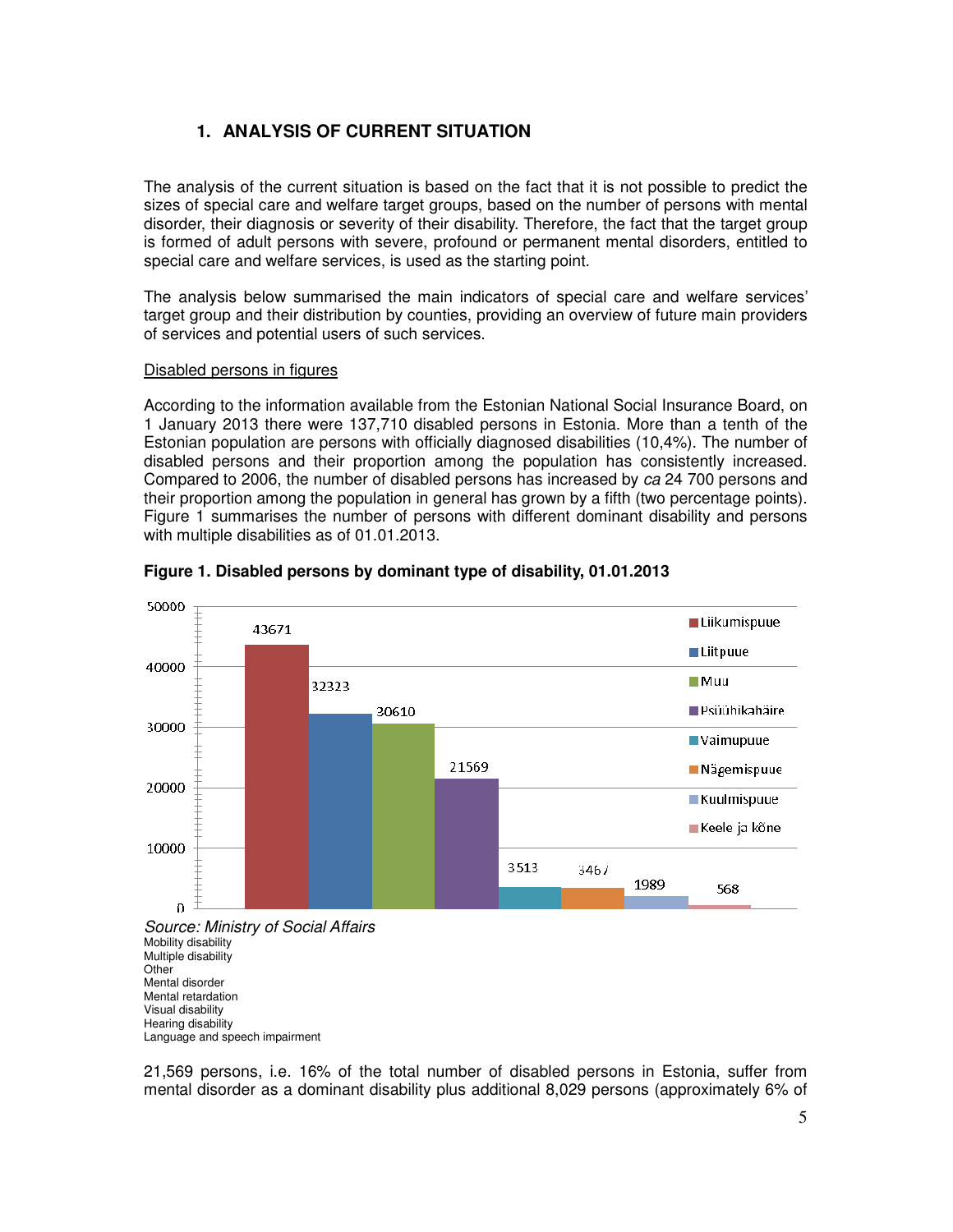disabled persons) who suffer from mental disorder as a component of multiple disability. This means that at least 22% of disabled persons are persons with mental disorder.<sup>8</sup> Figure 2 shows that 55% of persons who suffer from mental disorder as a dominant disability are women. The proportion of women is the highest among persons 65 years of age and older (71%), and the lowest among persons under the age of 18 (35%). When speaking of age groups, persons aged 18–64 are most strongly represented among persons with mental disorders (76% or 16,458 persons), the proportion of persons 65 years of age and older is 18% (3,921 persons). The number of persons with mental disorder is the smallest among persons under the age of 18 (6% or 1,190 persons). $^9$ 





Source: Ministry of Social Affairs, Estonian National Social Insurance Board Males, up to 17 years of age Males,  $65$  and  $+$ In total Up to 17 years of age

The number of persons, suffering from mental disorder as a dominant disability, is the largest in Tartu county (approximately 3,000 persons), followed by Ida-Viru county (approximately 2,500 persons) and Jõgeva county (around 2100 persons). The number of persons with such a disability is the smallest in Hiiu county (less than 100 persons). As we compare the population numbers, persons have mental disorders most frequently in Jõgeva county (6.7% of the population) and Põlva county (6,5%) and most infrequently in Harju county and Hiiumaa (0.9% of the population of county). 65%, 25% and 10% of persons with mental disorder (dominant disability) have, respectively, severe, average and profound disability (figure 3).

Special mental needs is a definition used to describe mental disorders that are listed as

 $8$  Here we should not forget that the type of disability does not cover all the persons with a diagnosis, which means that the total number of persons with special mental needs is bigger in Estonia. Total number of persons with mental disorder is given on page 8.

<sup>&</sup>lt;sup>9</sup> As of 01.01.2013. Source: the Estonian National Social Insurance Board.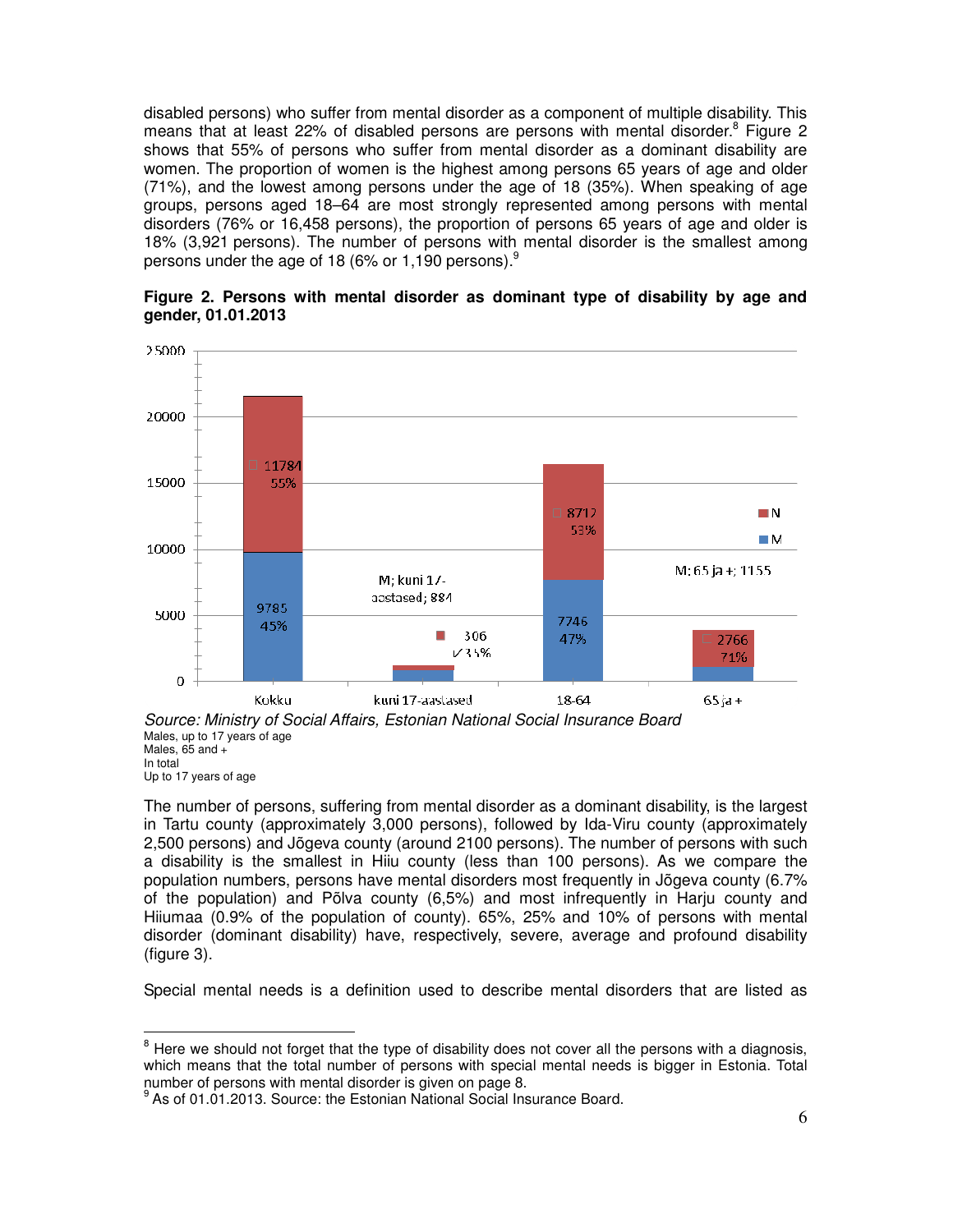mental and behavioural disorders, or  $F00-F99<sup>10</sup>$ , according to the classification, given in the international classification of diseases (ICD-10). According to the information available from the Estonian National Social Insurance Board, organic mental disorders, incl. symptomatic mental disorders, are among the group if disorders most often diagnosed in persons who suffer from mental disorder as a dominant disability and multiple disability (multiple disability includes mental disorder or mental retardation (diagnostic group F00–F09). This is closely followed by diagnostic group of mental retardation (F70–F79) – approximately in every sixth patient, mood swings (F30–F39) – in every tenth and schizophrenia, skizo-type and delusional disorders (F20–F29) – in every twelfth person.

The definition of mental disorder cover both persons with mental diseases and mental retardation. According to the Estonian National Social Insurance Board, special care and welfare service recipients are mostly persons diagnosed with mental retardation (42%) and schizophrenia, skizo-type and delusional disorders (39%). 9% have organic, incl. symptomatic mental disorders while nearly 4% have miscellaneous diagnoses (non-Fdiagnostic group). The incidence of other diagnostic groups remains below 2%.





Source: Estonian National Social Insurance Board Average Severe Profound Multiple disability Mental disorder

Main providers of special care and welfare services

 $\overline{a}$ 

By counties, at the end of 2013 the largest special care and welfare service providers were, according to Table 1, Harju county (23% of service slots), Jõgeva county (9%) and Saaremaa and Tartu county (equally, with 8%). It must be noted that at the end of 2013, the number of facilities offering special care and welfare services was the largest in Harju county (16

 $10$  International classification of diseases. ICD-10 Mental and behavioral disorders. http://www.kliinikum.ee/psyhhiaatriakliinik/lisad/ravi/RHK/RHK10-FR17.htm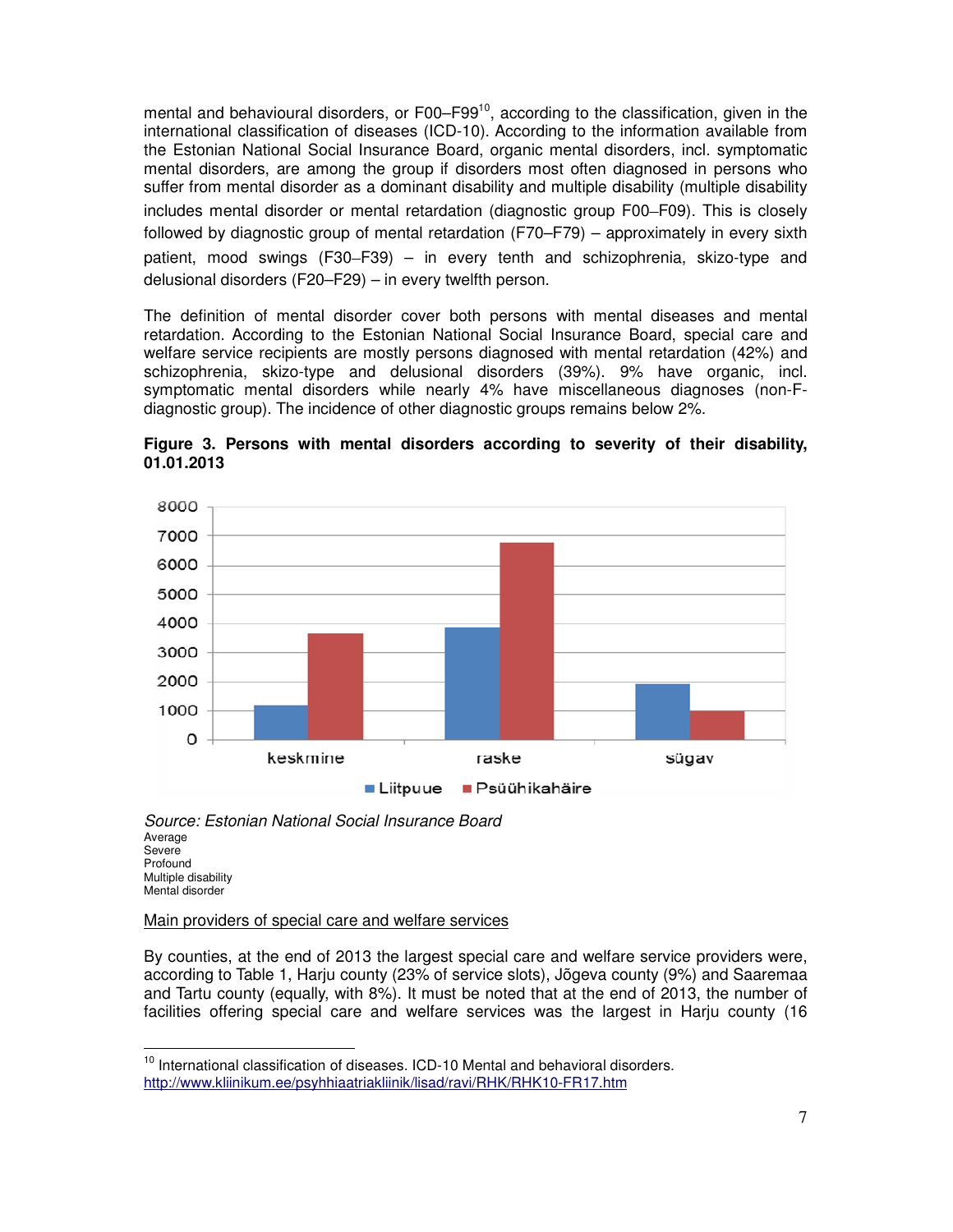facilities), Pärnu county (14 facilities) and Ida-Viru county (10 facilities). Other counties have less than ten service providing facilities. In other words, for example Saaremaa, covers 8% service slots with just five facilities while Pärnu county has 14 facilities to tend to 5% service slots.

| <b>Service</b><br>slots<br><b>County</b> |      | <b>Service</b><br>providin<br>g<br>facilitie<br>$\mathbf{s}$ | <b>Proportio</b><br>n % | Incl.<br>support<br>service<br>slots | <b>Proporti</b><br>on $%$ | Incl.<br>twenty-<br>four-hour<br>service<br>slots | <b>Proportio</b><br>$n\%$ |
|------------------------------------------|------|--------------------------------------------------------------|-------------------------|--------------------------------------|---------------------------|---------------------------------------------------|---------------------------|
| Harju                                    |      |                                                              |                         |                                      |                           |                                                   |                           |
| county                                   | 1319 | 16                                                           | 23                      | 1022                                 | 34                        | 297                                               | 11                        |
| Hiiumaa                                  | 42   | $\overline{c}$                                               | $\mathbf{1}$            | 42                                   | 1                         | $\mathbf 0$                                       | $\pmb{0}$                 |
| Ida-Viru                                 |      |                                                              |                         |                                      |                           |                                                   |                           |
| county                                   | 372  | 10                                                           | $\overline{7}$          | 192                                  | 6                         | 180                                               | $\overline{7}$            |
| Jõgeva                                   |      |                                                              |                         |                                      |                           |                                                   |                           |
| county                                   | 495  | 6                                                            | 9                       | 164                                  | 5                         | 331                                               | 13                        |
| Järva                                    |      |                                                              |                         |                                      |                           |                                                   |                           |
| county                                   | 253  | 6                                                            | $\overline{\mathbf{4}}$ | 101                                  | 3                         | 152                                               | 6                         |
| Lääne                                    |      |                                                              |                         |                                      |                           |                                                   |                           |
| county                                   | 344  | 6                                                            | 6                       | 110                                  | $\overline{\mathbf{4}}$   | 234                                               | 9                         |
| Lääne-Viru                               |      |                                                              |                         |                                      |                           |                                                   |                           |
| county                                   | 286  | 6                                                            | 5                       | 161                                  | 5                         | 125                                               | 5                         |
| Põlva                                    |      |                                                              |                         |                                      |                           |                                                   |                           |
| county                                   | 306  | 5                                                            | 5                       | 144                                  | 5                         | 162                                               | 6                         |
| Pärnu                                    |      |                                                              |                         | 161                                  | 5                         |                                                   |                           |
| county                                   | 310  | 14                                                           | 5                       |                                      |                           | 149                                               | 6                         |
| Rapla<br>county                          | 65   | 4                                                            | $\mathbf{1}$            | 62                                   | $\overline{c}$            | 3                                                 | $\pmb{0}$                 |
| Saaremaa                                 | 455  | 5                                                            | 8                       | 80                                   | 3                         | 375                                               | 14                        |
| Tartu                                    |      |                                                              |                         |                                      |                           |                                                   |                           |
| county                                   | 456  | 6                                                            | 8                       | 383                                  | 13                        | 73                                                | $\mathbf 3$               |
| Valga                                    |      |                                                              |                         |                                      |                           |                                                   |                           |
| county                                   | 371  | $\overline{7}$                                               | $\overline{7}$          | 127                                  | $\overline{\mathbf{4}}$   | 244                                               | 9                         |
| Viljandi                                 |      |                                                              |                         |                                      |                           |                                                   |                           |
| county                                   | 416  | 8                                                            | $\overline{7}$          | 173                                  | 6                         | 243                                               | 9                         |
| Võru                                     |      |                                                              |                         |                                      |                           |                                                   |                           |
| county                                   | 188  | 3                                                            | 3                       | 113                                  | 4                         | 75                                                | 3                         |
| <b>Total</b>                             | 5678 | 104                                                          | 100                     | 3035                                 | 100                       | 2643                                              | 100                       |

# **Table 1. Number of facilities that offer special care and welfare services and service spots and their distribution by counties, at the end of reporting year 2013.**

Source: Ministry of Social Affairs, statistical welfare reports

Heterogeneity of the potential target group for special care and welfare services and locations of target group all over Estonia were the most important starting points for the elaboration of the Development Plan.

### Estimated number of persons with mental disorders

Possible increase in incurrence of mental disorders must be considered for the purpose of appraising the demand for special care and welfare services. According to the estimates, approximately 37% of Europeans aged 18–64 have experienced every year, at least one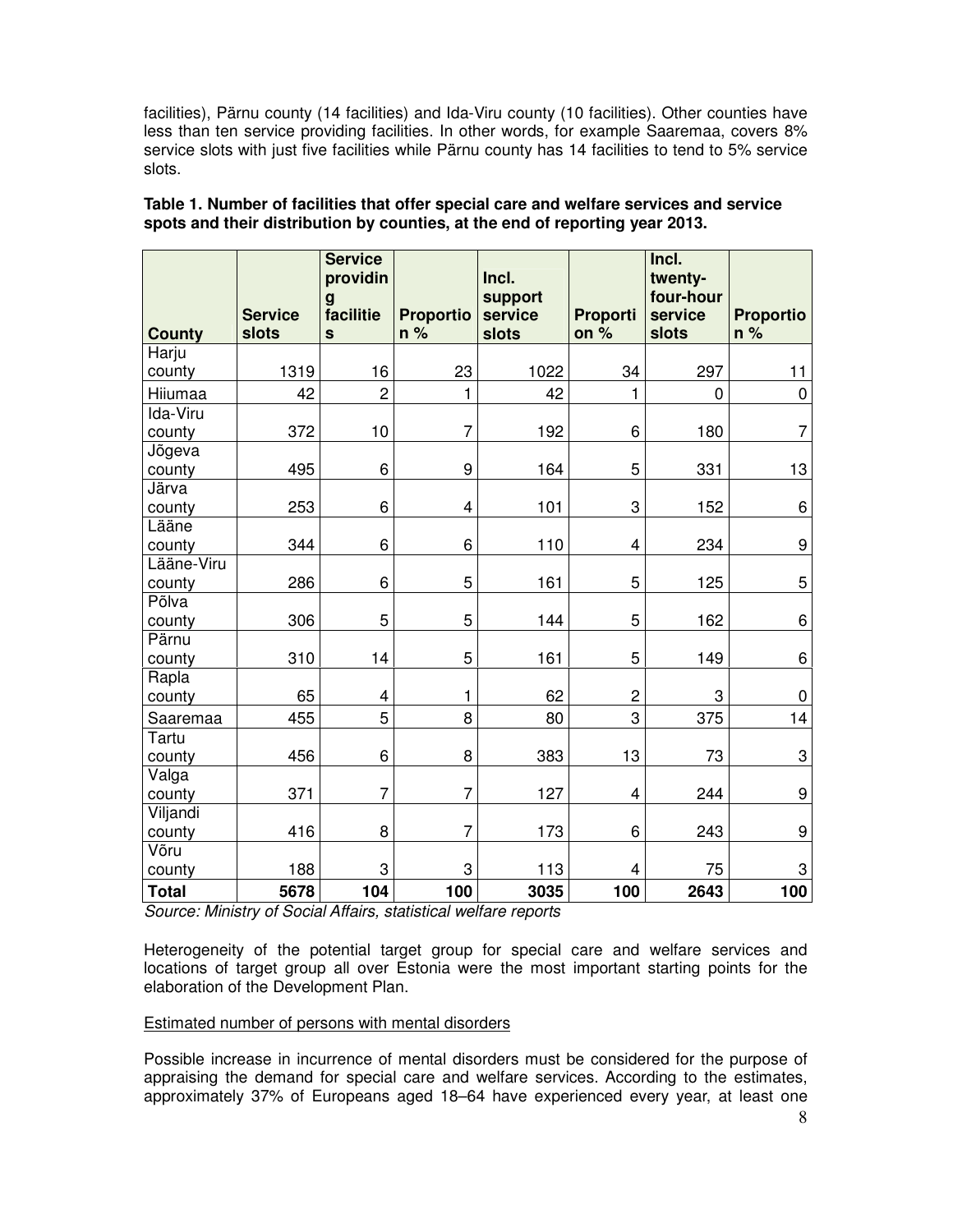form of mental disorder. According to the Green Paper that was drafted while developing the document "Improving the mental health of the population: Towards a strategy on mental health for the European Union", the practice of all the other countries shows that not all people with mental disorder seek for professional help; for example, only 26% of Europeans with mental disorder have looked for help.<sup>11</sup> As in Estonia, more than 27,000 new cases of mental disorder have been diagnosed every year during the recent years, considering the practice of other countries we can expect the importance of this problem to increase in Estonia, too. Therefore, it is important to suggest and develop services to increase or improve the options available to persons with mental disorders to take part in social life.

At the end of 2013, special care and welfare services were provided to 5,036 persons from 5,678 service slots<sup>12</sup> and, according to the information available from the Estonian National Social Insurance Board, 1,051 persons were waiting to be offered the services in January 2014.<sup>13</sup> Considering that in total, we have 35,626 persons with mental disorder in Estonia<sup>14</sup>, the number of persons using special care and welfare services, compare to the total number of persons with mental disorders, does not seem as very large. According to the Estonian National Social Insurance Board, on 31.10.2013 12,417<sup>15</sup> persons were entitled to special care and welfare services<sup>16</sup>, but they had not applied for the services or listed themselves or used such services). Therefore, the number of potential applicants, entitled to special care and welfare services, apart the current service users and those enlisted, is approximately three times (2.65 times, more specifically) bigger. In 2014–2020, at least of those 1,067 children and young persons with mental disorder, aged 11–17, who are currently not members of the potential target groups of recipients of special care and welfare services, due to their age, may added to this list. Figure 4 gives an overview of their places of living at county level.

### **Figure 4. Numbers of persons with mental disorder, aged 11–17, entitled to special care and welfare services, by counties**

<sup>&</sup>lt;sup>11</sup> Green Paper. Improving the mental health of the population: Towards a strategy on mental health for the European Union. Brussels 14.10.2005. COM(2005) 484 final version. http://ec.europa.eu/health/archive/ph\_determinants/life\_style/mental/green\_paper/mental\_gp\_et.pdf Secondary sources:

Wittchen HU, Jacobi F: Size and burden of mental disorders in Europe: a critical review and appraisal of 27 studies. European Neurospsychopharmacology, Volume 15 (2005), Number 4, pp. 357-376. Percentage values based on Commission's own calculations.

Alonso, J., Angermeyer, M., Bernert, S. et al. (2004). Use of Mental Health Services in Europe: Results from the European Study on Epidemiology of Mental Disorders (ESEMeD) Project. Acta Psychiatr Scand; 109 (suppl 420): 47-54.

<sup>&</sup>lt;sup>12</sup> Ministry of Social Affairs, statistical welfare reports.

<sup>&</sup>lt;sup>13</sup> Information from the Estonian National Social Insurance Board.

<sup>&</sup>lt;sup>14</sup> Persons with mental disorder and/or mental retardation (these disabilities may also be part of a multiple disability).

<sup>&</sup>lt;sup>15</sup> Persons of at least 18 years of age, suffering from mental disorder and/or mental retardation and having been given a F group diagnosis as main or accompanying diagnosis (with the exception of people of retirement age, not having diagnosed with severe, profound or permanent mental disorder, apart dementia, or persons at least 63 years of age, diagnosed with F group diagnosis only (F00- F03)).

<sup>&</sup>lt;sup>16</sup> Adults with severe, profound or permanent mental disorder.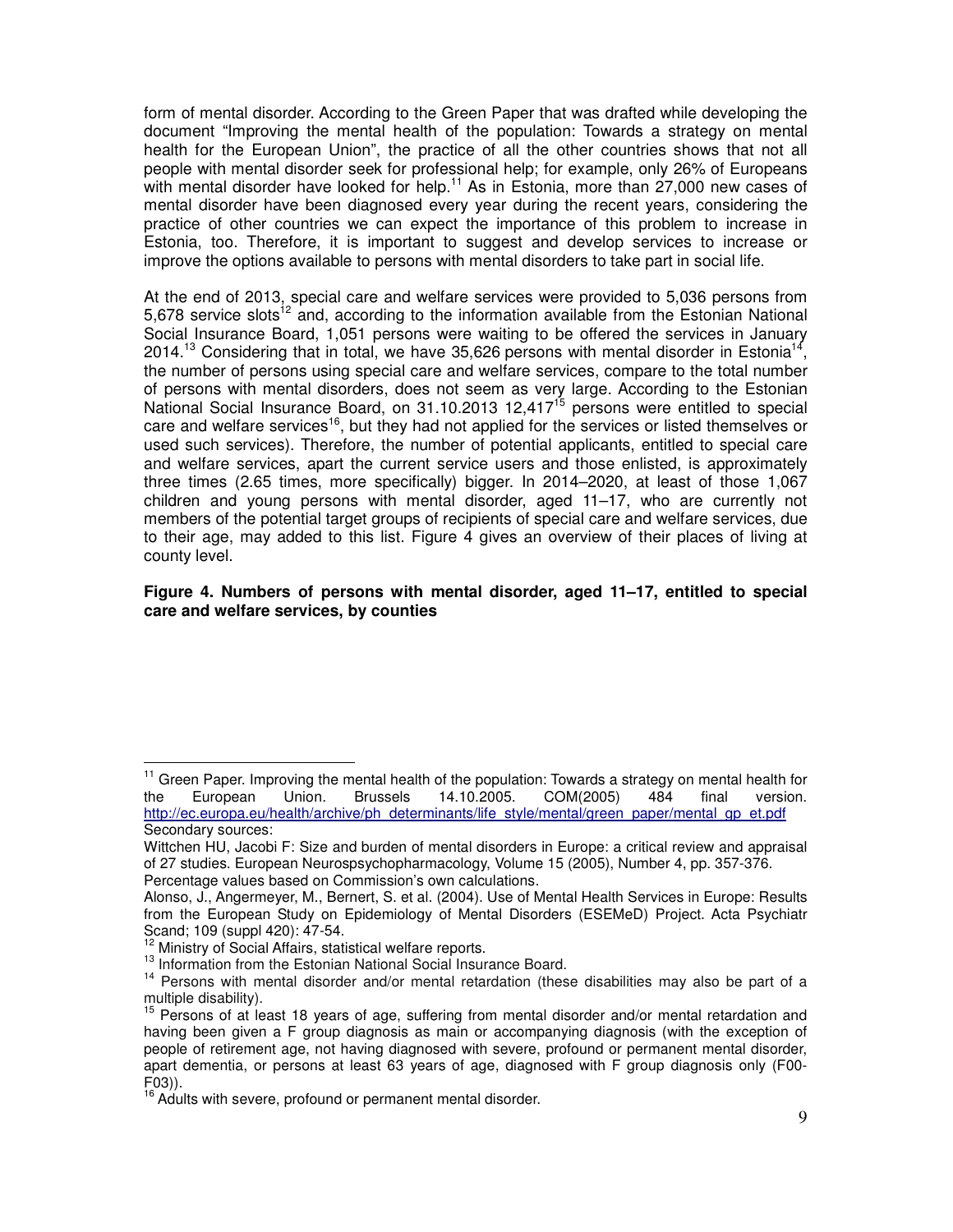

Source: Ministry of Social Affairs, SKA materials

# Waiting lists for services

The Estonian National Social Insurance Board will enlist persons, entitled to services, on a waiting list for special care and welfare services that the entitled person applies for, if the state budget lacks the funds or service provider, preferred by the person concerned, currently lacks the service slots.<sup>17</sup>

Although special care and welfare services are available in all the counties all over Estonia, the capacities of service providers of counties often do not match the number and demands of persons in need of special care and welfare services. On 31.03.2014, an amendment to the Social Welfare Act entered into force, requesting the Estonian National Social Insurance Board to keep county-based waiting lists for special care and welfare services, separately for each and every type of special care and welfare services, with the exceptions of persons referred for twenty-four-hour special care services with a court ruling. Persons are free to choose a suitable service provider and county and once a service slot opens in the county concerned, the next person on the waiting list will be offered the slot. Unfortunately, the practice of the Estonian National Social Insurance Board has shown that persons request services from very specific institutions even within the borders of a single county and are willing to remain on waiting lists for long periods of time, which shows that in reality, they do not need the service immediately after the needs for the service has been appraised. Persons on waiting lists are not required to accept the service and according to the regulation in force, they cannot be removed from the waiting lists without their own request. This has resulted in a situation where there is a long waiting lists for services, but in fact, the persons on waiting lists move neither up or down on the list.

The Estonian National Social Insurance Board analysed, in 2013, the reasons given by

<sup>&</sup>lt;sup>17</sup> The Social Welfare Act.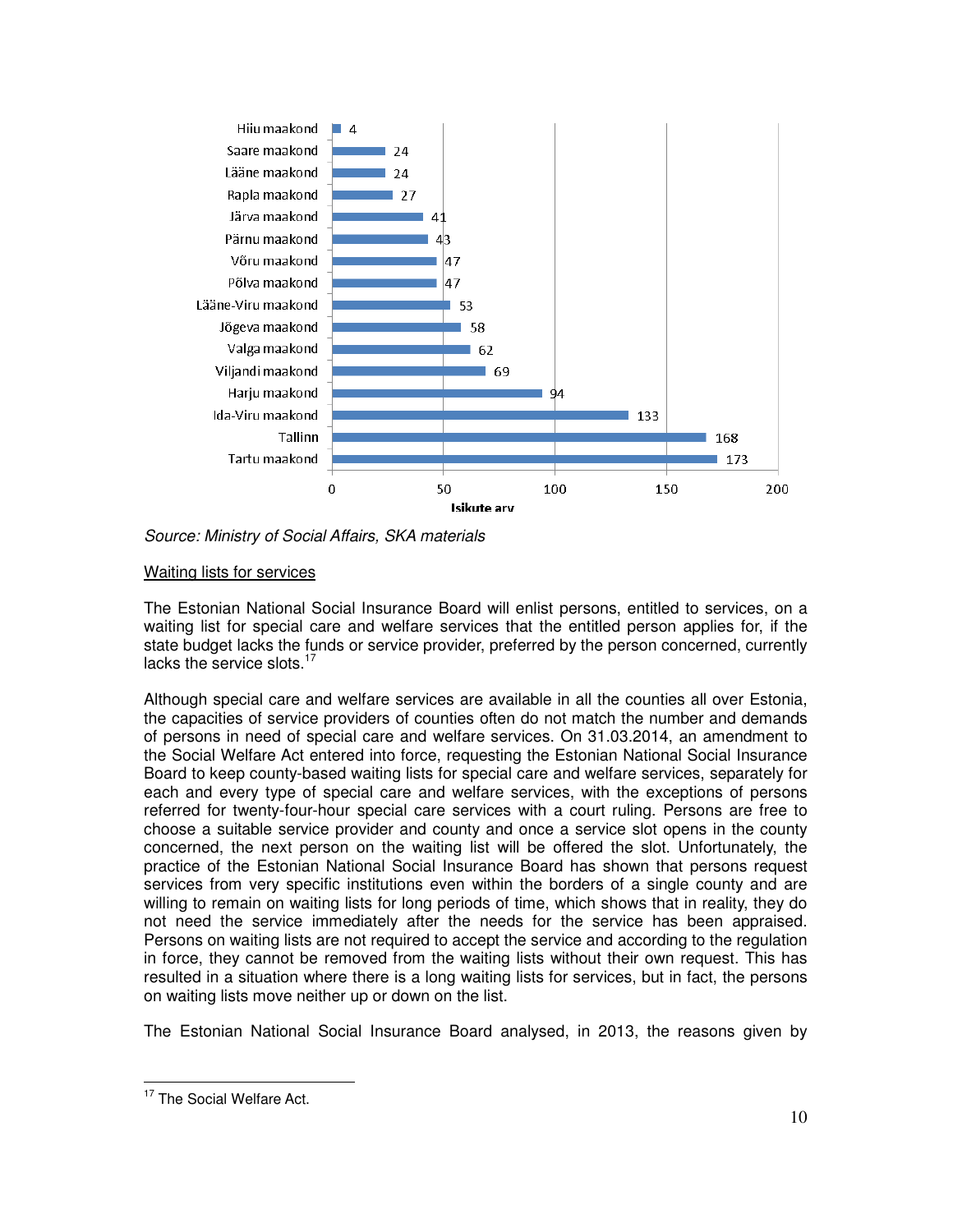people on waiting list for twenty-four-hour special services for refusing the service.<sup>18</sup> The following main reasons were given:

- according to the person concerned, s/he can still cope at home and does not need the service slot at the moment;
- the institution preferred by the person currently lacks the service slot and therefore the person wants to remain on the waiting list until there is a vacancy at the preferred institution;
- rehabilitation plan of the person concerned expired and a new plan is being developed;
- person in charge of the case was unable to contact the person or his/her next of kin.

### Maximum cost of services

 $\overline{a}$ 

Pressure to increase the prices of services enhances simultaneously with the demand to increase the scope of services, as the current service prices do not ensure sustainable provision of services and sufficient quality of the services rendered. Maximum costs of special care and welfare services, cost items and the terms and conditions for disbursing the fees paid from state budget are laid down with the regulation of the Government of the Republic.<sup>19</sup> Insufficient funding is the main reason for poor availability of the services, suggested in the audit conducted by the National Audit Office in 2008<sup>20</sup>. Service prices do not match the real expenses. Over the years, prices have only grown according to the increase in the value of human resource component, but this has been not enough to ensure the availability of qualified labour and slow down staff turnover. Insufficient funding has been the main reason why the scope of services has not increased considerably over the recent years and waiting lists have not become shorter.

While the price of the services will only allow to cover minimum overhead expenses and hire only the cheapest, untrained labour that will not remain in the position for long and developing activities remain unavailable to persons with special needs within the framework of the service, service users will never develop to a level that would enhance their independent coping and decrease pressure on caretaking burden of families and the state budget.

<sup>&</sup>lt;sup>18</sup> Statistical information from the Estonian National Social Insurance Board

<sup>&</sup>lt;sup>19</sup> Maximum costs of special care and welfare services, cost items and the terms and conditions for disbursing the fees paid from state budget https://www.riigiteataja.ee/akt/129122013016

<sup>&</sup>lt;sup>20</sup> National Audit Office (2008). Efforts of the state in organising welfare of persons with special mental needs. National Audit Office report to the Riigikogu. Tallinn: National Audit Office.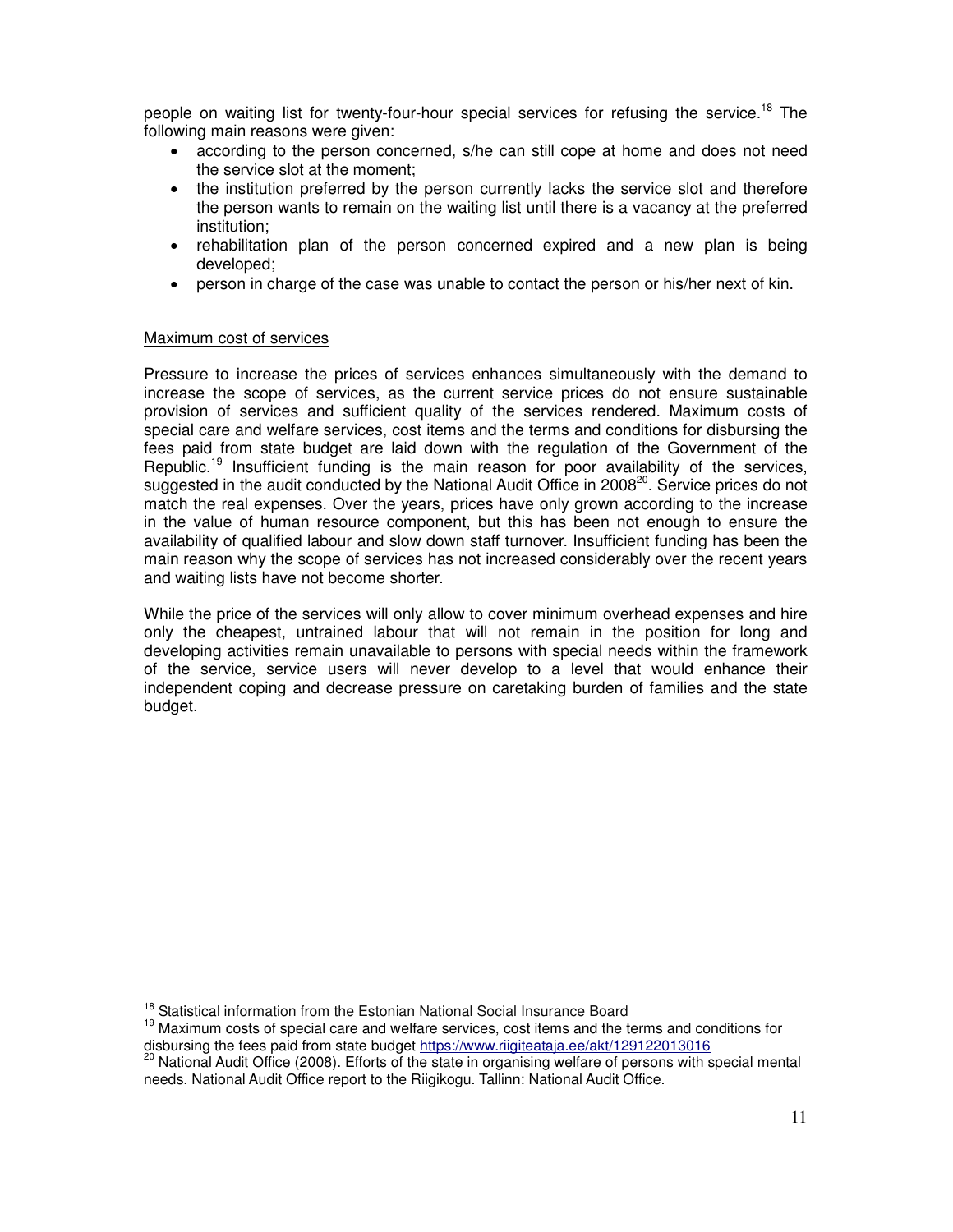# **2. GENERAL GOAL OF THE DEVELOPMENT PLAN**

Considering the bottlenecks of special care and welfare, highlighted by the users of special care and welfare services, their family members, representatives organisations and providers of special care and welfare services, the purpose of the UN Convention of the Rights of Persons with Disabilities that was ratified by the Republic of Estonia on 30 May 2012 and the commitments taken for 2014-2020 for the purposes of the Structural Funds of the European Union, the following general goal has been established for the Special Care and Welfare Development Plan:

**ensuring adult persons with special mental needs with equal opportunities for selfrealisation and high-quality special care and welfare services that are in line with the principles of de-institutionalisation** 

# **Table 2. General goal indicator**

 $\overline{a}$ 

| <b>INDICATOR</b>                                                                                                                                                                         | <b>BASIC</b>  | <b>TARGET</b>     | <b>TARGET</b>     |
|------------------------------------------------------------------------------------------------------------------------------------------------------------------------------------------|---------------|-------------------|-------------------|
|                                                                                                                                                                                          | <b>I FVFI</b> | <b>LEVEL 2017</b> | <b>LEVEL 2020</b> |
| Ratio of special care and welfare service slots to<br>services that support independent coping and<br>twenty-four-hour institutional care services<br>Source: Ministry of Social Affairs | 11<br>(2014)  | 1.5               | 2.5               |

As the goal is achieved, the number of service slots, supporting independent coping, will increase, compared to the number of twenty-four-hour institutional care service slots. Development of support services that are more closely linked to community, improving their availability and more flexible provision of such services will allow to anticipate the demand of persons for various forms of twenty-four-hour services and will support the principles of deinstitutionalisation.

High-quality special care and welfare services means services that are in line with the principles of the European voluntary social welfare service quality framework<sup>21</sup>. High-quality social welfare services match the following criteria:

- availability – adults with special mental needs are offered sufficient possibilities to choose the most suitable service in the most suitable place;

- accessible – adults with special mental needs are provided with both physical access and relevant, neutral and complete information about the services available;

- affordable – services are either free of charge for adults with special mental needs or their families or offered for affordable charge;

- focused on individual – services available for adults with special mental needs are flexible and consider the needs of the person concerned and his/her family;

- integrity – social welfare, health care, labour market, educational and dwelling services, developed for adults with special mental needs, allow flexible combination with each other and avoid duplication, therefore allowing to save on resources;

- consistency – services, created for adults with special mental needs, will cover their needs consistently and coherently;

- efficiency – services offered to adults with special mental needs are specific and

 $21$  Council of the European Union (2010). European voluntary social welfare service quality framework: http://equass.ee/public/Sotsiaalteenuste\_vabatahtlik\_kvaliteediraamistik.pdf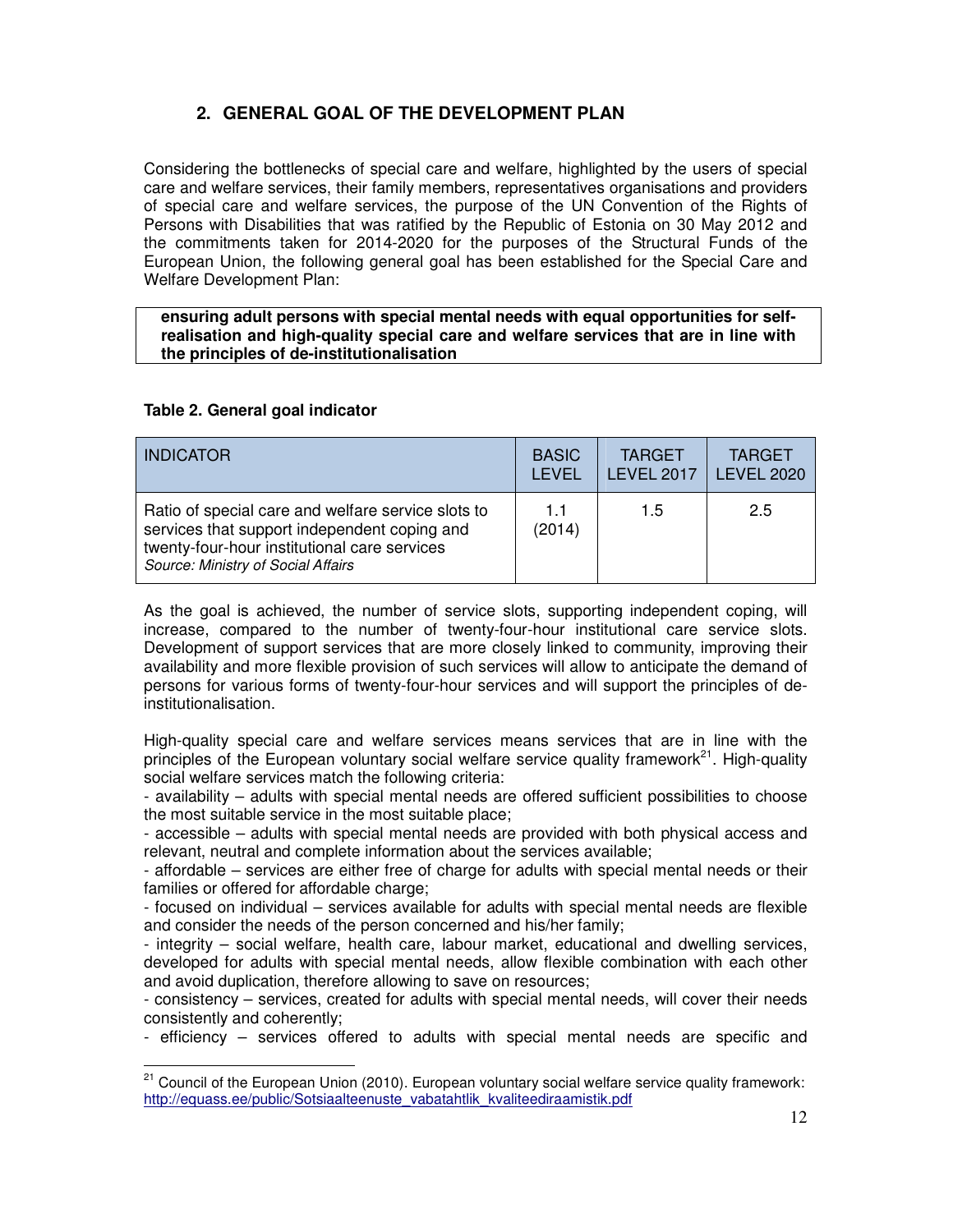measurable and their objectives can be achieved.

Self-realisation means the following opportunities, available for adults with special mental needs:

- opportunity to contribute – adults with special mental needs can contribute to issues, which are relevant for them, either themselves, or via representative or customer organisations;

- acquisition of education and participation in life-long learning cycle – adults with special mental needs can acquire an education that matches their abilities and thus participate in the life-long learning cycle;

- working life – adults with special mental needs can be employed, considering their maximum level of ability;

- place of living – adults with special mental needs have access to housing services, which will not link them to the obligation of using specific social welfare services.

# **3. SUB-GOALS AND MEASURES**

Three sub-goals have been established to reach the general goal:

1) adults with special mental needs are ensured with equal opportunities for self-realisation;

2) special care and welfare services comply with the principles of de-institutionalisation;

3) special care and welfare services are of high quality and offered by qualified and professional service providers.

# **3.1. Sub-goal 1**

 $\overline{a}$ 

### **Adults with special mental needs are ensured with equal opportunities for selfrealisation**

Achievement of the sub-goal will contribute to increased participation of adults with special mental needs in employment, vocational education and life-long learning cycle and increased social activity level.

### **Table 3. Sub-goal indicators**

| <b>INDICATOR</b>                                                                                                                                                                                            | <b>BASIC</b><br>LEVEL | TARGET<br>I FVFI.<br>2017 | TARGET<br>LEVEL<br>2020 |
|-------------------------------------------------------------------------------------------------------------------------------------------------------------------------------------------------------------|-----------------------|---------------------------|-------------------------|
| Participation of adults with special mental needs in labour<br>market $^{22}$<br>Source: Ministry of Social Affairs. Study of Care-Taking Burden of<br>Persons of Disabilities and Their Family Members PIU | 14%<br>(2009)         | 16%                       | 18%                     |
| Participation of working-age persons with special mental                                                                                                                                                    | 6%                    | 7%                        | 8%                      |

<sup>&</sup>lt;sup>22</sup> Working-age or persons aged 16–64 with mental disorders, working as much as they like, and those who work but would like to be more heavily engaged. Proportion among all the working-age persons with mental disorder and/or mental retardation (as a dominant disability or a component of multiple disability).

 $^{23}$  Working-age or persons aged 16–64 with mental disorders, learning as much as they like, and those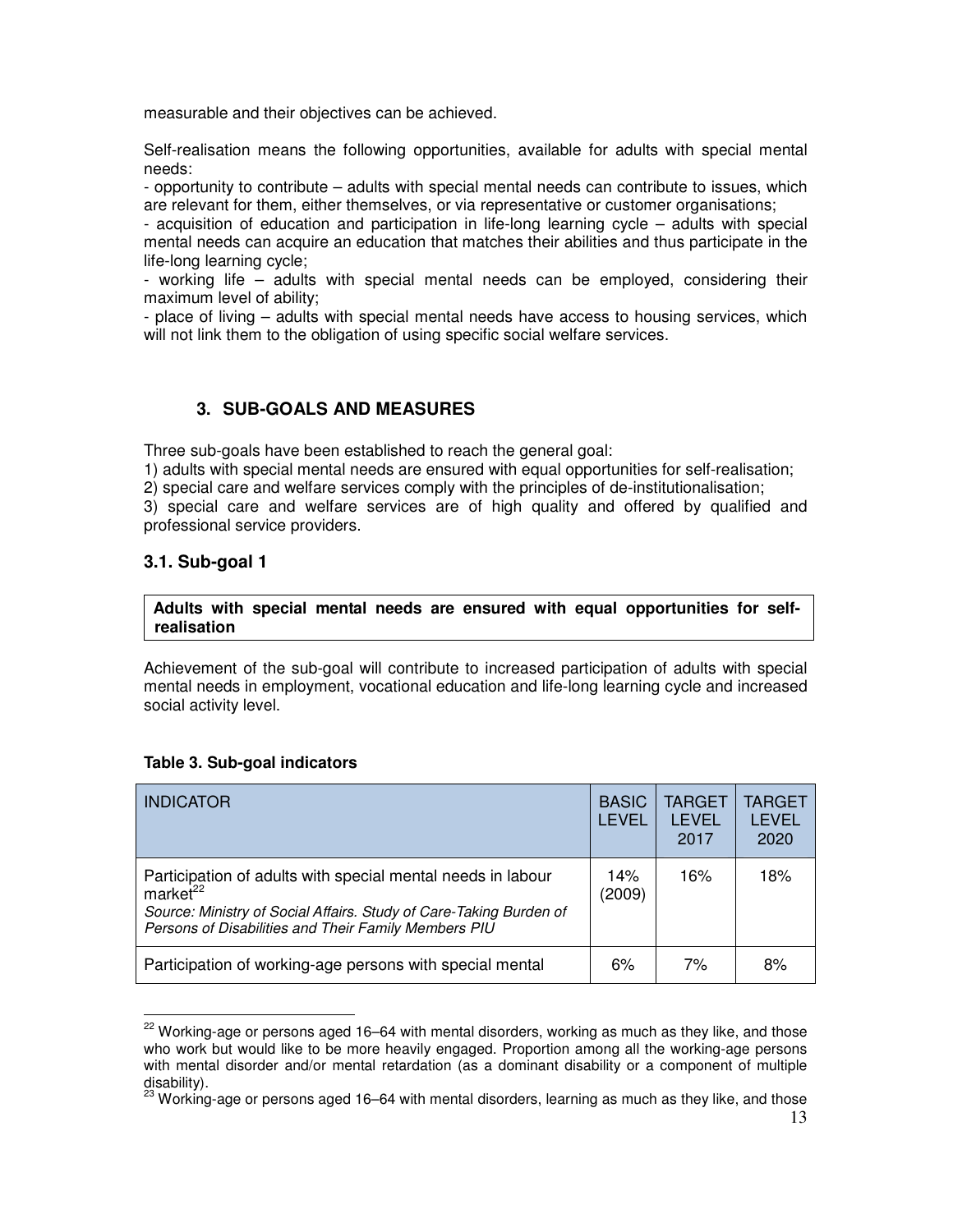| needs in education life <sup>23</sup><br>Source: Ministry of Social Affairs. Study of Care-Taking Burden of<br>Persons of Disabilities and Their Family Members PIU                                    | (2009)        |     |     |
|--------------------------------------------------------------------------------------------------------------------------------------------------------------------------------------------------------|---------------|-----|-----|
| Social activity level of persons with special mental needs <sup>24</sup><br>Source: Ministry of Social Affairs. Study of Care-Taking Burden of<br>Persons of Disabilities and Their Family Members PIU | 56%<br>(2009) | 60% | 65% |

Employment is the key element for social inclusion and economic independence of the working-age population in general. According to the Study of Care-Taking Burden of Persons of Disabilities and Their Family Members (hereinafter the PIU) of 2009 $^{25}$ , 14% of persons with mental disorder and/or mental retardation, aged 16–64 (as a dominant disability or a component of multiple disability), were working<sup>26</sup> (12% were engaged as heavily as they wanted while 2% wanted more involvement). Unfortunately, the percentage of those wanting to work is much bigger. 35% of persons with mental disorder and/or mental retardation were not employed, although they wanted to work.

When studying nonworking persons, who had working experience, it was found that among persons with mental disorder and/or mental retardation, the most common reason for leaving work was their respective disability and related restrictions. 26% of non-working persons with mental disorder and/or mental retardation, who had working experience, mentioned their disability and related restrictions as the reason for leaving their most recent work place, while 1% gave their own sickness or injury as the reason and 21% retired from work as the consequence of old-age pension. 13% mentioned redundancy and 25% had some other reason for leaving work.

26% of non-working persons with mental disorder and/or mental retardation, who were interested in being employed, considered work load exceeding 30 working hours as the most appropriate solution. Such an opinion is quite close to the general opinion of disabled persons (24%) and may be due to the fact that in Estonia, working part-time is not very common. 34% found 11–20 working hours to be a suitable work load and 15% would have wanted to work 21–30 hours. Only 7% told that they would have wanted to work up to 10 hours per week. The need to earn money was the main motivator for getting employed; however, the chances for self-realisation were also mentioned as important. An opportunity to feel as a part of a collective and communicate with other people were mostly mentioned.

In 2012, AS Hoolekandeteenused conducted a substantial analysis of special care and welfare services, focusing on the level of education of persons, employed at social welfare institutions under a court ruling. The level of education of recipients of services was very different – 25% of recipients of services did not have basic education or had acquired their respective education according to simplified study programme, 26% had secondary education and 21% - basic education. The percentage of persons who had acquired vocational education was somewhat smaller (17%) while the number of persons with higher

 $\overline{a}$ 

 $^{25}$  Soo, K., RAKE, Linno, T. (2009). Study of Care-Taking Burden of Persons of Disabilities and Their Family Members. SaarPoll OÜ, University of Tartu, Ministry of Social Affairs.

http://www.sm.ee/fileadmin/meedia/Dokumendid/Sotsiaalvaldkond/kogumik/PIU2009\_loppraport.pdf  $\beta$  As a dominant disability or a component of multiple disability.

who learn but would like to be more heavily engaged in the learning process. Proportion among all the working-age persons with mental disorder and/or mental retardation (as a dominant disability or a component of multiple disability).

<sup>56%</sup> of persons, with mental disorder and/or mental retardation (as a dominant disability or a component of multiple disability), agreed fully or rather agreed with at least one of the statements (my life is interesting and diversified; I have been given all the opportunities for being active at political and social level).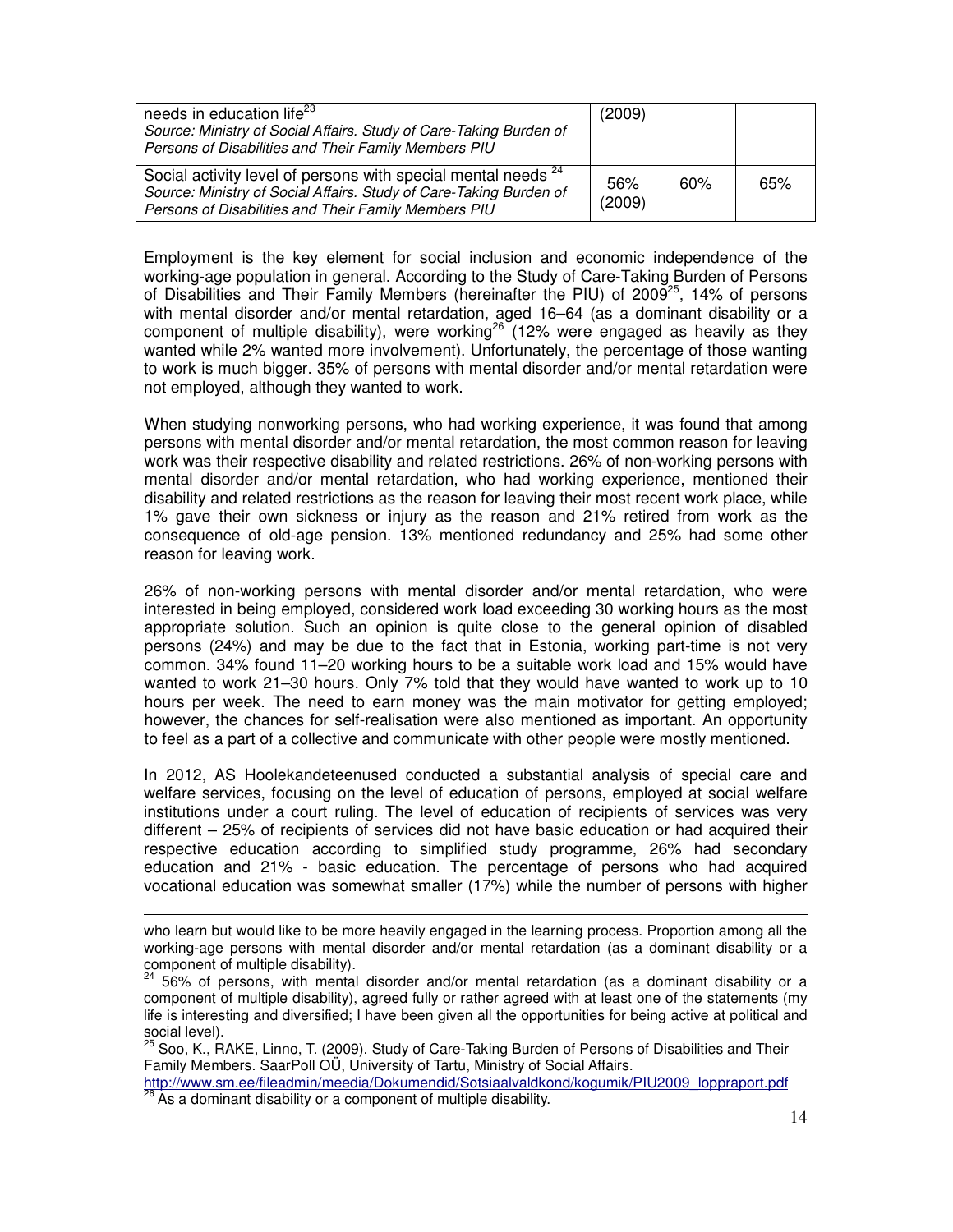education was extremely low (approximately 4%). Unfortunately, 52% of recipients of services had professional record.<sup>2</sup>

According to the PIU study of 2009, 45% and 40% of persons with mental disorder and/or mental retardation had, respectively, secondary or secondary specialised education and basic education without vocational education or a lower level of education. 7% of them had acquired vocational education with or without basic education and only 6% had acquired applied higher or higher education. Among persons with mental retardation, the percentage of those who only have basic education and no vocational education or even a lower level of formal education was prevalent (78%) and only 16% of these persons had either secondary or secondary specialised education.

The study also focused on opinions, regarding learning. 3% of persons with mental disorder and/or mental retardation, aged 16–64, told that they can learn as much as they want; 2% told that they would want to learn more; 18% told that they are not learning but would like to learn; whereas 73% told that they are not learning and do not even want to learn. Health and economic reasons were most often suggested as the reasons preventing then from learning. Also, lack of information was mentioned and the fear of experiencing certain prejudice.

Just like people with mental disorders, mentally retarded persons also want to participate in the labour market. In a study that focused on the participation of young mentally retarded persons in labour market<sup>28</sup> their supervisors stated that according to their opinion, among mentally retarded persons there are more those who would like to work and they also put more effort into finding a job. In the study concerned, mentally retarded persons mentioned their wish to earn some money themselves, communicate with other persons or find something to do as main reasons for attending work. The need or wish to be a part of a collection was also mentioned. Mentally retarded persons were also interested in creating a routine, offered by employment, i.e. going to work in mornings and returning in evenings. Interviews showed that working will give people self-confidence, i.e. they are proud to be working.

The PIU 2009 study also included questions about satisfaction with life and social activities. 36% of persons with mental disorder described their lives as interested and diversified.<sup>29</sup> 41% agreed that they have been offered all the opportunities of being active at political and social level.

Among persons with special mental needs there are many more persons who would like to work, learn or get involved in social activities, yet are unable to do this for many different reasons.

The following measures will be implemented to achieve the sub-goal.

### **Measure 1.1. Creation of opportunities for vocational and life-long learning**

At the moment there is no overview of the participation of persons with special mental needs

 $27$  Ibid.

<sup>&</sup>lt;sup>28</sup> Kruuse, K., Otsa, M. (2014). Study on participation of mentally retarded people in labour market. OÜ InCase.

http://www.erinevusrikastab.ee/files/Tulemused.pdf

<sup>&</sup>lt;sup>29</sup> Persons, with mental disorder and/or mental retardation (as a dominant disability or a component of multiple disability.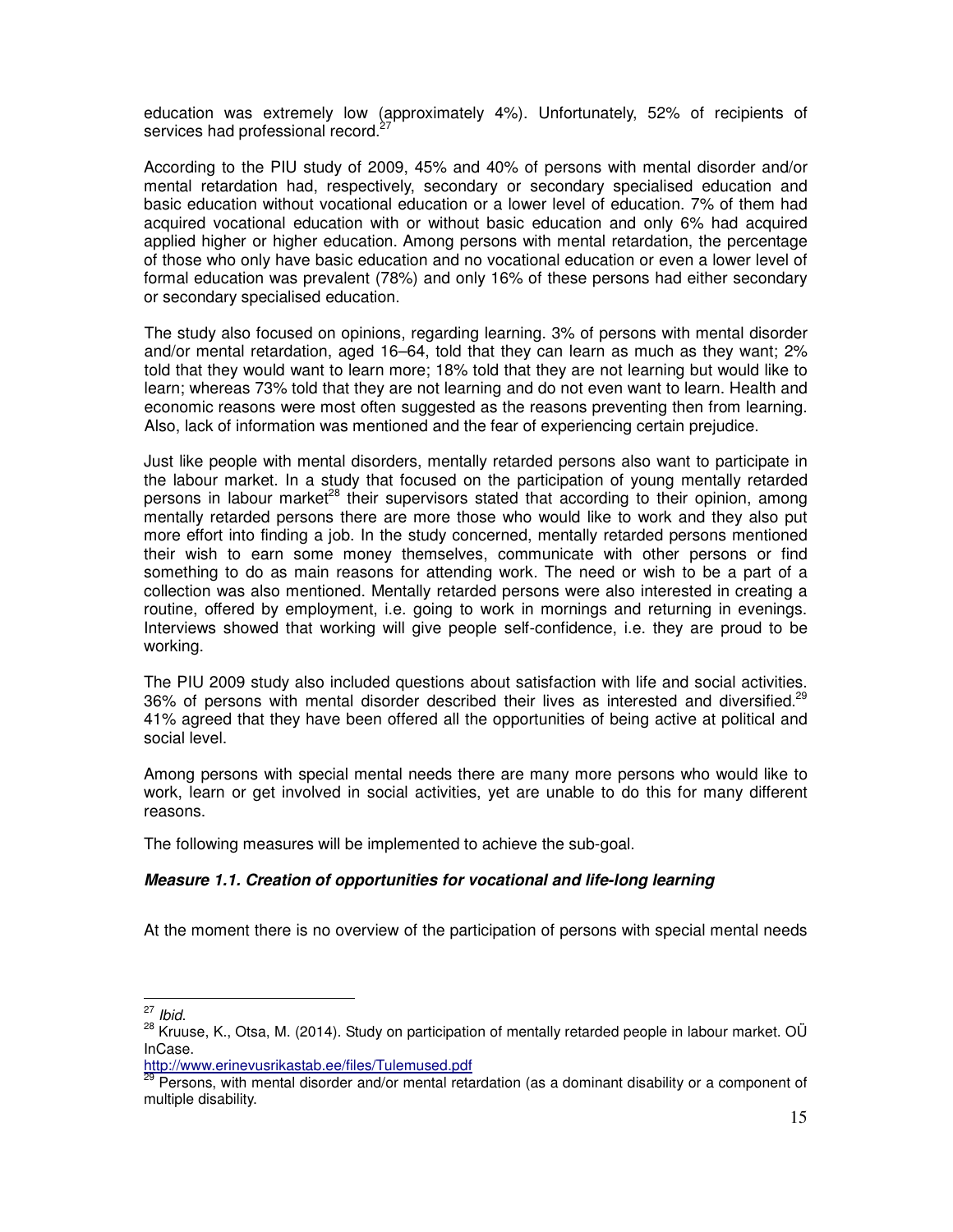in life-long learning.<sup>30</sup> As we observe the level of education of persons with special mental needs, we will see that 40% only have basic education with no vocational education or even lower level of formal education. $31$  Table 3 shows that in academic year 2013/2014, 342 children studied in a class for students with emotional and behavioural disorders who acquire basic education in accordance to the national study programme (NSP), simplified study programme (SSP), coping study programme (CSP) and special care study programme (SCSP) while 124 children studied in a programme focusing at teaching one student and 1,022 studied in small classes.

### **Table 4. Children studying in a class for students with emotional and behavioural disorders who acquire basic education, in a small class and in a programme focusing at teaching one student by study programmes in academic year 2013/14<sup>32</sup>**

| <b>Study form</b>                                                                             | <b>NSP</b> | <b>SSP</b> | <b>CSP</b> | <b>SCSP</b> | Total |
|-----------------------------------------------------------------------------------------------|------------|------------|------------|-------------|-------|
| Class for students with emotional and<br>behavioural disorders who acquire basic<br>education | 298        | 36         | 8          | 0           | 342   |
| Small class                                                                                   | 868        | 106        | 43         | 5           | 1,022 |
| Programme focusing at teaching one student                                                    | 101        | 17         | 4          | 2           | 124   |
| <b>Total</b>                                                                                  | 1,267      | 159        | 55         | 7           | 1,488 |

Source: Ministry of Education and Research

 $\overline{a}$ 

In academic year 2013/14, 531 students followed simplified study programme in vocational education (34 in vocational education programme without the prerequisite of basic education, 71 in vocational education programme based on basic education, 411 in secondary vocational education programme and 15 in vocational education programme based on secondary education) and 74 students followed coping study programme (2 of in vocational education programme based on basic education and 72 in secondary vocational education programme). Approximately 150 persons of the total number has special mental needs (incl.  $m$ ental retardation) $^{33}$ .

Considering that education is the most important competitive advantage in labour market, low

 $30$  Life-long learning includes, apart the formal system of education (kindergarten, basic school, gymnasium, vocational educational institution, college/university), also in-service and retraining offered outside the system, informal and formal education in all the diversity it offers. Opportunities for acquiring new knowledge and skills is offered at work-places, free and hobby education and youth work, also participation in the activities of civil society organisations or virtual space, where one can study either individually or with others. Life-long Learning Strategy for 2014–2020. http://www.hm.ee/index.php?0513767

 $31$  Soo, K., RAKE, Linno, T. (2009). Study of Care-Taking Burden of Persons of Disabilities and Their Family Members SaarPoll OÜ, University of Tartu, Ministry of Social Affairs. http://www.sm.ee/fileadmin/meedia/Dokumendid/Sotsiaalvaldkond/kogumik/PIU2009\_loppraport.pdf

The table does not include students who acquire general secondary education in gymnasium, as classes for students with emotional and behavioural disorders can only be formed based on basic education. In academic year 2013/14, students who acquired their education in classes for students with mental disorder study in classes for students for somatic diseases, where it has been historically possible to acquire the level of general formal secondary education.  $3$  Source: EHIS.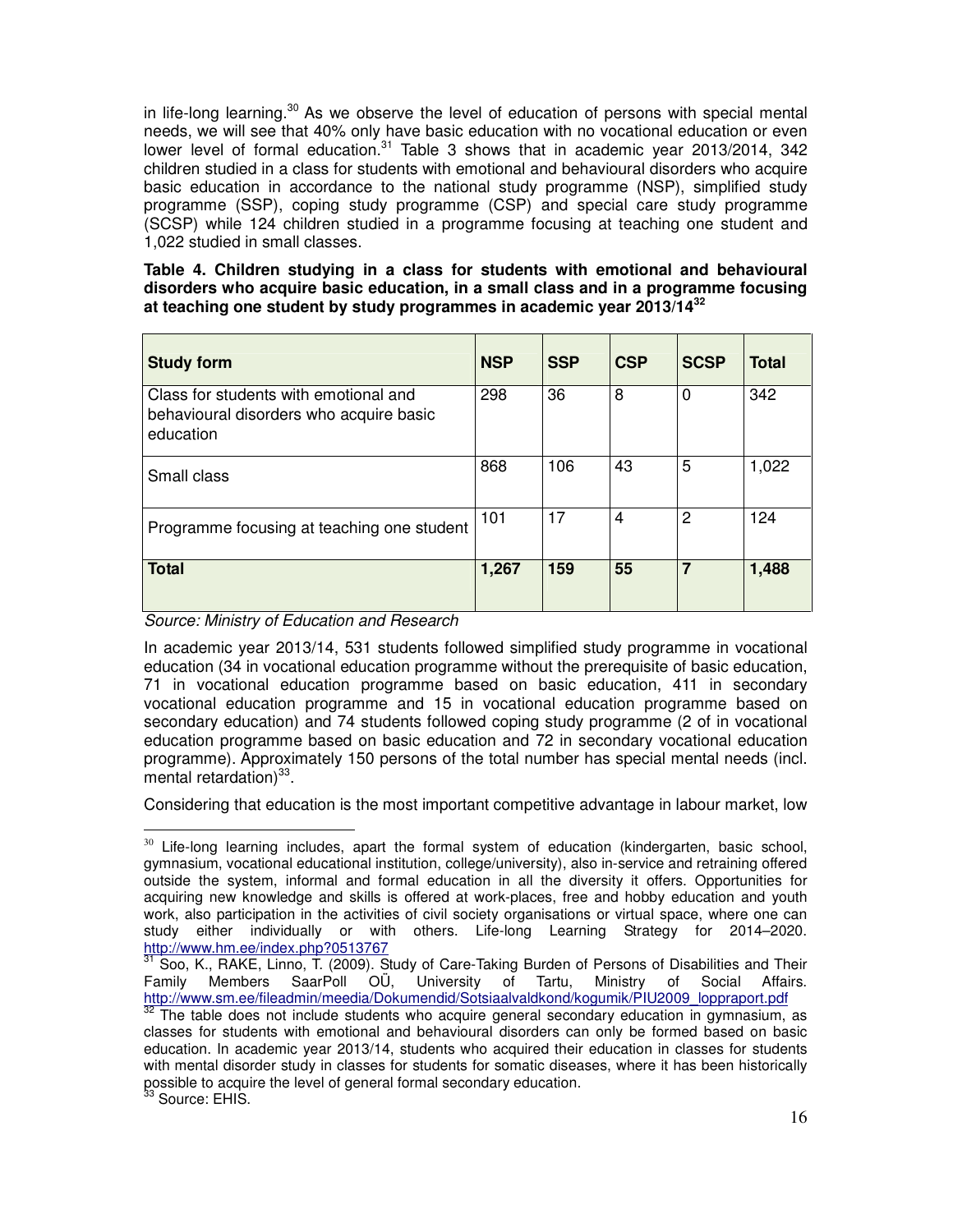level of formal education means a serious problem for persons with special mental needs, which may considerably interfere with finding a job. Lack of consistent income means that people with special mental needs are even in a bigger threat of dropping into poverty and being secluded from the society. Unfortunately, the time for mental disorders becoming apparent is an important factor, characterising formal level of education. If mental disorders are diagnosed after persons have acquired formal education, re-training and ensuring the availability of life-long learning will have a huge role in ensuring life quality of the persons concerned.

Therefore, it is important to offer persons with special mental sufficient opportunities for vocational and life-long learning to ensure their social inclusion and involvement in social life.

Activities, implemented within the framework of the measure, are aimed at diversifying the opportunities for participation in vocational and life-long learning, available to persons with special mental needs, and development of a monitoring system for participation in studies.

### **Measure 1.2. Facilitation of participation in labour market and employment**

Self-realisation through work is rather limited among persons with special mental needs: the percentage of employed persons is low while the desire of persons with special mental needs to work is much bigger. National measures, intended to facilitate recruitment of disabled persons, are not motivating for entrepreneurs, as these will mean extra work for companies, outweighing the benefits, offered by measures.<sup>34</sup>

Impact analysis of employment reform $35$  also highlights the limited number of employers, willing to employ people with in-part capacity for work, and create flexible jobs, as one of the possible risks threatening the achievement of the goals of the reform. Insufficient increase of awareness of people with limited capacity for work and their problems and insufficient influence on improving the attitude of employers towards disabled persons as workers is also seen as the risk, accompanying the reform.

Considering the information provided above, it is necessary to develop activities that would facilitate employment of persons with special mental needs and enhance the awareness of employers of persons with special mental needs. The key element could be social awareness campaigns, that will support the willingness of employees, offer opportunities for part-time work and development of support services to support working.

### **Measure 1.3. Improved organisation of housing services**

 $\overline{a}$ 

Chance to live separately from one's family will allow adults to become independent and selfsufficient. It is highly important to offer persons with special mental needs to live independently, separately from parents, should they desire the opportunity.

Users of special care and welfare services today live as owners in their own housing or in housing owned by local government or provider of special care and welfare services. Majority of adults with special mental needs, using various supporting special care and welfare services (supported living, supported working or supported housing), live in housing

<sup>34</sup> Soo, K., RAKE, Linno, T. (2009). Study of Care-Taking Burden of Persons of Disabilities and Their Family Members SaarPoll OÜ, University of Tartu, Ministry of Social Affairs. http://www.sm.ee/fileadmin/meedia/Dokumendid/Sotsiaalvaldkond/kogumik/PIU2009\_loppraport.pdf

Tallinn University of Technology (2014). Study on participation of mentally retarded people in labour market, http://www.erinevusrikastab.ee/files/Tulemused.pdf

<sup>&</sup>lt;sup>35</sup> Vahopski, R., Lauri, M. jt (2014). <u>Impact Analysis of Incapacity for Work Support Act – Ex Ante</u> Evaluation. Saar Poll OÜ/ European Social Fund/ Ministry of Social Affairs.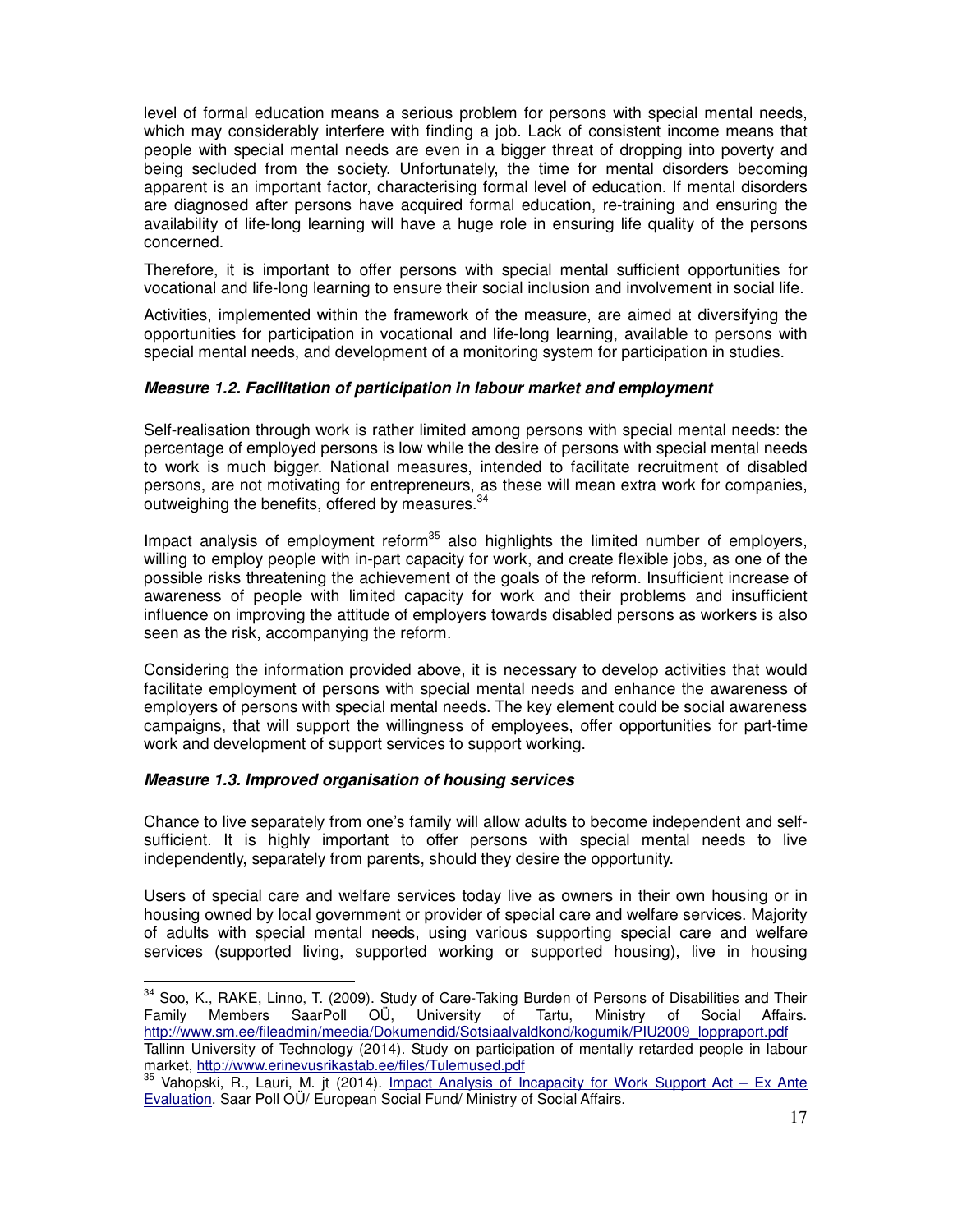belonging either to them or local government. Housing of community life and twenty-fourhour support service users usually belongs to providers of special care and welfare services.

Persons who are unable to acquire housing either for themselves or their families must be provided with housing by local government, as provided by the Social Welfare Act. According to a study, conducted by the Chancellor of Justice in 2011, 36 local governments out of 209 are unable to supply all those in need with a housing; including 27 local governments who lack sufficient number of housing.<sup>36</sup>

One of the main functions of the sub-measure is offering support to persons with special mental needs to facilitate their social activities, ensuring them equal opportunities for selfrealisation and participation in educational and working life. Social coping and integration of an individual is supported by providing him/her with housing, provision of sufficient range of services that support coping and guidance. Therefore, it is important to develop and promote housing policies to facilitate living of persons with special mental needs in a close community and suitable housing.

Implementation of the measure will include analysis of current organisation of housing services and demand for such services, resulting in improvement of the process for supplying persons with special mental needs with housing.

# Measure 1.4. Facilitation of advocacy efforts of adults with special mental needs

In Estonia, there are several advocacy organisations that have been established to represent the interests and rights of the most vulnerable target groups. The largest is the Estonian Patient Advocacy Association , which is an advocacy organisation of users of social welfare and health care services, and the Estonian Chamber of Disable People, which pursues the goal of being a national co-operation and co-ordination body for work, done in the sphere of disabled persons. Also, several project-based support and rehabilitation groups have been established and experience-based advisory services have been offered to support coping and social inclusion of persons with special mental needs. Advocacy and self-representation functions, available for persons with special mental needs or their next of kin, are today fragmented between several organisations or non-profit association. We lack a single organisation in charge, contributing to the adoption of decisions that concern adults with special mental needs.

Options available for advocacy are also strongly linked to appointment and organisation of custody, as appointment of custody is, in essence, restriction of fundamental rights of a person. Therefore it is important to use custody only for activities or situations where it is important for persons. Custody must be organised to support the satisfaction of interests and needs of the person in custody in the best possible way. According to AS Hoolekandeteenused, which is one of the largest institutions that provides special care and welfare services, around one half of 1,250 of their customers are persons on custody and for half of the cases, i.e. 625 persons, local governments is the custodian. In a situation where a single local government may have ca 100 persons on custody and the role of a custodian is not explicitly defined by law, lacking sufficient regulation, the interests and needs of a person on custody are often not represented in the best possible way. The problem of high-quality

 $36$  Office of the Chancellor of Justice (2011). Overview of compliance with priorities by the Chancellor of Justice in 2011.

http://oiguskantsler.ee/sites/default/files/ylevaade\_prioriteetide\_taitmisest\_2011.pdf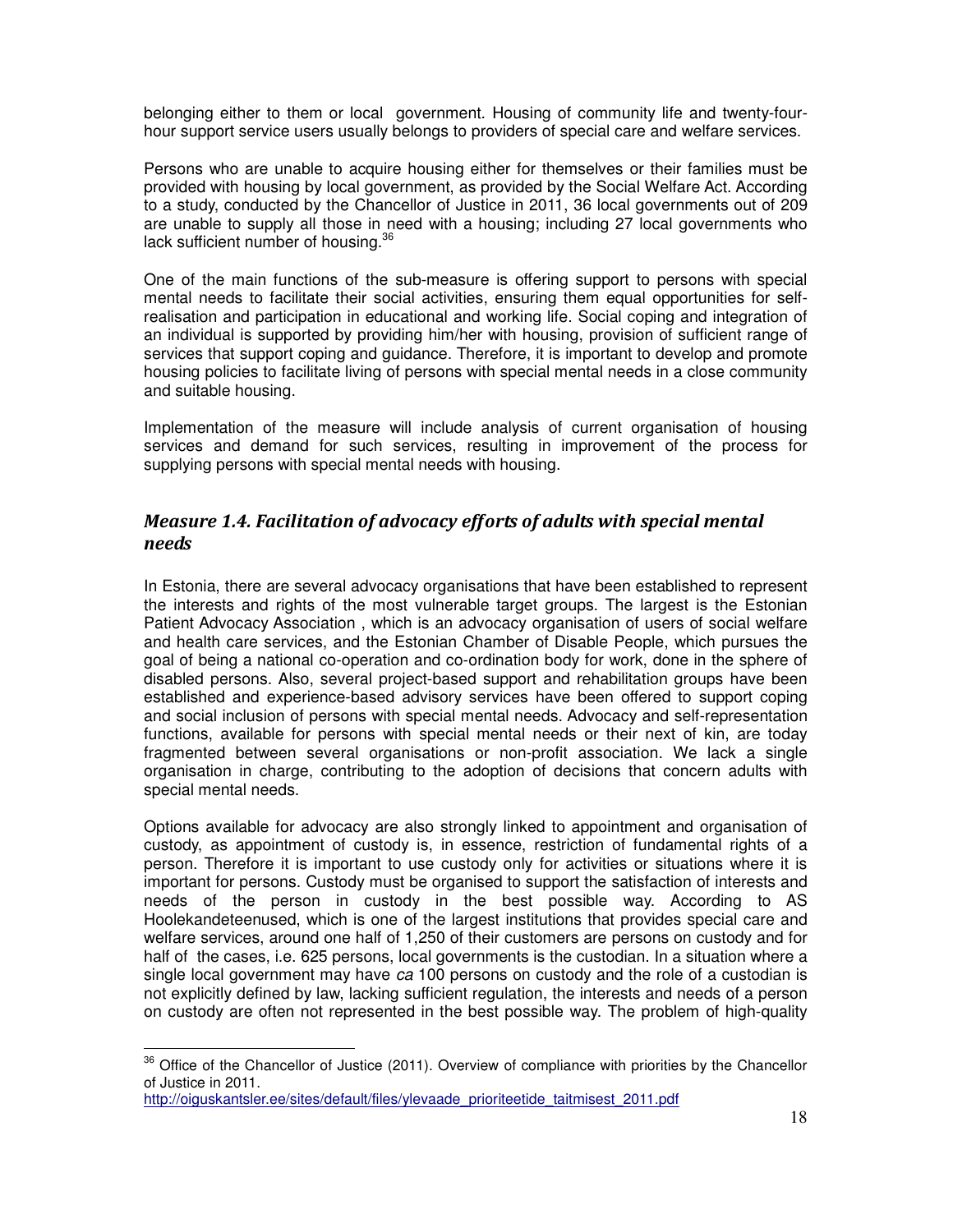custody and fulfilment of related functions becomes very acute, according to current organisation of custody, during the de-institutionalisation process – recipients of services will move out from old special care homes, however, their address is, according to the population register, the care home that is about to be closed.

The measure is aimed at supporting advocacy of adults with special mental needs or sustainable activities of self-representation organisations and allowing them to contribute to decisions that concern their lives. Also, the implementation of the measure will include analysis of problems and bottlenecks of the current organisation and appointment of custody and planning of activities required to solve the problems.

# 3.2. Sub-goal 2

**Special care and welfare services comply with the principles of deinstitutionalisation**

After achieving the sub-goal, the number of twenty-four-hour service slots, available in larger units (with more than 30 places) will increase and community-based special care and welfare services will become available in smaller service units to avoid isolation and social seclusion of persons.

# **Table 5. Sub-goal indicator**

 $\overline{a}$ 

| <b>INDICATOR</b>                                                                                                                                                                                                                                                                                        | <b>BASIC</b><br>LEVEL | <b>TARGET</b><br><b>LEVEL</b><br>2017 | <b>TARGET</b><br><b>LEVEL</b><br>2020 |
|---------------------------------------------------------------------------------------------------------------------------------------------------------------------------------------------------------------------------------------------------------------------------------------------------------|-----------------------|---------------------------------------|---------------------------------------|
| The percentage of persons, receiving twenty-<br>four-hour special care services, living in service<br>units housing more than 30 people, compared<br>to the percentage of persons with special<br>mental needs who receive twenty-four-hour care<br>services $37$<br>Source: Ministry of Social Affairs | 65% (2014)            | 40%                                   | 30%                                   |

An European study<sup>38</sup> on number of persons, living in social welfare institutions, showed that in 2005, in Estonia, 7,243 persons lived in institutions with more than 30 places. Therefore, 539 persons per 100,000 inhabitants were institutionalised in Estonia, which gave Estonia the first place among the ranking of 28 countries. Although this number included various social welfare target groups, incl. adults with special mental needs, elderly persons and children, the problem is also characteristic of special care and welfare in Estonia.

Inhabitants of large institutions lack sufficient control of their lives and decisions that may

 $37$  This is based on common basic level of 2014, which shows that 65% of persons using twenty-fourhour services live in service units with more than 30 inhabitants. After the planned reorganisation of the service system, this level is expected to drop to 40% by 2017 and by 2020, 30% of persons using twenty-four-hour services are expected to live in these units; the level is expected to drop to 10% by 2023.

 $38$  Deinstitutionalisation and community living – outcomes and costs: report of a European Study http://inclusion-europe.org/en/projects/past-projects/decloc-report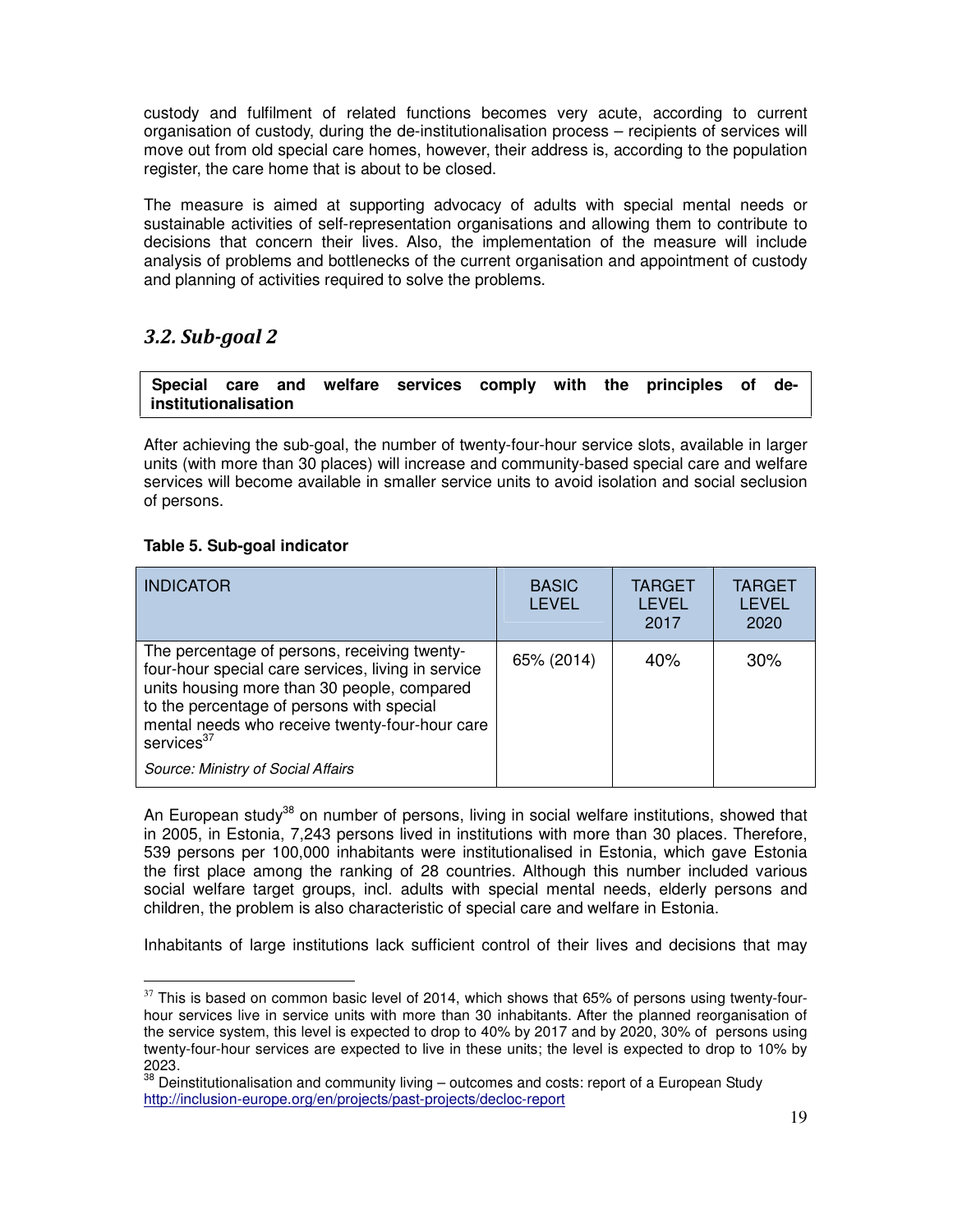affect them and the requirements of service providers are often more important than individual needs of inhabitants. Common trend in Europe is to facilitate transition from institutional care to community living. In 2012, an European expert group developed international guidelines for the most flexible implementation of the process. According to the expert group, institutional care always gives worse results, with respect to life quality, than community based quality services, and this may often result in life-time exclusion from community life and seclusion. European results have shown that community-based care will result in bigger independence and personal development, allowing to improve self-care and communication skills and reduce social seclusion.<sup>39</sup> Deinstitutionalisation does not only involve closing of large institutions; instead, this will cover increasing the scope of supporting services, more flexible and better available provision of services. Available studies confirm that most persons who have earlier been institutionalised will prefer community living, after having experienced high-quality community based services; their satisfaction and social inclusion levels are better and they have less problems with insecurity and loneliness than expected.<sup>40</sup>

Table 5 shows, by counties, number of twenty-hour-service slots in institutions with more than 30 service slots, considering the type of institutions. Separate group is formed of older type institutions (column 4), which are run in larger buildings, adjusted for that purpose. The number of old type institutions is the largest in Valga county and Viljandi county (3 institutions in both). In 2013, the largest number of users of twenty-hour-services lived in this type of institution in Saaremaa (377 persons) and in Jõgeva county (325 persons). In total, in 2014 in Estonia 65% of all the users of twenty-hour special care service live in old type institutions.

However, when comparing the two sides of the table, we will see that even today, smaller, family-house type service provision institutions are run at older institutions in different counties.

| County            | <b>Institutions</b><br>with more than<br><b>30 service slots</b><br>(family houses<br>included) | Service users in<br>institutions with<br>more than 30<br>service slots<br>(family houses<br>included) | <b>Institutions</b><br>with more than<br><b>30 service slots</b><br>(family houses<br>not included) | <b>Service users</b><br>in institutions<br>with more than<br><b>30 service</b><br>slots |
|-------------------|-------------------------------------------------------------------------------------------------|-------------------------------------------------------------------------------------------------------|-----------------------------------------------------------------------------------------------------|-----------------------------------------------------------------------------------------|
| Harju county      |                                                                                                 | 293                                                                                                   |                                                                                                     | 168                                                                                     |
| Ida-Viru county   | 3                                                                                               | 178                                                                                                   | 2                                                                                                   | 120                                                                                     |
| Jõgeva county     |                                                                                                 | 325                                                                                                   |                                                                                                     | 325                                                                                     |
| Järva county      | 2                                                                                               | 162                                                                                                   |                                                                                                     | 98                                                                                      |
| Lääne county      | 3                                                                                               | 215                                                                                                   |                                                                                                     | 0                                                                                       |
| Lääne-Viru county | 2                                                                                               | 126                                                                                                   |                                                                                                     | 66                                                                                      |
| Põlva county      | 2                                                                                               | 149                                                                                                   |                                                                                                     | 140                                                                                     |
| Saaremaa          |                                                                                                 | 377                                                                                                   |                                                                                                     | 377                                                                                     |
| l Tartu countv    |                                                                                                 | 68                                                                                                    | 0                                                                                                   | 0                                                                                       |

### **Table 6. Number of persons receiving twenty-four-hour special care services<sup>41</sup> in institutions with 30 and more service slots on 01.06.2014**

 $39$  European Expert Group on the Transition from Institutional to Community-based Care (2012). Common European Guidelines on the Transition from Institutional to Community-based Care. http://deinstitutionalisationguide.eu/

 $40$  *Ibid.* 

<sup>&</sup>lt;sup>41</sup> Table 5 shows the number of persons, using state budget funded service slots, on 01.06.2014.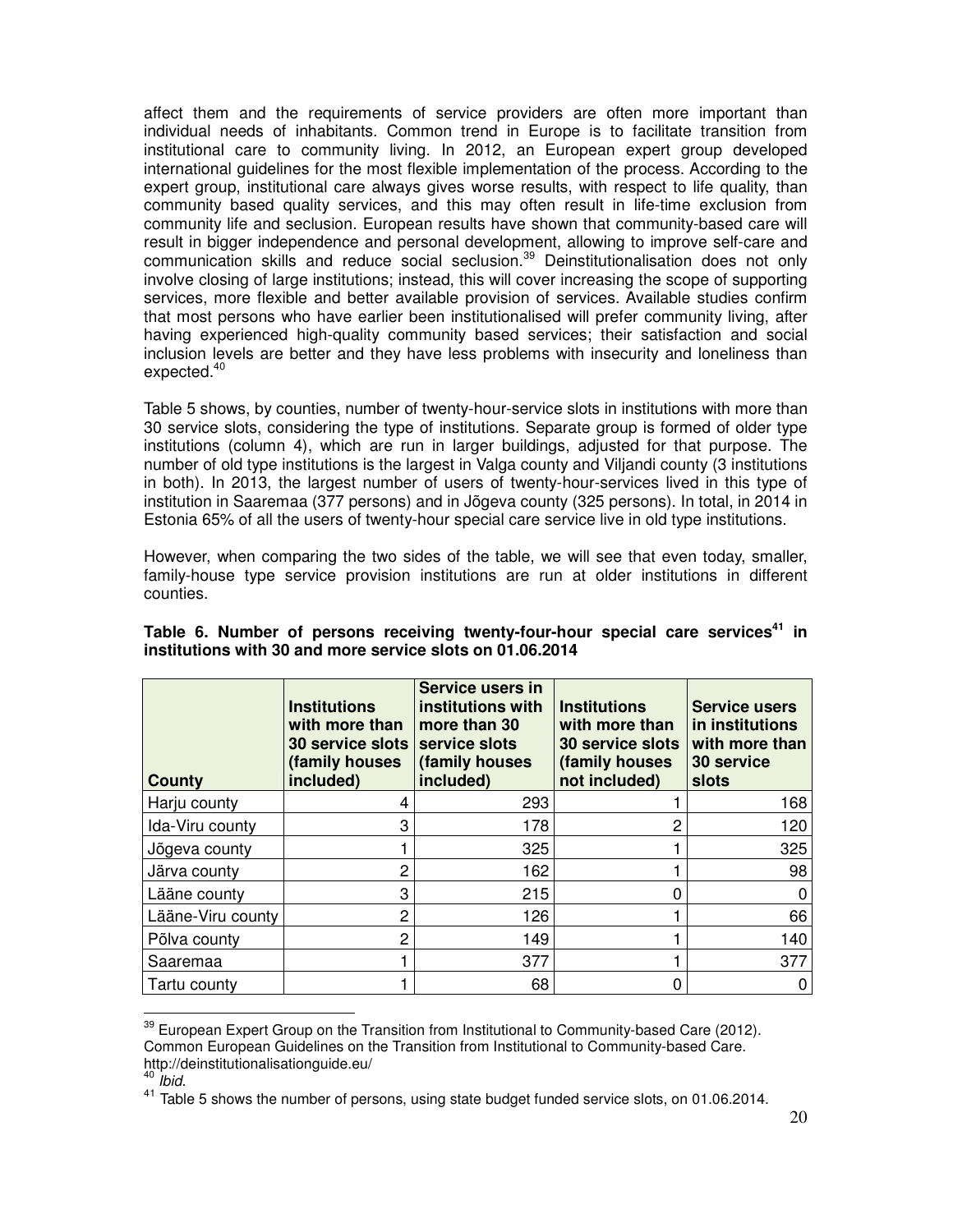| Valga county    |    | 241   | ◠<br>J | 183   |
|-----------------|----|-------|--------|-------|
| Viljandi county |    | 260   | ت      | 177   |
| Võru county     |    | 81    |        | 81    |
| Pärnu county    |    | 114   |        | 64    |
| Rapla county    |    |       |        |       |
| Hiiumaa         |    |       |        |       |
| <b>Kokku</b>    | 30 | 2,589 | 16     | 1,799 |

Source: Ministry of Social Affairs, welfare statistics reports; Estonian National Social Insurance Board

As we observe the users of special care and welfare services by years (table 6), we will see that the number of users of supported living services has dropped every year, while the number of users of twenty-four-hour special care services has increased. As we compare support services, independent living support service is most common (at the end of 2013 there were approximately 1,900 users of the services). Also, independent living support service is also the most fastest to render and most easily available – for example, it can be provided to persons during treatment, without the rehabilitation plan. Only two criteria must be met to qualify for the service  $-$  a person must be diagnosed, by a specialist, with severe, profound or permanent mental disorder and written appraisal or rehabilitation plan by a psychiatrist or rehabilitation service provider will be required for reference.<sup>42</sup>

| or the year)                                    |       |       |       |       |       |       |
|-------------------------------------------------|-------|-------|-------|-------|-------|-------|
| Indicator                                       |       | 2009  | 2010  | 2011  | 2012  | 2013  |
| Persons, single use                             | 4,549 | 4,655 | 4,666 | 4,659 | 4,680 | 5,036 |
| <b>Males</b>                                    | 2,429 | 2,498 | 2,487 | 2,487 | 2,501 | 2,684 |
| Women                                           | 2,120 | 2,157 | 2,179 | 2,172 | 2,179 | 2,352 |
| Incl. total number of users of support          |       |       |       |       |       |       |
| services, single use                            |       |       |       |       |       |       |
| independent living support service              | 1,700 | 1,750 | ,738  | 1,711 | 1,684 | 1,864 |
| supported living service                        | 616   | 585   | 557   | 518   | 520   | 573   |
| community living <sup>43</sup>                  | 47    | 50    | 65    | 106   | 117   | 137   |
| employment support service                      | 435   | 405   | 370   | 370   | 373   | 461   |
| incl. twenty-four-hour special care services in |       |       |       |       |       |       |

total 2,346 2,457 2,78 2,463 2,91 2,643

|              |  |  |  | Table 7. Number of users of special care and welfare services in 2008–2013 (at the end |  |
|--------------|--|--|--|----------------------------------------------------------------------------------------|--|
| of the year) |  |  |  |                                                                                        |  |

<sup>42</sup> Hanga, K., Maas, H., Sõmer-Kull, S., Schultz, G. (2013). Analysis of organisation of social rehabilitation, technical tools of assistance and special care and welfare services. Estonian Chamber of **Disabled Disabled Contains the Disabled Persons.** http://www.sm.ee/fileadmin/meedia/Dokumendid/TVK/Uuringud\_\_anal%C3%BC%C3%BCsid\_ja\_rahv usvahelised\_kogemused/EPIK\_analu%CC%88u%CC%88s\_Sotsiaalse\_rehabilitatsiooni\_2c\_tehniliste abivahendite\_ja\_erihoolekande\_korralduse\_analu%CC%88u%CC%88s\_2013.pdf

Will be discussed under supported services, as this is twenty-four-hour supported services, not twenty-four-hour care service.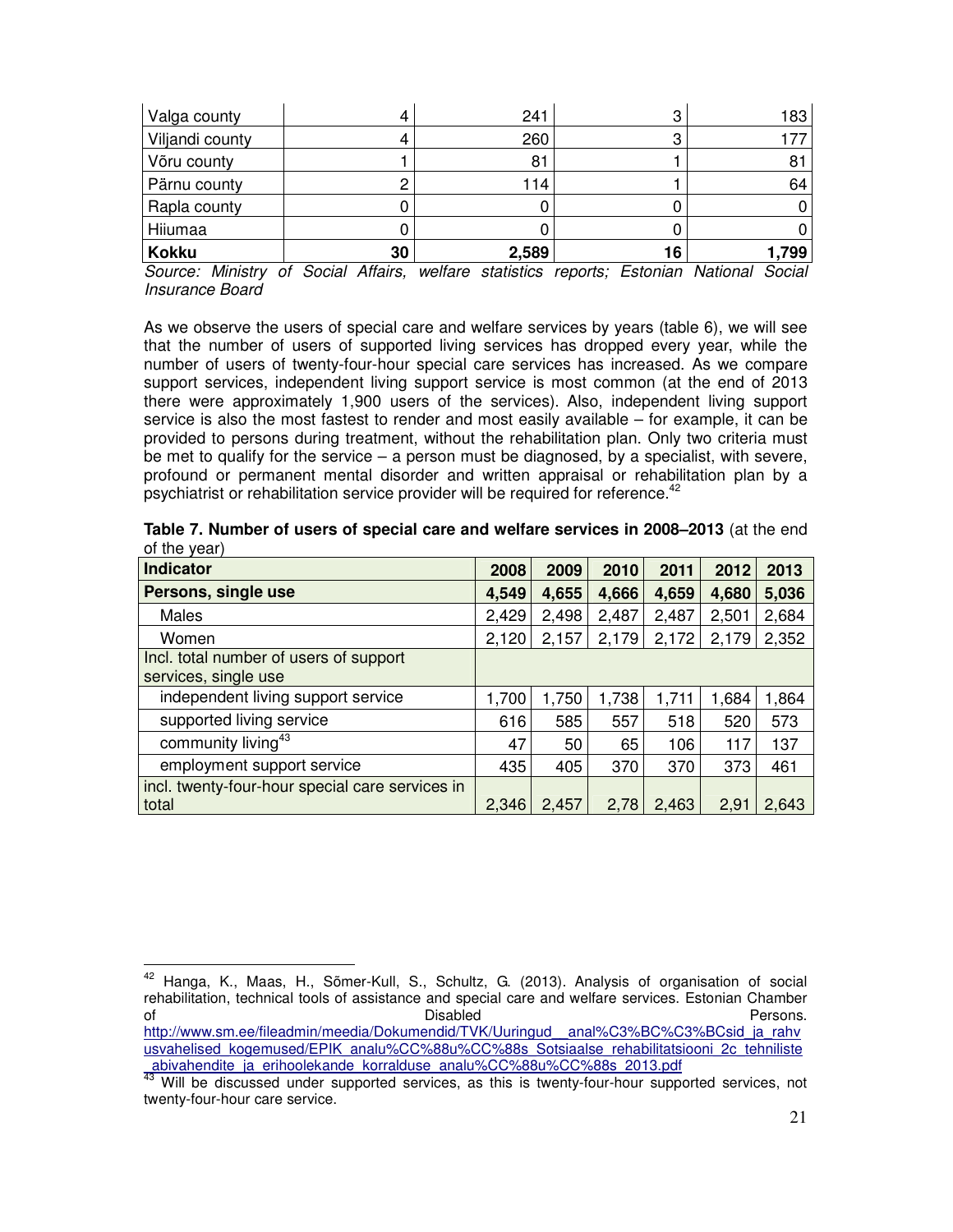| twenty-four-hour special care services                                                                                           | 1.897 | 1,976 | 1,990 | 1,992 | 1,997 | 2.161 |
|----------------------------------------------------------------------------------------------------------------------------------|-------|-------|-------|-------|-------|-------|
| twenty-four-hour special care services for<br>persons with severe, profound or permanent<br>mental order with unstable remission | 48    | 50    | 38    | 55    | 56    |       |
| twenty-four-hour special care services for<br>persons with profound multiple disability                                          | 223   | 239   | 253   | 256   | 269   | 283   |
| twenty-four-hour special care services under<br>court order                                                                      | 178   | 192   | 197   | 160   | 169   | 28    |

Source: Ministry of Social Affairs, welfare statistics reports

The following measures will be implemented to achieve the sub-goal.

### **Measure 2.1. Shaping special care and welfare services to ensure individual focus**

Individual focus of special care and welfare services means services that are devised to match the requirements of an adult person with special mental needs and his/her family. Services with individual focus represent an important support to allow users of services make the most of their potential, contribute to their independent coping and participation in labour market and social life.

Implementation of the measure will include reorganisation of the structure of special care and welfare services and adjustment of the use and organisation of services to allow for more flexibility. An overview of services, offered to adults with special mental needs by local governments, needs to be developed. The Ministry of Social Affairs does collect information about services that local governments will be required to offer, but not about services offered to adults with special mental needs under a different name. We need to obtain an overview of the current situation, including the services currently offered by local governments, to shape new special care and welfare services and a service system.

After the introduction of new services and reorganisation of current services, the number of available special care and welfare services will be bigger than the five services, which are currently available. New services will match the needs of a specific target group; services can be flexibly combined and will be available at cost-based prices. The National Audit Office has, in its audit, also highlighted the need to differentiate services and apply different prices to different services.<sup>44</sup>

Within the framework of the measure, users of services have access to special care and welfare services flexibly, according to their needs, by month, hour, day and interval; also, services that are aimed at enhancing employment of adults with special mental needs and bigger support requirement will be available (for example, development of sheltered employment service, facilitation of social businesses, support person service etc) and decreasing the burden of family caretakers (for example, giving holidays to family caretakers by providing services to those cared for), also services offered by persons with special mental needs themselves (for example, experience-based peer consultations).

<sup>&</sup>lt;sup>44</sup> National Audit Office (2008). Efforts of the state in organising welfare of persons with special mental needs. National Audit Office report to the Riigikogu. http://www.riigikontroll.ee/tabid/215/Audit/2025/WorkerTab/Audit/WorkerId/30/language/et-EE/Default.aspx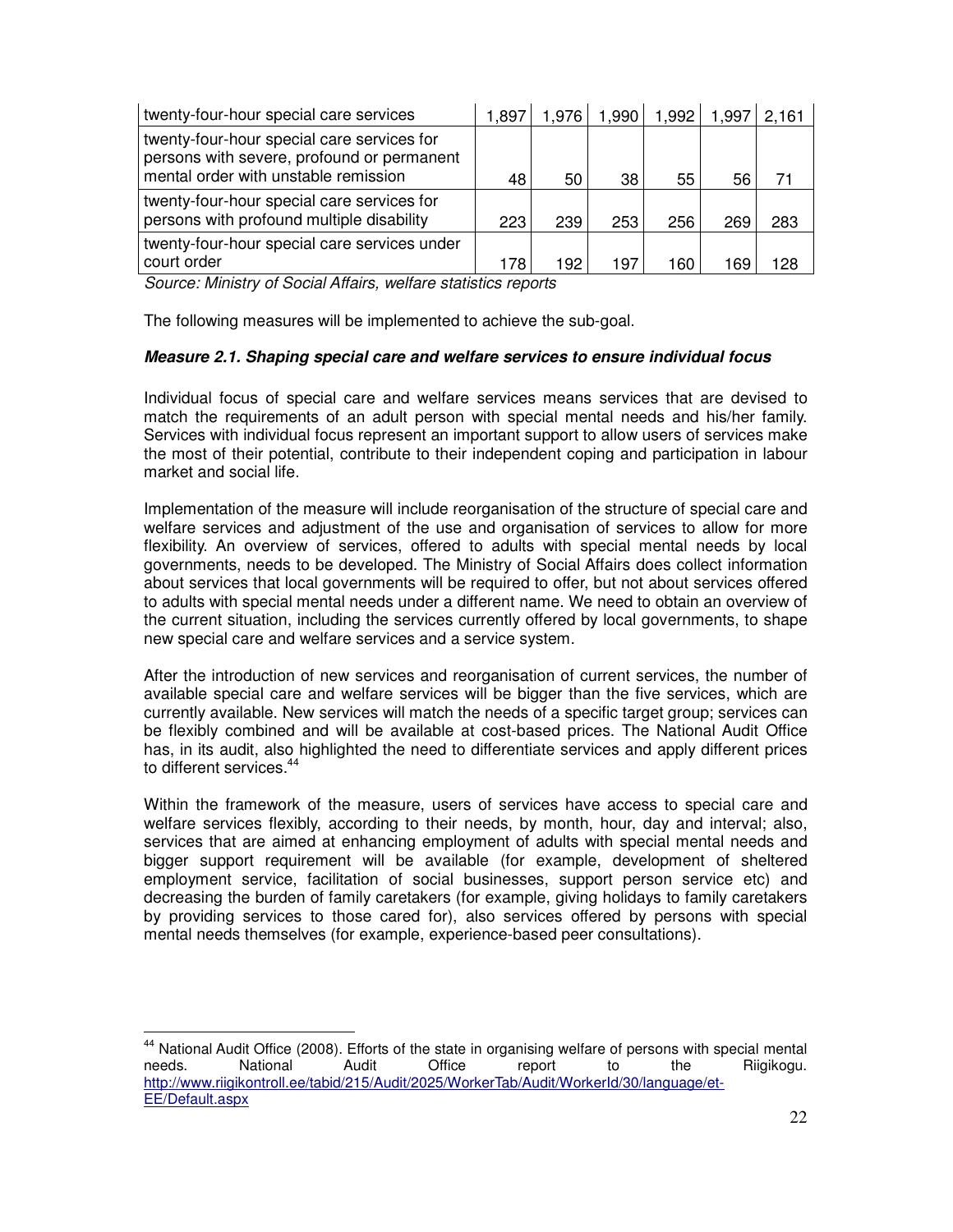### **Measure 2.2. Reorganisation of special care and welfare infrastructure**

According to the plans, in 2014-2023, large service institutions or institutions with more than 30 service slots, providing twenty-four-hour services, will be reorganised with some support from the European Regional Fund, including acquisition of housing for community living and giving preference to development and provision of social support services to anticipate and prevent institutionalised care.

Within the framework of reorganisation, persons with special mental needs, using the services, will move from depreciated buildings to buildings or facilities, suitable for the provision of special care and welfare services. Attention was focused to premises with conditions, not matching the needs, already in 2001 by an expert group in a management audit report on services available to persons with special mental needs.<sup>45</sup> A sustainable deinstitutionalisation action plan will be also developed for the other institutions that offer special care and welfare services, aiming at development of service units with less than 30 service slots.

Experts have stressed that living in an environment as natural as possible is one of the normalisation component, preventing problematic behaviour. Hospital-type care units, where the physical environment, surrounding the customer, is restricted to a bed and bedside table, can be hardly described as natural living environment. Similarity to home, suitable simulation and comprehensibility are the key words for shaping physical environment. Limitation of living environment will make the environment smaller, safer and easier to comprehend. Whole institutions with countless bedrooms, personnel and storage facilities can be hardly a home for customers.<sup>46</sup>

Implementation of the measure will include mapping of the condition of available infrastructure and the need for organisation or reorganisation of such infrastructure. To support the process of de-institutionalisation, the definitions of institution and deinstitutionalisation will be given a content for the purposes of special care and welfare in Estonia to ensure common understanding of these terms for persons with special mental needs, service providers, advocacy organisations of persons with special mental needs, civil servants etc partners.

### **Measure 2.3. Ensuring availability and accessibility of special care and welfare services**

Implementation of the measure will include introduction of new services and reorganisation of services and de-institutionalisation, resulting in adults with special mental needs getting a chance to choose the most suitable services in the most suitable place. Accessibility of services will focus on supplying adults with special mental needs with relevant, neutral and integrated information about the services available.

The measure is also aimed at shortening the period, preceding the availability of services, for service users (incl. reviewing the purpose and process for the development of rehabilitation plans), and ensuring the availability of services within agreed reasonable period of time. Where appropriate, this will include the basic for maintaining the waiting lists and establishing more explicit criteria for remaining on the waiting lists.

<sup>&</sup>lt;sup>45</sup> Centre for National Health and Social Policy (200/2001). Specialty related-management audit of institutions, offering state social welfare services to persons with special mental needs.

<sup>46</sup> Tõnisson, U., Salumaa, M., Klaassen, A. (2011). Probleemse käitumise ja juhendamise hea tava käsiraamat/Manual on Good Practice of Problematic Behaviour and Management. MTÜ Hoolekande Ekspertiisi- ja Nõustamiskeskus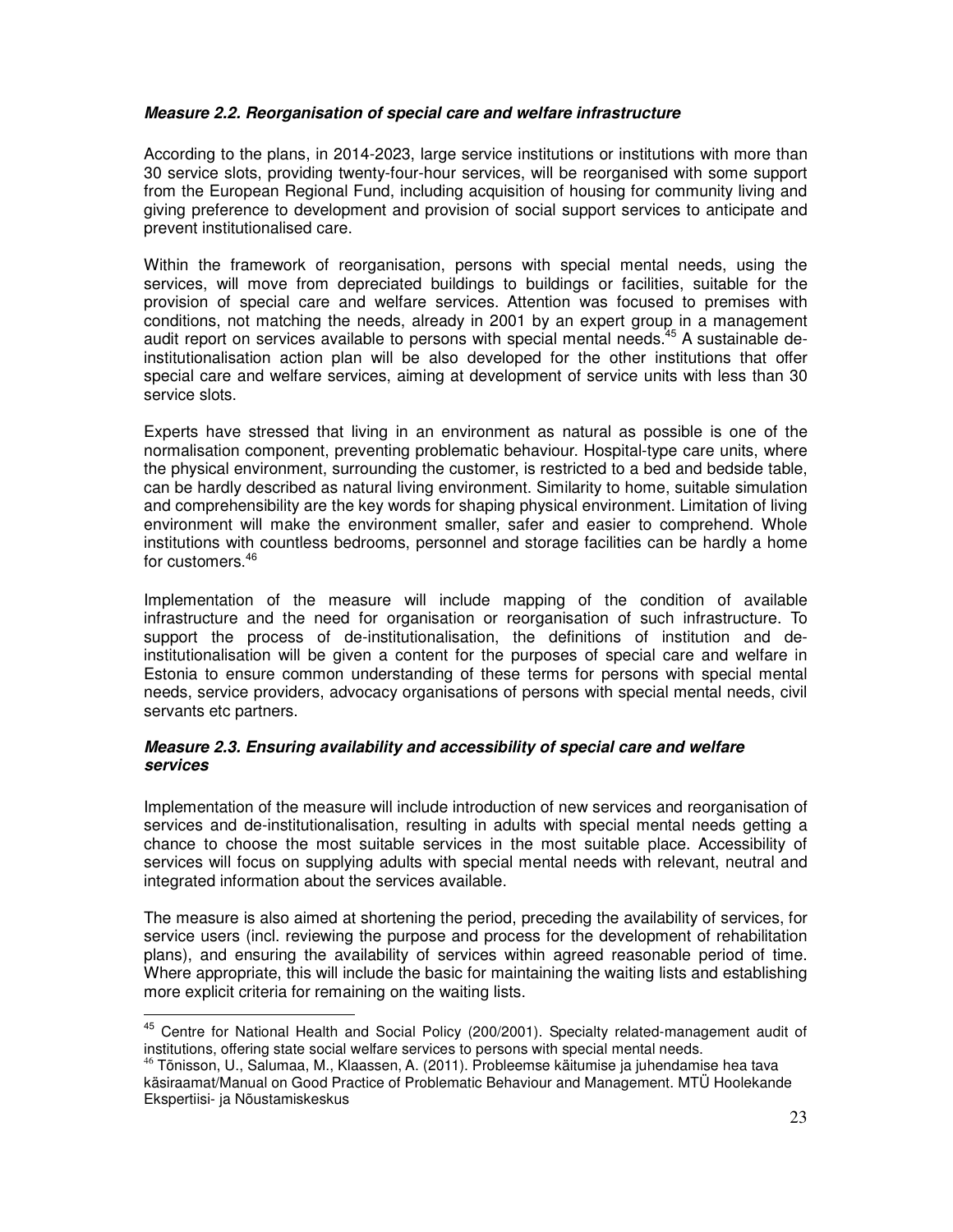Within the framework of the measure, problems with current special care and welfare services and service system will be solved before introducing new services and service system. Development of a separate support system or service required by persons diagnosed with addiction as a leading mental disorder will be analysed as a separate activity, and the need to train specialists who could offer special advisory services, as according to the current regulation, standard and special care and welfare services are unavailable for this target group and social welfare specialists lack the skills required to work with these people.

Also, an alternative solution will be searched for the current situation where persons using special care and welfare services, diagnosed with dementia, will no longer be entitled to special care and welfare services, once they reach retirement age, and they should be transferred to general care services, but local governments have problems with offering services to these people, both substantially and financially. We need to analyse whether people of retirement age, diagnosed with dementia, should be among the target group, entitled to special care and welfare services, or not.

Daily supervision and care services for persons with enhanced supervision and assistance requirements, not covered by the current independent life support service, are also among the most important efforts; legislation will be amended to introduce the definition of long-term sheltered work.

In addition, one of the priorities will be the specification of target group, subject to twentyfour-hour special care services under court order, and the contents of such services. On 01.05.2014, 128 persons were using twenty-four-hour special care services under court order. Despite the fact that the number of users of this service do not form a large component of special care and welfare services, the target group is still important for a number of reasons. It is most important that we speak of service restricting on of the fundamental rights of a person – freedom of free movement. From the other hand, it is important to analyse the provision of the services for referral to the service would be justified and provision of services would contribute to the achievement of the desired goal. In 2013, AS Hoolekandeteenused conducted an analysis<sup>47</sup> to describe the persons, receiving special care services under court order, and to assess the services available. Based on this analysis, it can be said that the assistance requirements of the persons, receiving special care services under court order, are very different, depending on their diagnosis, education and other factors. According to the opinion, specified in the analysis by AS Hoolekandeteenused<sup>48</sup>, approximately 50% of the persons, receiving special care services under court order, could have received some other service in 2012 (for example, demented elderly persons).

# 3.3. Sub-goal 3

 $\overline{a}$ 

**Special care and welfare services are of high quality and offered by qualified and professional service providers**

Reaching of the goal will improve, as the consequence of offering high-quality services, the opinion of adults with special mental needs regarding their ability to lead a full life. Quality of

<sup>47</sup> Unukainen, T., Müürsepp, L. (2013). Analysis of twenty-four-hour special care services, prescribed by court. AS Hoolekandeteenused. http://www.hoolekandeteenused.ee/media/valisveeb/Dokumendid/Vaelisveeb\_-

\_rubriiki\_arvamused\_ja\_analueuesid/20130722\_OK\_teenuse\_analyys\_HKT.pdf  $48$  Ibid.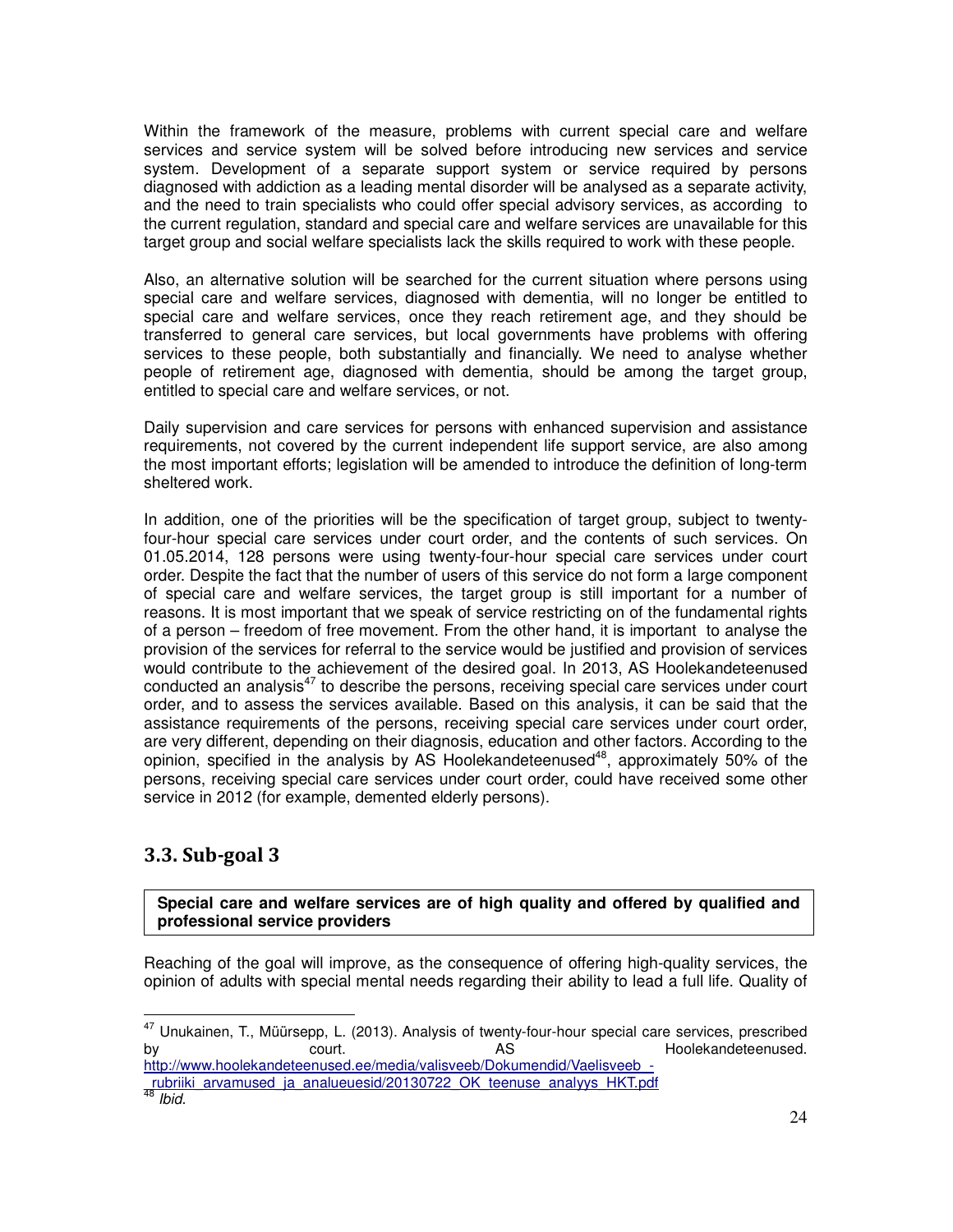the services will be improved by increasing the number of special care service units, involved in the quality management system, funding of services will become activity-based and providers of special care and welfare services will be qualified and competent.

# **Table 8. Sub-goal indicators**

| <b>INDICATOR</b>                                                                                                                                                                                                                                 | <b>BASIC</b><br>LEVEL | <b>TARGET</b><br><b>LEVEL 2017</b> | <b>TARGET</b><br>LEVEL 2020 |
|--------------------------------------------------------------------------------------------------------------------------------------------------------------------------------------------------------------------------------------------------|-----------------------|------------------------------------|-----------------------------|
| Opinion of adults with special mental needs<br>regarding their ability to lead a full life <sup>49</sup><br>Source: Ministry of Social Affairs. Study of Care-Taking<br>Burden of Persons of Disabilities and Their Family<br><b>Members PIU</b> | 47%<br>(2009)         | 52%                                | 60%                         |
| Percentage of persons, having a special<br>education or passed activity supervisor's training<br>(260 hours) among those working as activity<br>supervisors<br>Source: Ministry of Social Affairs                                                | 0.7<br>(2012)         | 0,8                                | 1,0                         |
| Number of special care and welfare service units<br>that implement a quality assurance system<br>Source: Ministry of Social Affairs                                                                                                              | $14^{50}$             | Increasing                         | Increasing                  |

At the end of 2013, the total of 1235 activity supervisors worked at all the institutions that provide special care and welfare services.<sup>51</sup> 186 (15%) of them had an education allowing them to be employed as activity supervisors. 704 persons had passed a training of activity supervisor (260 hours). 269 activity supervisors had also participated in in-service training – most of them had taken in-service training to work with persons with profound multiple disability or persons with mental disorder, characterised by unstable remission.

As we compare years 2009–2013, we will see that the number of activity supervisors has increased by approximately 15%. Over years, the number of activity supervisors with special education has been quite different and, compared to year 2009, the percentage of activity supervisors with special education has dropped, compared to activity supervisors working in general (from 18% to 15%). At the same the number of those who have passed a basic activity supervisors' 260 hour training has increased and the same goes for their percentage among employed activity supervisors (from 48% to 57%). Therefore, in conclusion it can be said that approximately 30% of activity supervisors do not have a basic formal education and they have not taken the basic 260 hour training of activity supervisors.

# **Table 9. Education of activity supervisors and participation in trainings in 2009–2012**

 $49$  47% of persons suffering from mental disorder and/or mental retardation as dominant disability or a component of multiple disability agreed or largely agreed to at least one statement of the two (disabled persons can lead a full life in our society; I feel valuable.

<sup>&</sup>lt;sup>50</sup> Units that offer special care and welfare services and hold European Social Welfare Services quality assurance (EQUASS) certificate, 2014.

Ministry of Social Affairs, statistical welfare reports.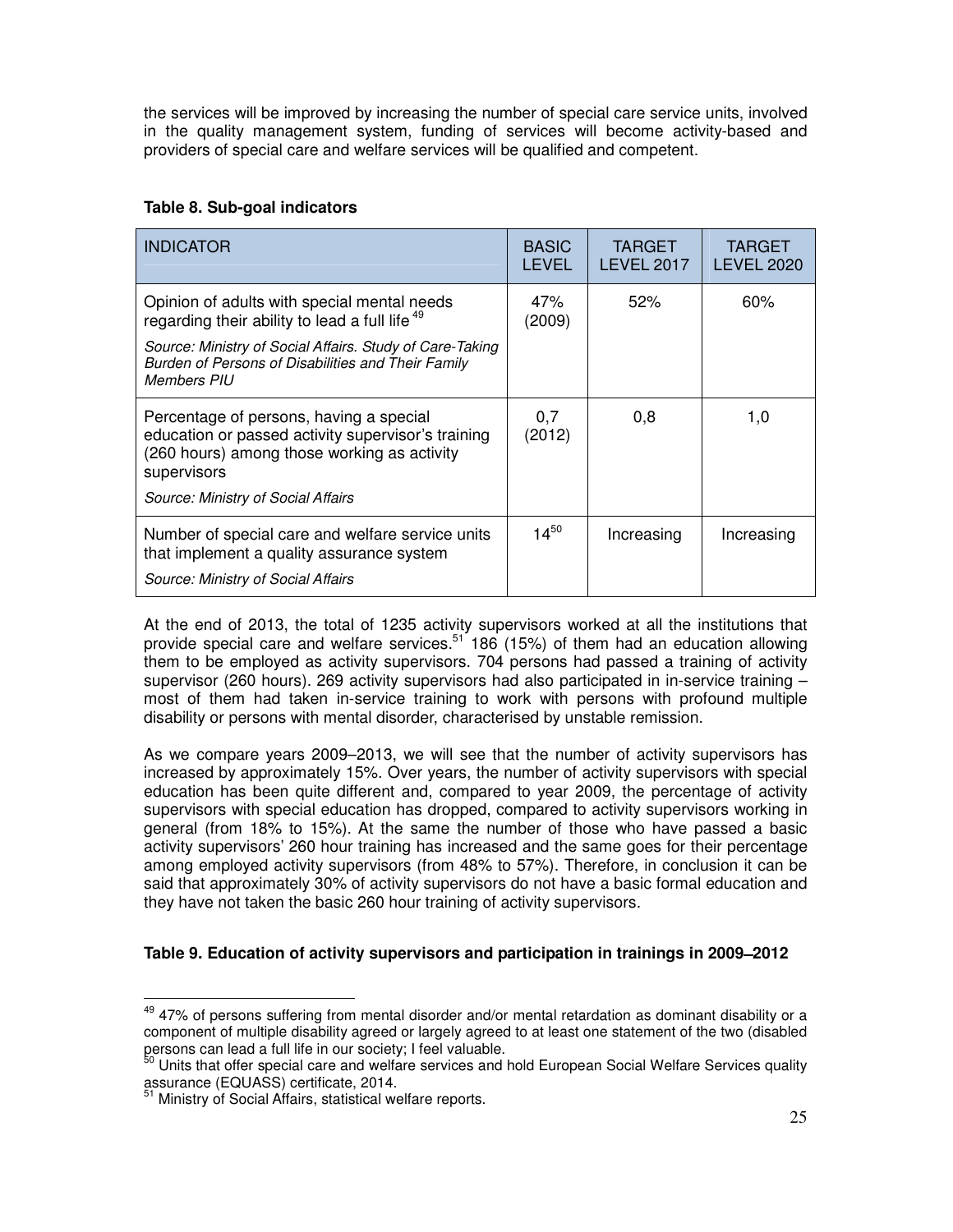|                                                                                                                                                  | 2009  | 2010 |     | 2011 2012 2013                |     |
|--------------------------------------------------------------------------------------------------------------------------------------------------|-------|------|-----|-------------------------------|-----|
| Activity supervisors, in total                                                                                                                   | 1,051 |      |     | 1,111   1,138   1,147   1,235 |     |
| Having education allowing to be employed as activity<br>supervisor                                                                               | 194   | 182  | 155 | 173                           | 186 |
| Having passed a 260 hour basic activity supervisors'<br>training, according to the study programme, adopted by<br>the Ministry of Social Affairs | 502   | 548  | 578 | 625                           | 704 |

Source: Ministry of Social Affairs, welfare statistics reports

Increase in the number of persons, having passed the basic training for activity supervisors, is explained by the increase in both the number of trainings, organised every year, and the number of training providers; the demand and scope of services has also increased. Over recent years, the main provider of basic training for activity supervisors has been the National Institute for Health Development; in years 2008–2013, a stable number of 70–80 persons has passed their training every year. Since 2011, other service providers have started to offer the training: Tartu Healt Care College, Pärnu College, Assistance Association, University of Tartu, Vocational Training Centre of Valga county.

The current mandatory 260 hour basic training of activity supervisors attempts to convey knowledge required to work with special care and welfare services' target group in general. In his or her work, activity supervisors will specialise in specific target group (for example, working only with persons with mental retardation, but not with persons with other mental disorders), therefore, it would not be necessary – and, considering the limited resources, even reasonable – to train all the activity supervisors in all the subjects; instead, they should be given basic level of knowledge and in-service training can later focus on specific target group that the activity supervisors will work with every day. Practice has also shown that conveying all the information, required to work with all the target groups of special care and welfare services, efficiently, during a single 260 hour training is not effective enough to allow to work with all the target groups, in reality. In addition, the current 260 hour training is not available immediately as the provision of services is started. According to the National Institute for Health Development, 488 persons were on a waiting list, in April 2014, to take the 260 hour basic training of activity supervisors $52$ .

The cost of services is also one of the components we need to consider when developing high-quality services. In 2013, the costs incurred by provision of special care and welfare services totalled to 25 million euros. As for the coverage of such costs, these are mostly funded by the state – in 2013, the state covered 67% of special care and welfare service costs. Personal contribution of the person involved totalled to 25%. Compared to the previous years, personal contribution has somewhat increased (in 2009–2011, it was 23% of special care and welfare service costs).

| Table 10. Sources for covering special care and welfare services provision costs in |  |  |  |  |  |
|-------------------------------------------------------------------------------------|--|--|--|--|--|
| $2008 - 2013$ <sup>1</sup>                                                          |  |  |  |  |  |

| <b>Source</b>                | 2006  | 2007                                                                  | 2008 | 2009                                                             | 2010 | 2011 | 2012 | 2013 |
|------------------------------|-------|-----------------------------------------------------------------------|------|------------------------------------------------------------------|------|------|------|------|
| Total, thousands of<br>euros |       | 13,158   16,838   21,321   22,085   22,246   22,999   23,023   25,794 |      |                                                                  |      |      |      |      |
| state $2,3$                  | 8,720 | 11,023                                                                |      | <sup>1</sup> 14,662   15,102   15,279   15,576   15,646   17,284 |      |      |      |      |

 $52$  Statistical information from the National Institute for Health Development.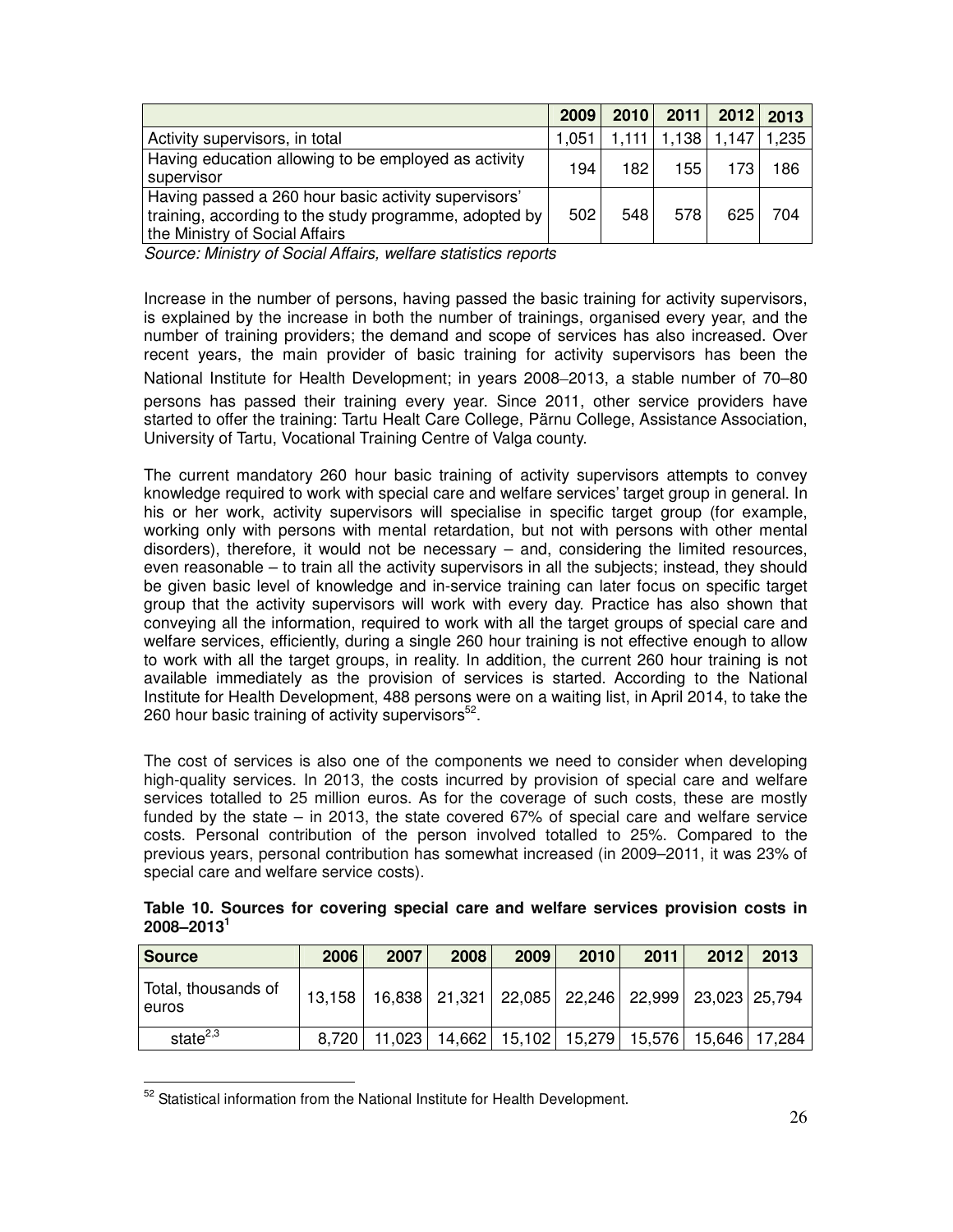| local government                                                                                         | 1,061 | 1,631 | 1,891 | 1,847 | 1,752 | 1,915 | 1,598 | 1.817 |
|----------------------------------------------------------------------------------------------------------|-------|-------|-------|-------|-------|-------|-------|-------|
| Contribution from<br>service provider,<br>his/her family<br>member or<br>custodian (own<br>contribution) | 3,250 | 4,001 | 4,699 | 5,066 | 5,116 | 5,386 | 5.655 | 6,531 |
| other                                                                                                    | 127   | 183   | 68    | 70    | 99    | 122   | 123   | 161   |

<sup>1</sup> Indicators from 2010 and before have been converted into euros, using the following exchange rate 1 euro = 15,6466 Estonian kroons.

² incl. allocations from gambling.

<sup>3</sup> Since 2009, also includes the missing part of person's own contribution.

### Source: Ministry of Social Affairs

In 2008-2012, the maximum amount of special care and welfare service costs per person per month, disbursed from state budget, did not change much, but since 2013 there has been some growth. For example, in 2013 the maximum amount of special care and welfare service costs per person per month, disbursed from state budget, increased by 3.7% per month and in 2014, 5.7% per month. In 2014, there was an a considerable increase in maximum costs, compensated from state budget for twenty-four-hour special care services, available to persons referred to care under court ruling.

| Service/year                                                                  | 2008   | 2009   | 2010   | 2011   | 2012   | 2013   | 2014   |
|-------------------------------------------------------------------------------|--------|--------|--------|--------|--------|--------|--------|
| Independent living support                                                    | 88.71  | 88.71  | 88.71  | 88.71  | 88.71  | 92.03  | 97.24  |
| Support for employment                                                        | 72.8   | 72.8   | 72.8   | 72.8   | 72.8   | 75.52  | 79.79  |
| Supported living                                                              | 138.1  | 138.12 | 138.12 | 138.12 | 138.12 | 143.29 | 151.4  |
| Community living                                                              | 228.55 | 228.55 | 228.55 | 228.55 | 228.55 | 237.1  | 250.52 |
| Twenty-four-hour care<br>services                                             | 375.1  | 375.1  | 375.1  | 382    | 382    | 396.29 | 418.72 |
| Twenty-four-hour care<br>services for persons with<br>multiple disability     | 541.85 | 541.85 | 541.85 | 564.12 | 564.12 | 585.22 | 618.34 |
| Twenty-four-hour care<br>services for persons with<br>unstable remission      | 541.85 | 541.85 | 541.85 | 564.12 | 564.12 | 585.22 | 618.34 |
| Twenty-four-hour care<br>services for persons,<br>referred under court ruling | 533.28 | 533.28 | 533.28 | 537.1  | 537.1  | 557.19 | 847    |
| incl. minors                                                                  |        |        |        |        |        |        | 1,945  |

**Table 11. Maximum amounts of special care and welfare service costs per person per month, disbursed from state budget, euros** 

In 2013, the costs of supported services totalled to 5.9 million euros. The largest component of supported service costs consisted of state budget costs (approximately 61%). In comparison of sources, the percentage of costs covered by state budget have increased the most over the last years. At the same time, the contribution of local governments has decreased. Person's own contribution has been around 10–11%.

**Table 12. Costs related to provision of supported special care and welfare services**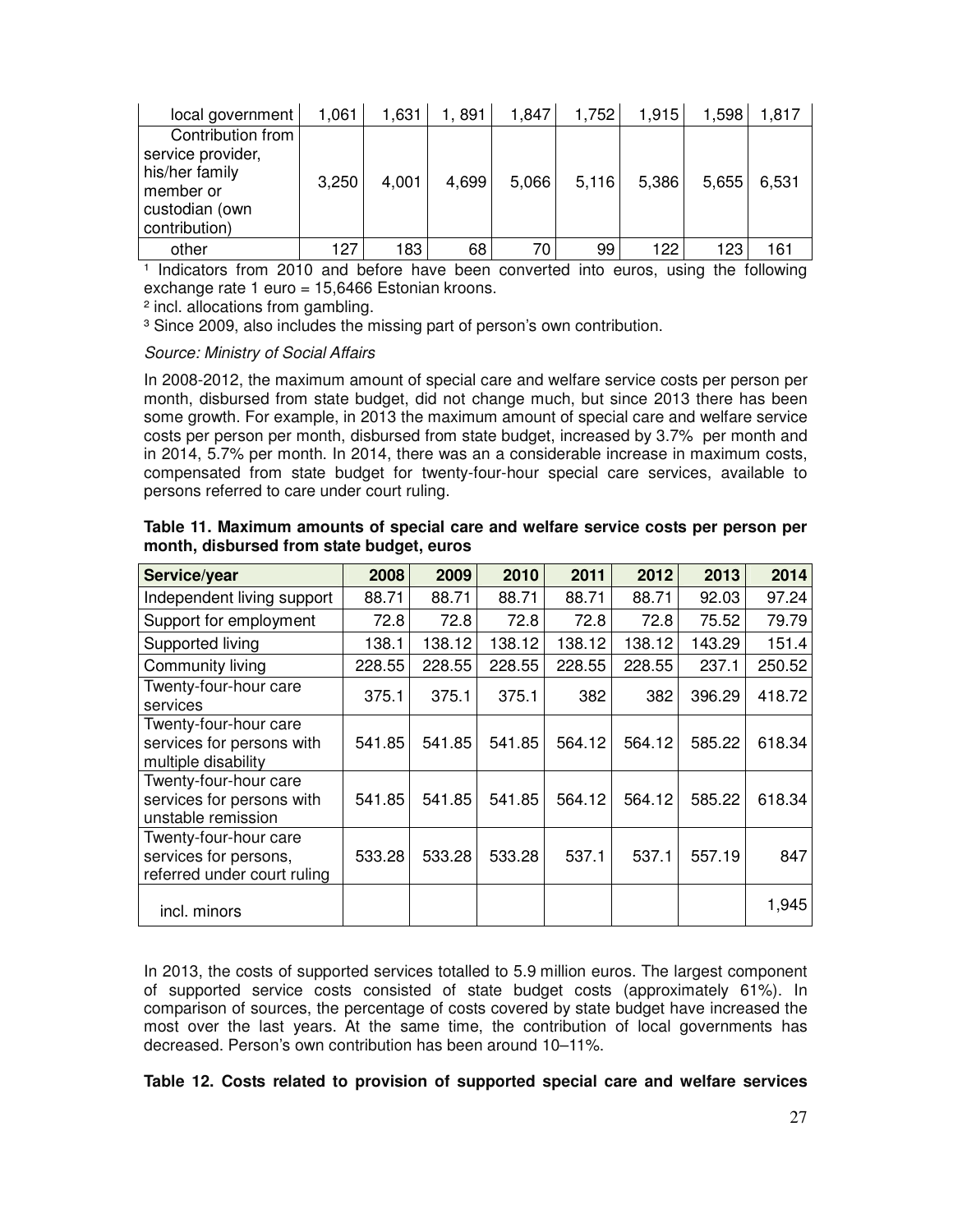| <b>Source</b>                                                                                            | 2006  | 2007  | 2008  | 2009  | 2010  | 2011  | 2012  | 2013  |
|----------------------------------------------------------------------------------------------------------|-------|-------|-------|-------|-------|-------|-------|-------|
| Total, thousands of<br>euros                                                                             | 3,723 | 5,010 | 5,878 | 5,435 | 5,194 | 5,505 | 5,263 | 5,989 |
| state, $\frac{2^{2,3}}{3}$                                                                               | 56.3  | 52.1  | 56.3  | 57.8  | 58.3  | 55.8  | 59.2  | 60.8  |
| local government, %                                                                                      | 27.6  | 30.3  | 31.6  | 31.5  | 30    | 31.6  | 27.6  | 26.8  |
| contribution from<br>service provider,<br>his/her family member<br>or custodian (own<br>contribution), % | 13.6  | 14.4  | 11    | 9.6   | 10    | 10.7  | 11.2  | 10.3  |
| Other, %                                                                                                 | 2.5   | 3.2   | 1.1   | 1.1   | 1.6   | 1.9   | 2.1   | 2.1   |

### **and sources of such costs, 2006–2013**

<sup>1</sup> Indicators from 2010 and before have been converted into euros, using the following exchange rate 1 euro = 15,6466 Estonian kroons.

² incl. allocations from gambling.

<sup>3</sup> Since 2009, also includes the missing part of person's own contribution.

### Source: Ministry of Social Affairs

In 2013, costs incurred by provision of twenty-four-hour special care services totalled to more than 19,8 million euros. Compared to the distribution of supported service costs, the importance of costs covered from state budget is somewhat larger in the case of twenty-fourhour special care services (approximately 69%), while the contribution of local governments is very small (slightly above 1%), while person's own contribution is relatively high (approximately 30%).

| <b>Source</b>                                                                                            | 2006  | 2007   | 2008   | 2009   | 2010   | 2011   | 2012   | 2013             |  |  |  |
|----------------------------------------------------------------------------------------------------------|-------|--------|--------|--------|--------|--------|--------|------------------|--|--|--|
| Total, thousands of<br>euros <sup>'</sup>                                                                | 9,435 | 11,828 | 15,442 | 16,649 | 17,053 | 17,493 | 17,760 | 19,805           |  |  |  |
| state, $\sqrt[2]{3}$                                                                                     | 70.2  | 71.1   | 73.5   | 71.8   | 71.8   | 71.5   | 70.6   | 68.9             |  |  |  |
| local government, %                                                                                      | 0.4   | 1.0    | 0.2    | 0.8    | 1.1    | 1.0    | 0.8    | 1.1              |  |  |  |
| contribution from<br>service provider,<br>his/her family member<br>or custodian (own<br>contribution), % | 29.1  | 27.7   | 26.2   | 27.3   | 27     | 27.4   | 28.5   | 29.9             |  |  |  |
| Other, %                                                                                                 | 0.4   | 0.2    | 0.0    | 0.1    | 0.1    | 0.1    | 0.1    | 0.2 <sub>0</sub> |  |  |  |

### **Table 13. Costs incurred by provision of twenty-four-hour special care services and sources of such costs, 2006–2012**

<sup>1</sup> Indicators from 2010 and before have been converted into euros, using the following exchange rate 1 euro = 15,6466 Estonian kroons.

² incl. allocations from gambling.

<sup>3</sup> Since 2009, also includes the missing part of person's own contribution.

### Source: Ministry of Social Affairs

Therefore, it can be said that the scope of costs and distribution of sources is very different. Although the differences can be explained, to a certain extent, with both the content of services and their respective recipients, these differences also show whether the services are sufficiently available. For example, the National Audit Office has stated in its audit of 2008 that the main reason for poor availability of services is insufficient funding of services. The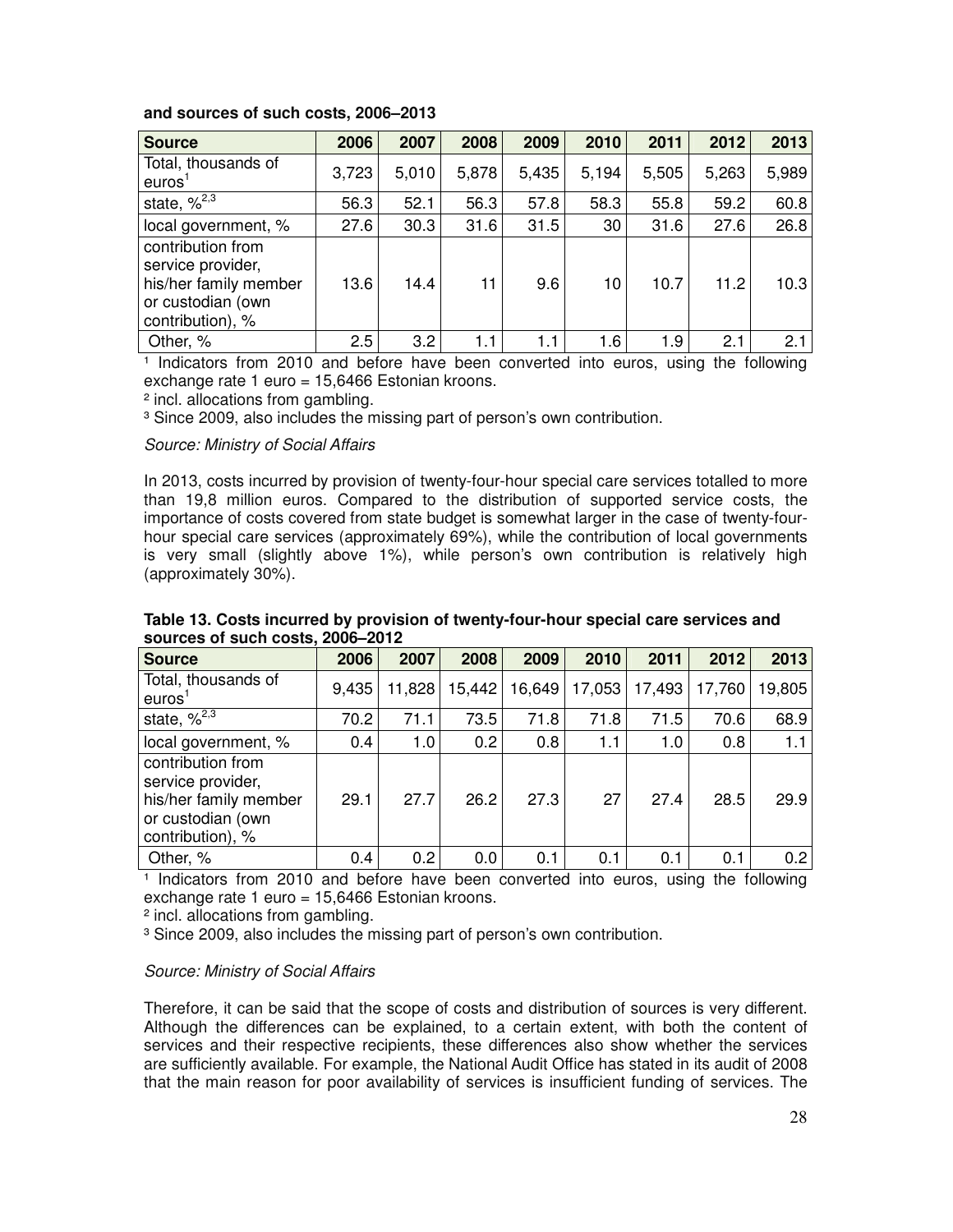audit by the National Audit Office also shows that service provision prices do not match the real costs.

The following measures will be implemented to achieve the sub-goal.

### **Measure 3.1. Improving the efficiency of services**

Efficiency of services means that services offered to adults with special mental needs are specific and measurable and their objectives can be achieved. At the moment, we cannot speak about a common and agreed definition of contents and outcomes of special care and welfare services in Estonia, therefore, the valid legislation allows diversified interpretation, depending on contents. The National Audit Office also mentioned, in its audit, insufficient regulation of service quality by the state, concluding that as the consequence of lack of service provision standards, it is not possible to ensure uniform and equivalent services to all the persons concerned. The National Audit Office conclude that it is necessary to establish service standards for all the services.<sup>53</sup>

More active attention has been given to defining the quality of social welfare services since 2010, once the implementation of Equass Assurance quality marking was started among the providers of rehabilitation services. In 2013, there were 29 providers of social welfare services in Estonia comply, according to an external auditor, with the Equass Assurance quality certificate and therefore, abide by the principles of the European voluntary social welfare service quality framework for the purposes of providing the services<sup>54</sup>. 14 of them are institutions that provide special care and welfare services.

Implementation of the measure shall involve development of the definition "quality of special" care and welfare services", implementation of quality assurance system among the providers of special care and welfare services and establishment of state-imposed quality requirements for services. Supervision over service providers will have an advisory nature. Supervision over service providers can only be based on legislation. As legislation only establishes quantitative requirements to service providers, the current supervisory system is not focused on provision of services in practice. Quantitative requirements do not ensure service quality and are often too restrictive in nature as they do not consider all the needs of service providers (for example, the requirement for certain number of employees for the provision of different services).

### **Measure 3.2 Enhancing qualification of activity supervisors and quality assurance competence of heads of institutions**

The Social Welfare Act lays down qualification requirements for activity supervisors, providing special care and welfare services. The requirements, laid down in the Social Welfare  $Act^{55}$ , have become restrictive and unreasonable for the purposes of today's practical work, involving users of services, and recruitment of activity supervisors. The absence of professional standard and study programme of activity supervisor, required to promote the profession of activity supervisor, is also a problem. Is would be appropriate to

<sup>&</sup>lt;sup>53</sup> National Audit Office (2008). Efforts of the state in organising welfare of persons with special mental needs.

http://www.riigikontroll.ee/tabid/215/Audit/2025/WorkerTab/Audit/WorkerId/30/language/et-EE/Default.aspx

 $54$  Council of the European Union (2010). European voluntary social welfare service quality framework http://equass.ee/public/Sotsiaalteenuste\_vabatahtlik\_kvaliteediraamistik.pdf

<sup>55</sup> Social Welfare Act, § 11<sup>34</sup> https://www.riigiteataja.ee/akt/121032014005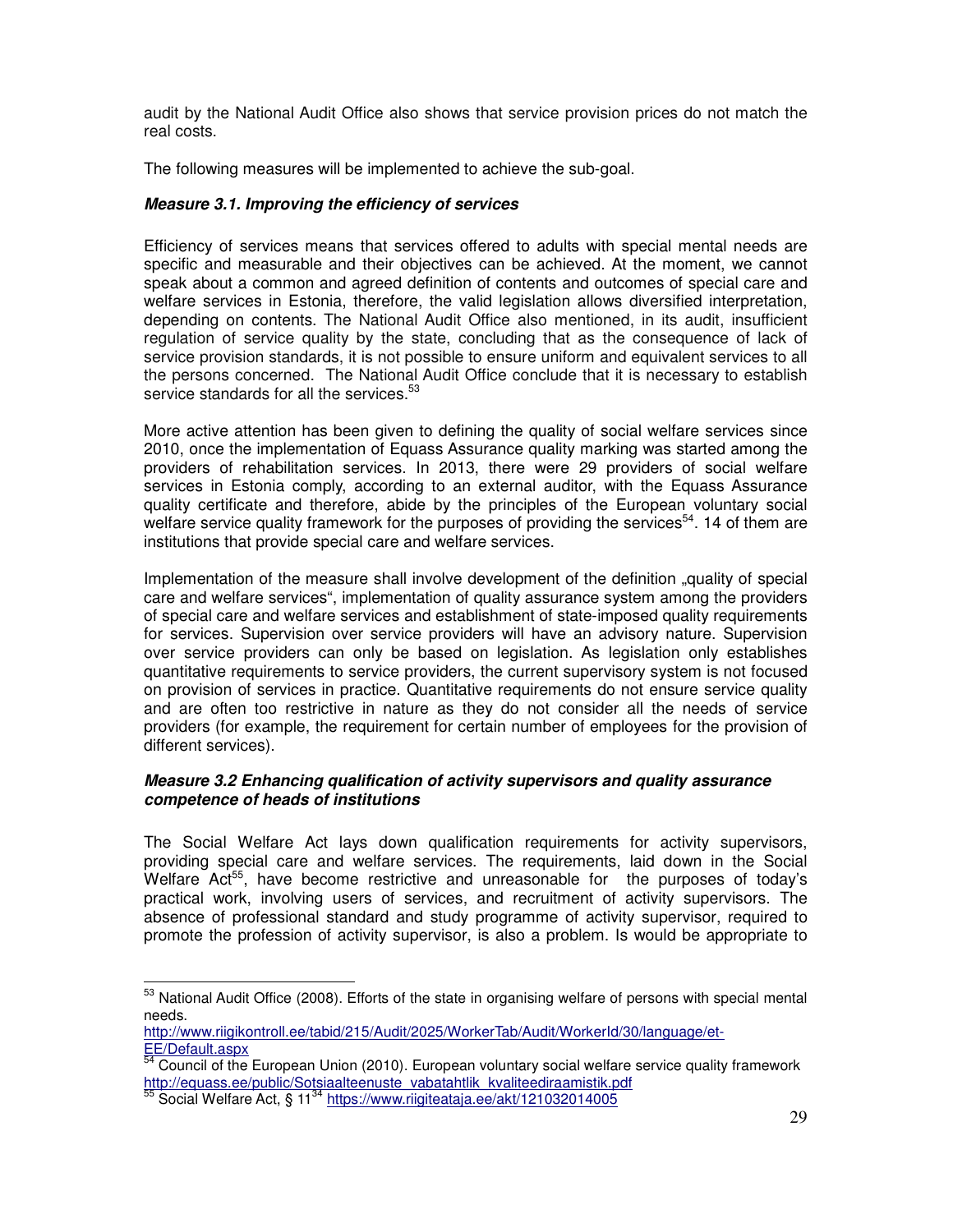mention, as comparison, that professional standard and study programme are available for similar positions, for example, social care worker, activity therapist and social worker.

Important activities, implemented within the framework of the measure, include the development and implementation of a professional standard and study programme of activity supervisors. After the completion of a professional standard, a structure for training and inservice training, required to acquire the profession of an activity supervisor, will be developed; this will allow to give activity supervisors knowledge required to work with specific special care and welfare target group and acquire the necessary skills before the provision of services or immediately when commencing the provision of services.

Within the framework of the measure, quality assurance training courses will be also available to heads of institutions that offer special care and welfare services; the requirement to obtain knowledge, conveyed by training, will become a part of the quality requirements to be developed.

### **Measure 3.3. Development and funding of sustainable and evidence-based special care and welfare**

Adults with special mental needs can use, apart special care and welfare services, rehabilitation services, organised by the state, and social services, developed by local governments. For ensuring common and sustainable system of services we need to analyse the links between special care and welfare services and organisation of special care and welfare with other social welfare services, available to adults with special mental needs, and their organisation and structure.

As for the current organisation of special care and welfare and rehabilitation system, we need to question the efficiency and transparency of funding of these two systems. Both spheres do have their own budget line, but as the users of special care and welfare services also have the right to use rehabilitation services, it is difficult to appraise, at administrative level, the efficiency of funding one or another sphere.

Considering the scope of changes that are to take place, over the nearest years, in the sphere of special care and welfare, the current resources are not sufficient for thedevelopment of new, evidence-based services and their structure and components needed to implement such services. Within the framework of implementation of the measure there will be a need for additional human resources, contributing to the development of evidence-based new special care and welfare system. Implementation of the measure will involve an analysis, whether it would be expedient to consolidate the resources at the Ministry of Social Affairs, some education and/or research establishment or to use some other methods. Evidence-based research and development activities can be used to shape the future of evidence-based special care and welfare.

Another activity, carried out under the measure, will include development and implementation of information systems, which will support the planning and implementation of state-owned measures, supporting adults with special mental needs. The information available, to a certain extent, via the Estonian National Social Insurance Board and also the Ministry of Social Affairs<sup>56</sup>, do not supply all the information, which will be needed for strategic management of the sphere.

Activity based service price will be used as the grounds to offer services in accordance with a

<sup>&</sup>lt;sup>56</sup> Data collected via S-web and H-web do not allow to develop individual-based statistical profile.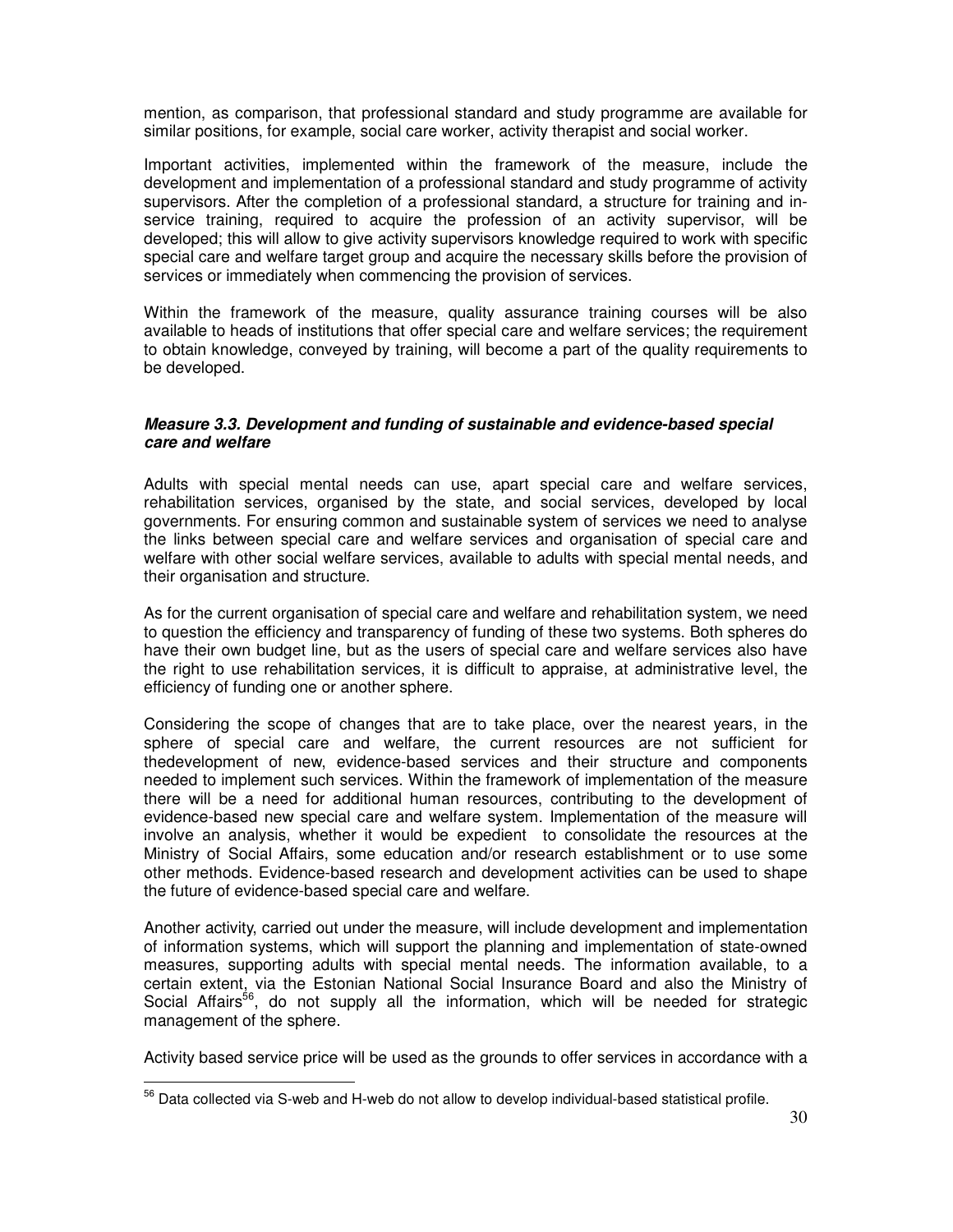national standard. The current service price is not activity-based. Implementation of the measure will include cost analysis of maximum prices, established for special care and welfare services, review of cost components and establishment of services prices that match the requirements.

# **4. LINKS TO OTHER DEVELOPMENT PLANS**

The Special Care and Welfare Development Plan is linked to the following development plans and strategic documents.

### **Development plans, developed by the Ministry of Social Affairs**

Development Plan of the Ministry of Social Affairs sets the goal of improving life quality of people and enhancing social security. Among other things, improved availability and quality of social welfare services and development of measures that support independent living have been highlighted.

Social welfare concept (approved in 2004) has established more extensive employment of persons requiring special treatment and belonging to risk groups (people with disabilities, long-term unemployed, young and elderly persons), improved availability and quality of social welfare services and better living standard of people as its goals.

One of the goals of Children and Families Development Plan 2013–2020 is to ensure combined system of support and services to support adequate economic coping of Estonian families and offer stable feeling of security to families. The document also refers to the need to o develop services, needed by children with mental disorders, and need-based service network.

Public Health Development Plan 2009–2020 pursues the general goal of prolonging healthy life by decreasing premature mortality and incidence of diseases. The document also mentions the need to refer those who need care combined with treatment to an appropriate level of treatment and/or care, increasing the number of day and home-based services and mental health awareness of people. Mental disorders and psychiatric diseases have been mentioned as one of the most strongly emerging group of diseases. The importance of selfaid is also emphasised, stressing that every person can diminish health risks by making conscious choices in organising one's everyday life.

First Contact Care Development Plan 2009–2015 pursues the general strategic goal of ensuring first contact care that meets the expectations and needs of the society. The document also refers to insufficient co-operation with social and welfare system.

Estonian Health Care Network Development Plan 2004–2015 identifies services for the patients who no longer require expensive and high-technology active treatment. The purpose of the development plan is to improve the availability and quality of both inpatients' and outpatients' health care services. It has been mentioned, in the document, that day care and home-based service forms are poorly developed and therefore, people will be required to attend hospitals or care homes.

Psychiatry Development Plan for 2015 has established the goal of developing the principles of integrated treatment of patients, suffering from mental disorders and needing consistent treatment and attaching value to this type of treatment, combined with solving the problems of long-term treatment of patients with unstable remission. The development plan describes improved quality and availability of services as important for the purposes of developing the system of psychiatric aid, considering the general development of health care, estimated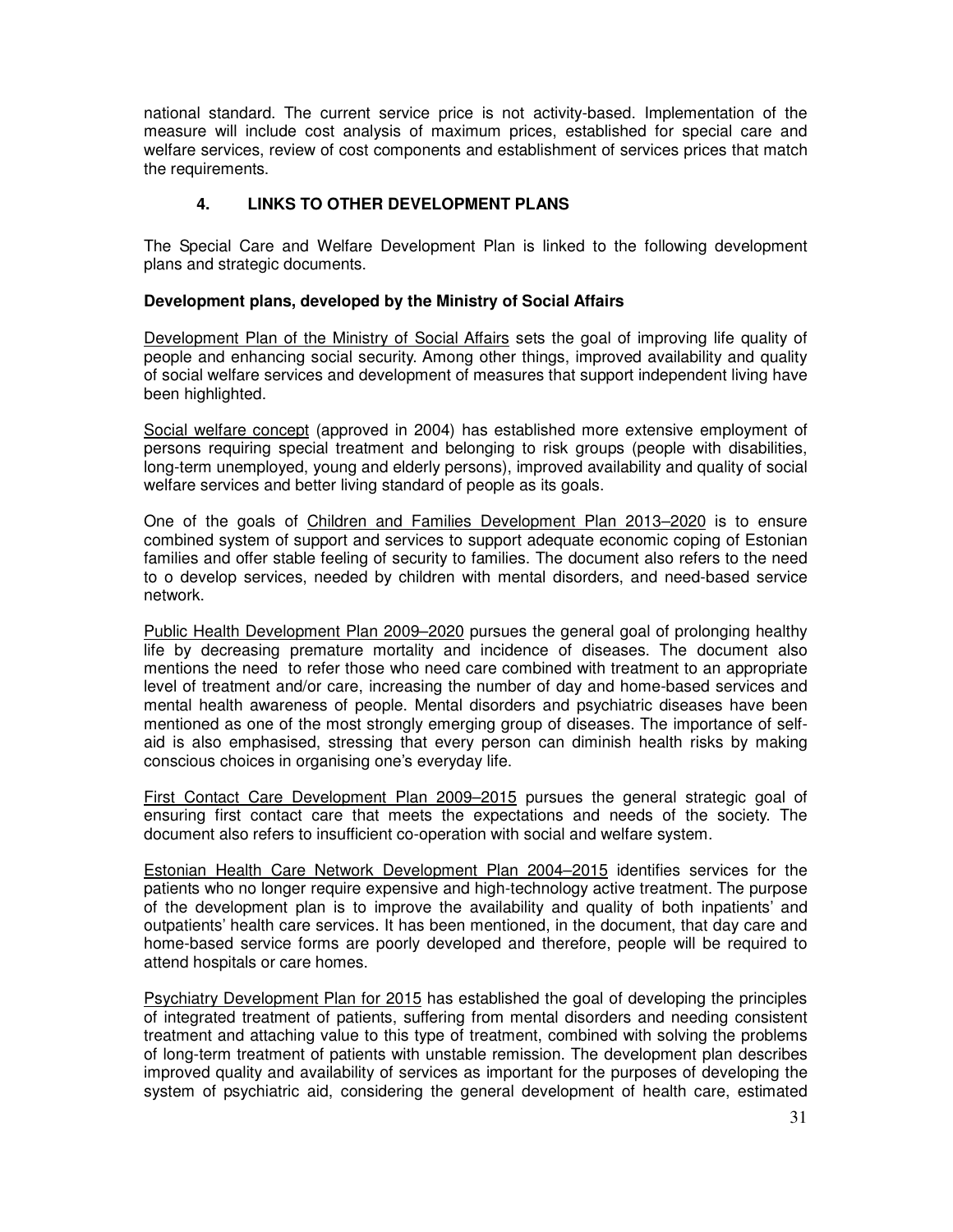incidence of diseases and introduction of new methods of treatment.

### **Development plans, developed by other government authorities**

Competitiveness Programme "Estonia 2020" aims at launching initiatives, developed for disabled persons and enhancing social cohesion and employment opportunities.

Integrating Estonia 2020 pursues the goal of building up integrated and socially cohesive Estonian society, where people with different language and cultural background could take active part in social life and share democratic values.

Active Ageing Development Plan 2013–2020 pursues the goal of diversified self-realisation of people, regardless of their age, and taking part in social life according to their wishes, needs and opportunities, thereby drawing the attention to continued contribution of sick or disabled persons and elderly persons to their families, communities and society in general.

Estonian National Strategy on Sustainable Development "Sustainable Estonia 21" is aimed at improving welfare at all the levels, economic wealth, high level of security and diversified opportunities, which are also linked to improved life quality of persons with special mental needs.

Life-long Learning Strategy of the Republic of Estonia for 2020 pursues the goal of ensuring all the people Estonia with learning opportunities, matching their needs and abilities, during their life span, and opportunities for dignified self-realisation, as a person, in society, working and family life.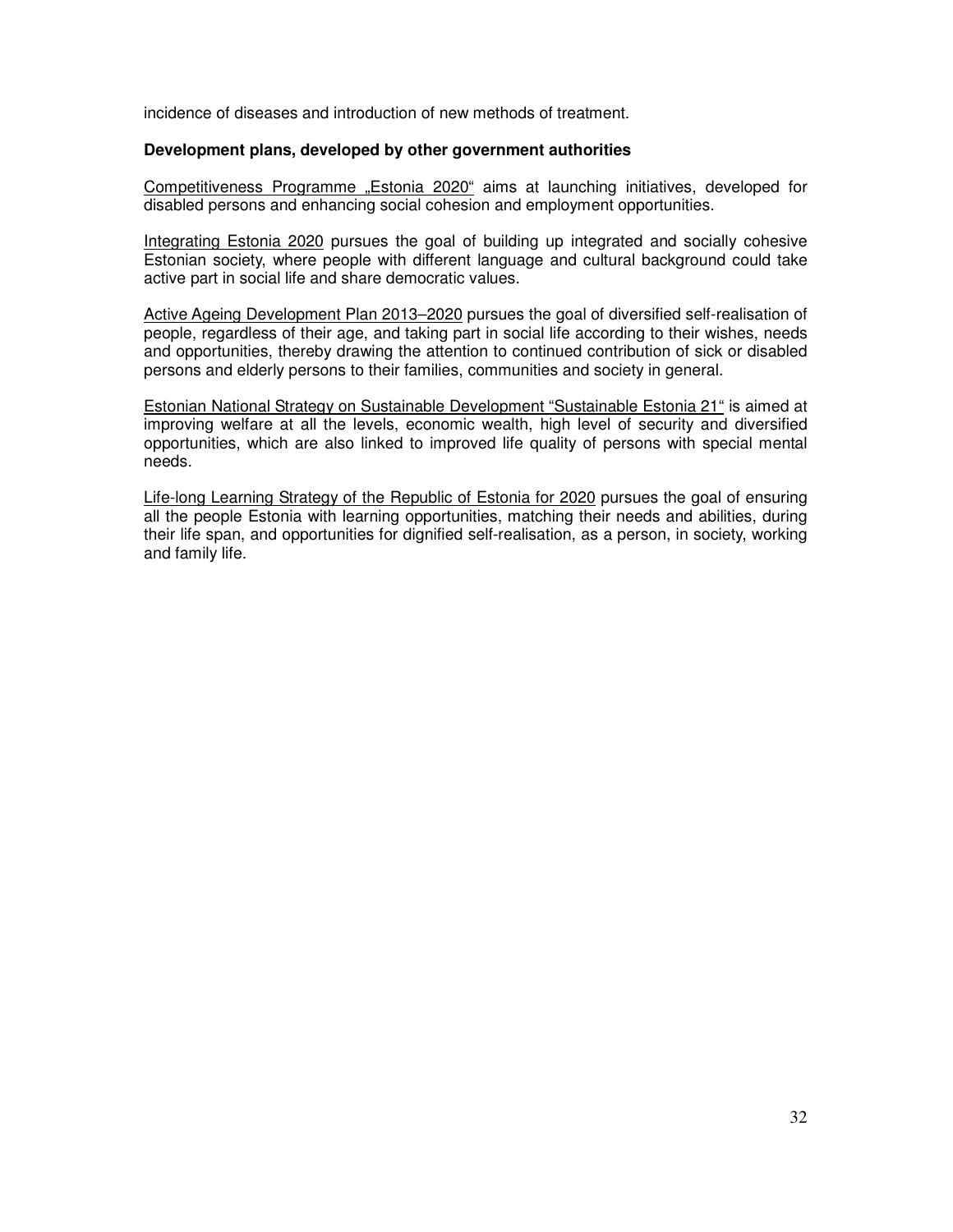# **5. IMPLEMETATION OF THE DEVELOPMENT PLAN**

The Special Care and Welfare Development Plan has established goals until the year 2020. Activities, distributed over years, are listed in the implementation programme, which also provides an overview of the implemented activities, persons responsible and available resources. Implementation of the activities will be monitored within the framework of annual reporting, introducing amendments or modifications, where appropriate.

Two bodies will be established to implement the development plan: Development Plan implementation steering group and Development Plan implementation monitoring committee.

The Development Plan implementation steering group will be established with a decree of the Minister. Members of the group will be responsible for the activities, specified in the implementation programme, or are closely and directly related to these activities.

The institution in charge and responsible for general implementation of the Development Plan and co-ordination of related activities is the Ministry of Social Affairs. The Ministry of Education and Research, the Ministry of Justice, the Ministry of Economic Affairs and Communication, the Ministry of Interior Affairs, the Estonian National Social Insurance Board, the Estonian Unemployment Insurance Fund and Foundation Estonian Qualifications Authority.

Co-operation with the following partners will be carried out for the purposes of the implementation programme: Chancellor of Justice of the Republic of Estonia, the Estonian Unemployment Insurance Fund, Association of Estonian Cities, Association of Municipalities of Estonia, Estonian Chamber of Disable People, Association of Providers of Special Care and Welfare Services, Estonian Association of Rehabilitation Institutions, Centre of Consultation and Expertise on Social Welfare, Estonian Association of Psycho-social Rehabilitation, Estonian Association of Caretakers, Estonian Caretakers of Next of Kin, Estonian Patient Advocacy Association, Estonian Advisory Committee of Heads of Social Welfare Institutions, AS Hoolekandeteenused, Astangu Vocational Rehabilitation Centre.

The task of the Development Plan implementation monitoring committee is to monitor that the solutions, developed by the implementation steering group, comply with the Convention of the Rights of Persons with Disabilities and observe the principles of de-institutionalisation, pointing the attention of the steering group to non-conformities. The Monitoring Committee will advise and instruct the Steering Group in the process of developing solutions.

The established committee of rights of disabled persons will discharge the functions of the Monitoring Committee.

# **6. IMPLEMENTATION PROGRAMME**

Implementation Programme of the "Special Care and Welfare Development Plan 2014–2020" lists the activities to be implemented during the period concerned, the respective deadlines, persons responsible for the activities and the sources of funding. The institution in charge for general implementation of the Implementation Programme is the Ministry of Social Affairs. Ministries and organisations involved, having approved the activities carried out within their respective administrative area, are also responsible for their implementation.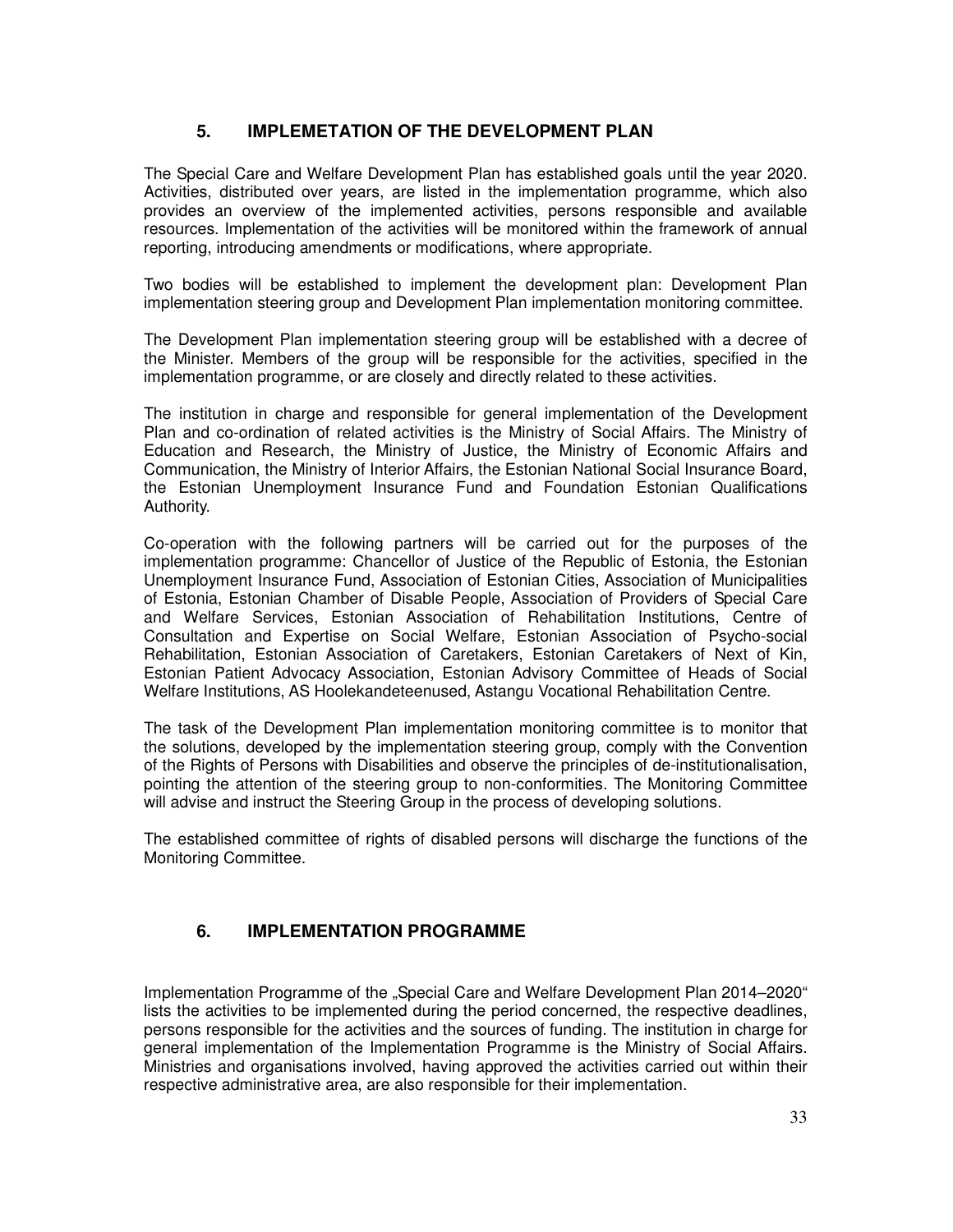Resources, required for the Implementation programme within the administrative area of the Ministry of Social Affairs, will be allocated from the state budget and state budget strategy, programmes introduced by the European Social Fund and the European Regional Fund and other external funds. The Gambling Council will support the initiatives of civil society and NPAs that are in compliance with the strategic goals of the Special Care and Welfare Development Plan.

The activities, where the operating costs of the institution in charge are given as he source for funding, will not bring about the demand for additional resources; instead, these will be implemented on the account of available payroll costs.

More detailed budget of the Implementation Programme of the Special Care and Welfare Development Plan will be drafted after the development of annual state budget strategy.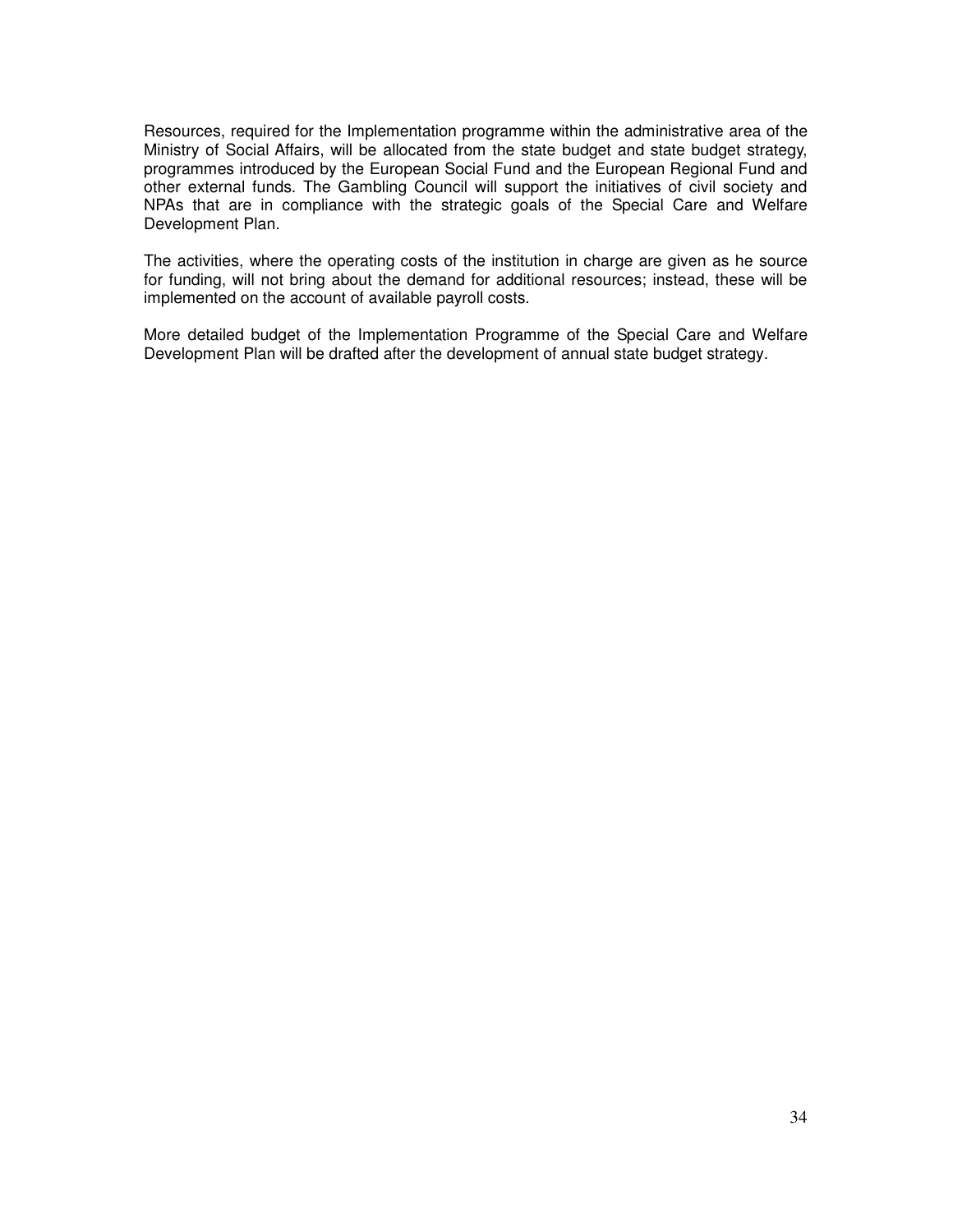# **ANNEXES**

### **Annex 1. Terms and definitions, linked to de-institutionalisation**

The European Expert Group on the Transition from Institutional to Community-based Care (EEG) $57$  has explained the definition of de-institutionalisation as an institution.  $58$ 

According to the EEG, institution is any residential care where:

1) residents are isolated from the broader community and/or compelled to live together; 2) residents do not have sufficient control over their lives and over decisions which affect them;

3) the requirements of the organisation itself tend to take precedence over the residents' individualised needs.

Although the focus of the definition, suggested by the EEG, is on the presence of institutional culture and specific number of inhabitants or any other figures are not given, allowing to classify organisations as institutions, the number of residents living together is still mentioned as an important value. Smaller number of persons living together will allow adoption of individual approach and individual choices with bigger probability and the absence of these is seen, according to the EEG, as one of the three parameters of an institution. Most definitely, residential care in small groups will not guarantee non-emergence of an institution and, first of all, we have to keep the three aforementioned definitions of an institution on mind.

Several countries have also established criteria for the size of groups living together and housing that offers the service.

According to the EEG, de-institutionalisation is a process that involves:

1) development of high-quality, individual-centred community based services, in order to eliminate the need for institutional care. Funding made available to services, offered by institutions, will be channelled to community-based services to ensure the funding of high-quality, individual-centred community based services;

2) closure of residential institutions, where adults with special mental needs live in separation from society/community and where the provision of services does not match the needs of persons and would not allow them to exercise their human rights; 3) provision of public services, for example, education, training, employment, housing, health care and transport, to adults with special mental needs.

According to the EEG, the term 'community-based services', or 'community-based care', refers to the spectrum of services that enable individuals to live in the community and, in the case of children, to grow up in a family environment as opposed to an institution. It encompasses mainstream services, such as housing, healthcare, education, employment, culture and leisure, which should be accessible to everyone regardless of the nature of their impairment or the required level of support. It also refers to specialised services, such as  $\overline{a}$ 

<sup>&</sup>lt;sup>57</sup> European Expert Group on the Transition from Institutional to Community-based Care

<sup>&</sup>lt;sup>58</sup> European Expert Group on the Transition from Institutional to Community-based Care (2012). Common European Guidelines on the Transition from Institutional to Community-based Care. http://deinstitutionalisationguide.eu/

European Expert Group on the Transition from Institutional to Community-based Care (2012). Toolkit on the Use of European Union Funds for the Transition from Institutional to Community-based Care. http://deinstitutionalisationguide.eu/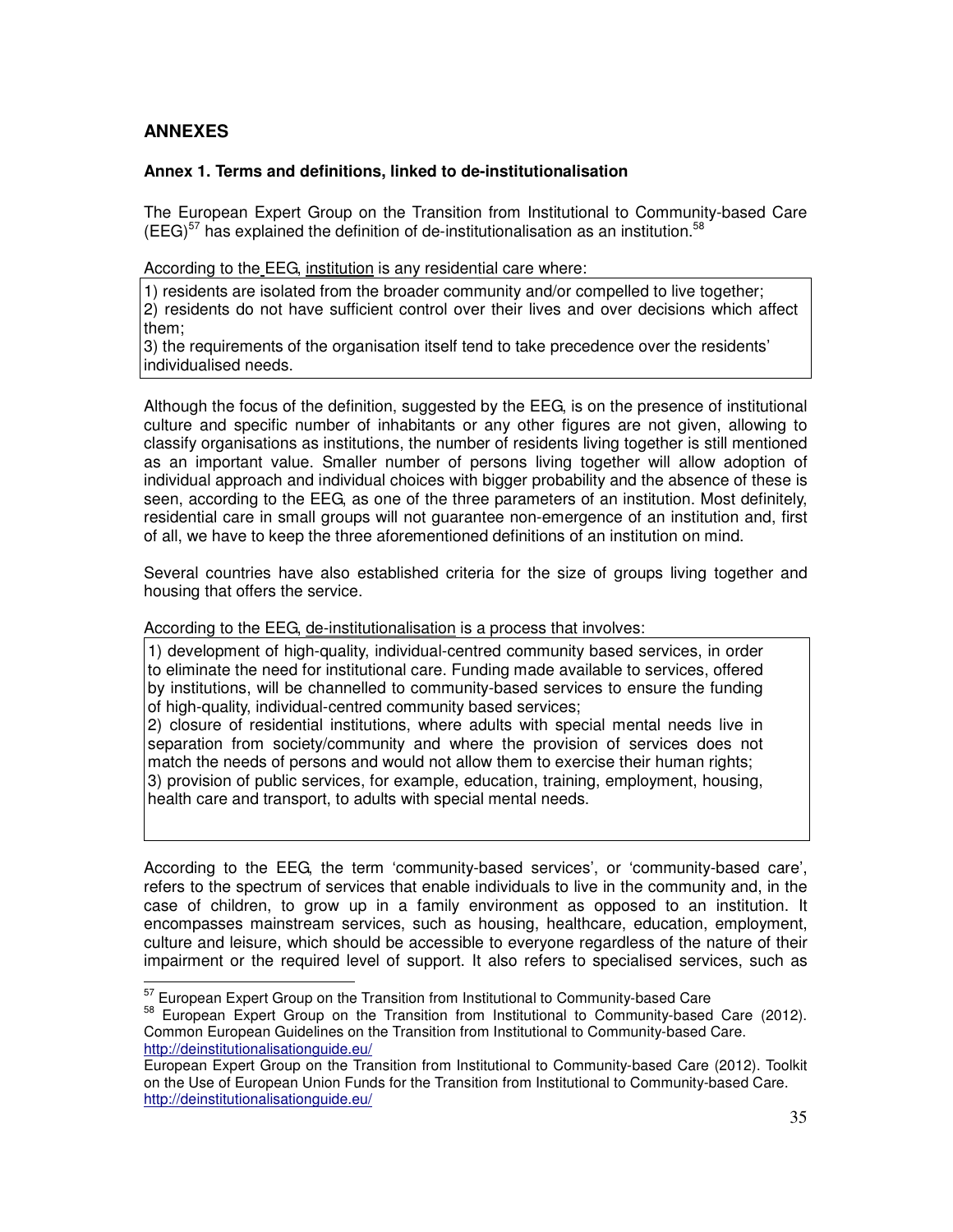personal assistance for persons with disabilities, respite care and others.

### **Annex 2. Trends in de-institutionalisation of special care and welfare and accompanying influences for Estonia**

Persons with special mental needs have a need for a private housing that resembles home. Unfortunately, they also need to adjust their activities within the boundaries of their unit, and then in its immediate vicinity, to make more active use of the opportunities available. The more distant goal of de-institutionalisation of special care and welfare services is to offer a big component of the services outside institutional care. Estonia as one of the countries with the largest number of initiations must pass a transition period to allow persons, used to living in institutions, to adjust to more independent life style and increase the awareness and tolerance of the society with respect to the persons with special mental needs to allow the provision of community-based services. For that purpose, Estonia has chosen family houses and social welfare villages as an intermediate stage of the previous reorganisation period. The new period will focus on establishment and adaptation of smaller service provision units, with up to 30 service slots, and development of community-based services. Closeness of central settlements and availably of public and community-based services remains important; attention should be also paid to the condition of available infrastructure, the need to have it maintained or reorganised.

In 2014, twenty-four-hour special care services are available to 1,799 persons in service establishments with more than 30 service slots. By 2023, less than 170 persons should be living in institutions with more than 30 service slots and other service provision units will be reorganised into smaller units or transferred to smaller dwelling (apartments, terraced houses). In the planned service provision establishments, persons with special mental needs can live in living conditions, worthy of human beings, and become more independent in making decisions that affect their lives and issues that concern their lives. They will get access to activities, already available in the community or created within the framework of the measure (e.g. day care and employment centres) and accessible public and vital services (e.g. special medical care, shops, pharmacies). New establishments will offer living conditions that are as standard as possible and will ensure more privacy and personal attention and individual approach. Service provision establishments will be mostly established in the vicinity of larger settlements; this will allow to link the everyday activities of customers to local community. According to the plans, in larger institutions, with 170 service slots, persons using the services under court ruling, persons suffering from mental disorder characterised by unstable remission and persons with profound need for special care will remain.

As for support services, the circle of users of services will expand; this will allow supporting the health of persons, currently living at home and coping with some assistance, in such a way that their need for twenty-four-hour special care services can be avoided. Day care services will be available to decrease the care-taking burden of families, including increasing the scope of other support services (social transport, support person, personal assistant).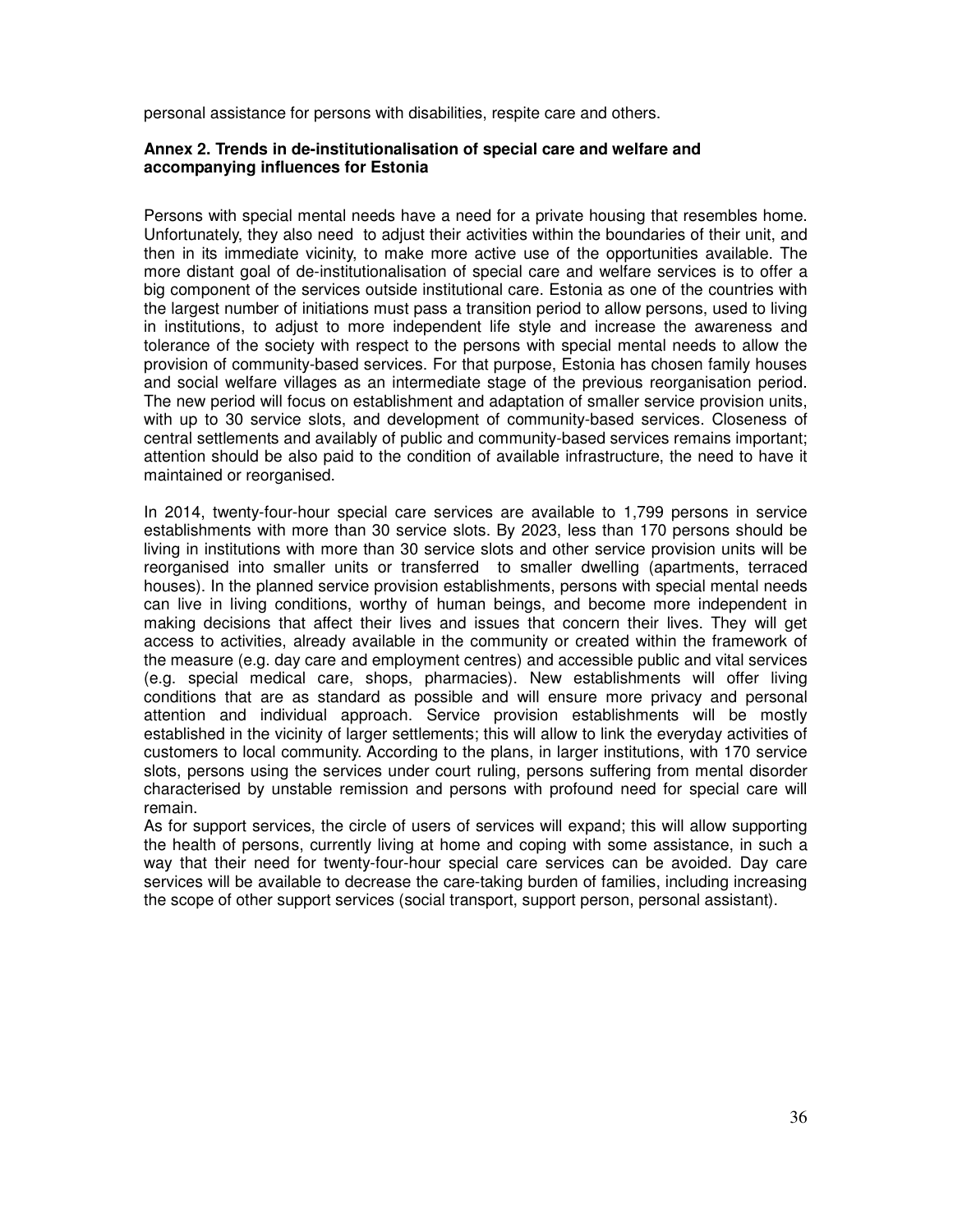### **Figure 5. Number of persons, using twenty-four-hour services, on 01.06.2014**



In June 2014, the total of 2,747 persons were using twenty-four hour services

Source: Ministry of Social Affairs, SKA materials

Figure 6 depicts the changes that will take place in service provision structure, involving, above all, reorganisation of large establishments with more than 30 service slots and increase in the percentage of services, supporting more independent organisation of life, and other support services.





# 2014 vs 2023 (prognoos)

### Source: Ministry of Social Affairs, SKA materials

Increase in employment is one of the positive impacts of de-institutionalisation that should be mentioned: as twenty-four-hour services are offered in smaller establishments, there will be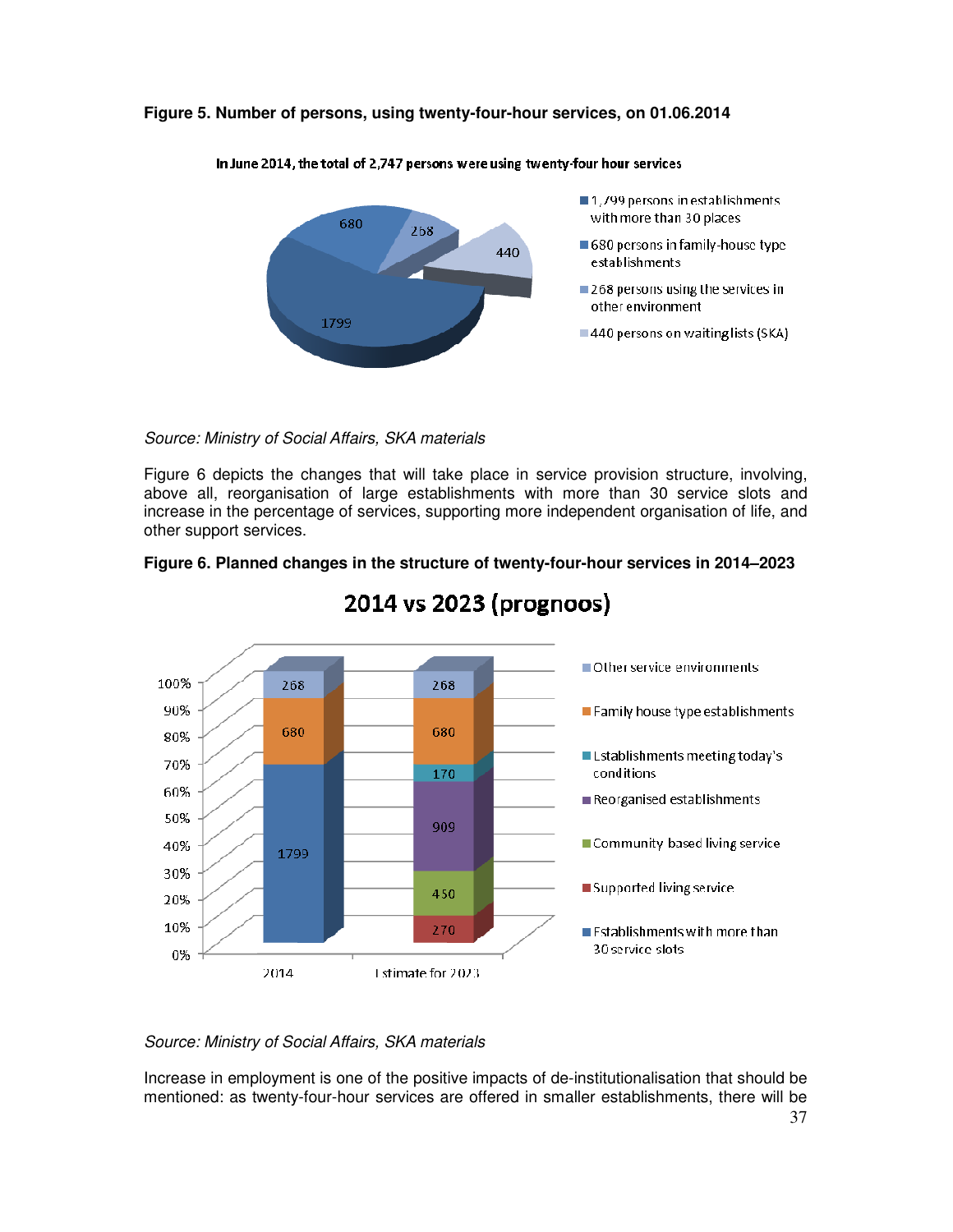an increased demand for activity supervisors, which will contribute, in turn, to increase in regional employment levels.

Improved availability of high-quality services and resulting decreased burden on families is only positive. Due to eliminating the waiting list of persons who need twenty-four-hour services, we can speak of reduced care burden for 444 families. As the possible impact we can assume average minimum wages and annual additional receipt for state budget, due to the taxes payable on the wages, amounting to  $176.23 \times 444 \times 12 = 1$  million euros.

In 2014–2020 we can also assume that some of the services will receive support from the Structural Funds of the European Union, capacity for work reform programmes: support to employment, sheltered work, testing and development of day care services will be covered, at least in part, from external funds, which will also help to reduce the pressure on state budget during the aforementioned years.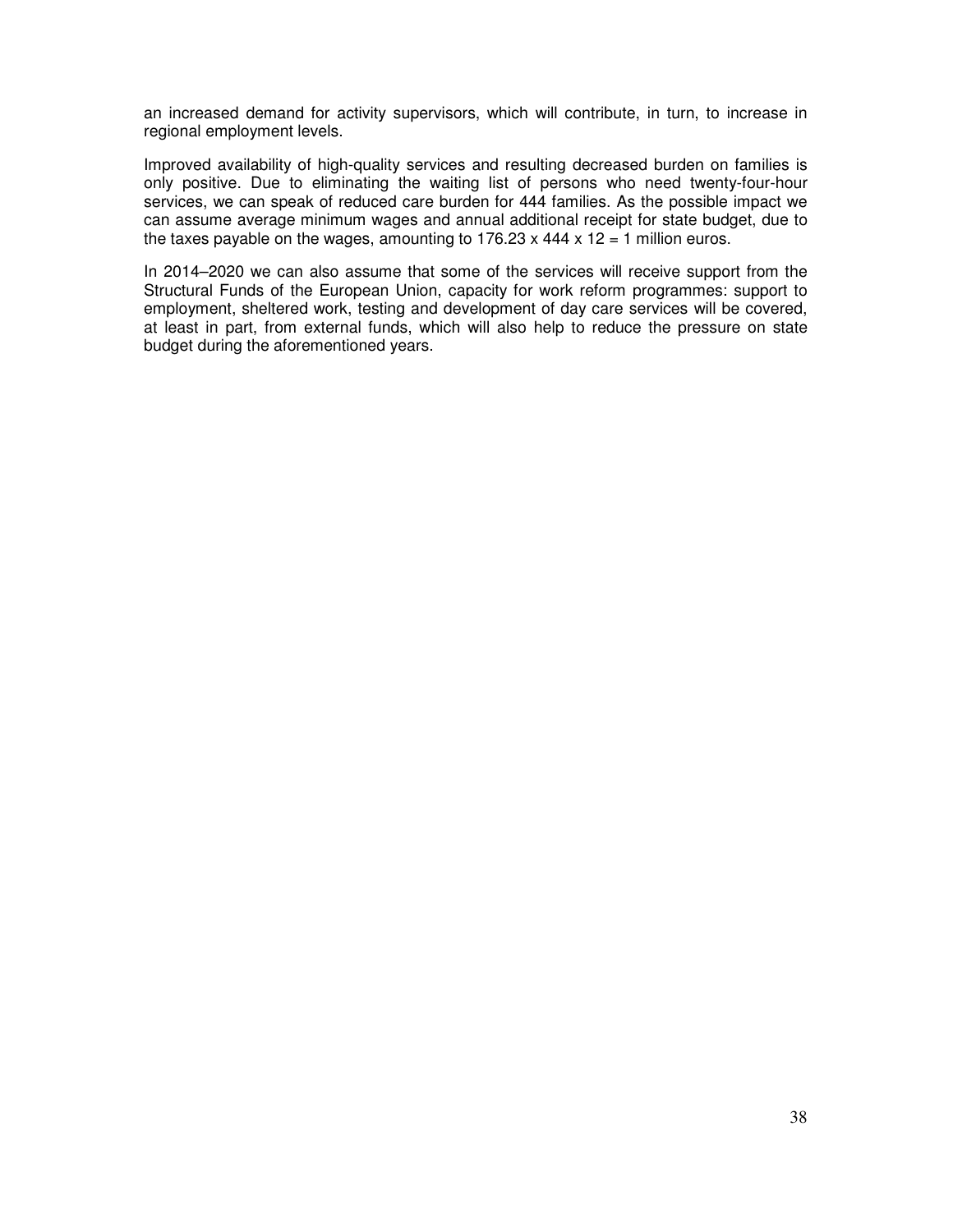### **Annex 3. Institutions who participated in the drafting of the Development Plant**

We would like to thank all the institutions and organisations who contributed to the drafting of the Development Plan. The following entities (listed in alphabetic order) participated in the process:

- 1. AS Hoolekandeteenused
- 2. AS Lõuna-Eesti Hooldekeskus
- 3. Astangu Vocational Rehabilitation Centre
- 4. Estonian Association of Caretakers
- 5. Association of Estonian Cities
- 6. Association of Municipalities of Estonia
- 7. Estonian Patient Advocacy Association
- 8. Estonian Association of Psycho-social Rehabilitation
- 9. Estonian Chamber of Disable People
- 10. Association of Providers of Special Care and Welfare Services
- 11. Estonian Advisory Committee of Heads of Social Welfare Institutions
- 12. Ministry of Education and Research
- 13. Centre of Consultation and Expertise on Social Welfare
- 14. Ministry of Justice
- 15. MTÜ HENK
- 16. MTÜ Iseseisev Elu
- 17. OÜ Pariisi Erihoolduskeskus
- 18. Ministry of Finance
- 19. Tallinn University
- 20. Pärnu College of University of Tartu
- 21. National Institute for Health Development
- 22. Estonian Unemployment Insurance Fund
- 23. Estonian National Social Insurance Board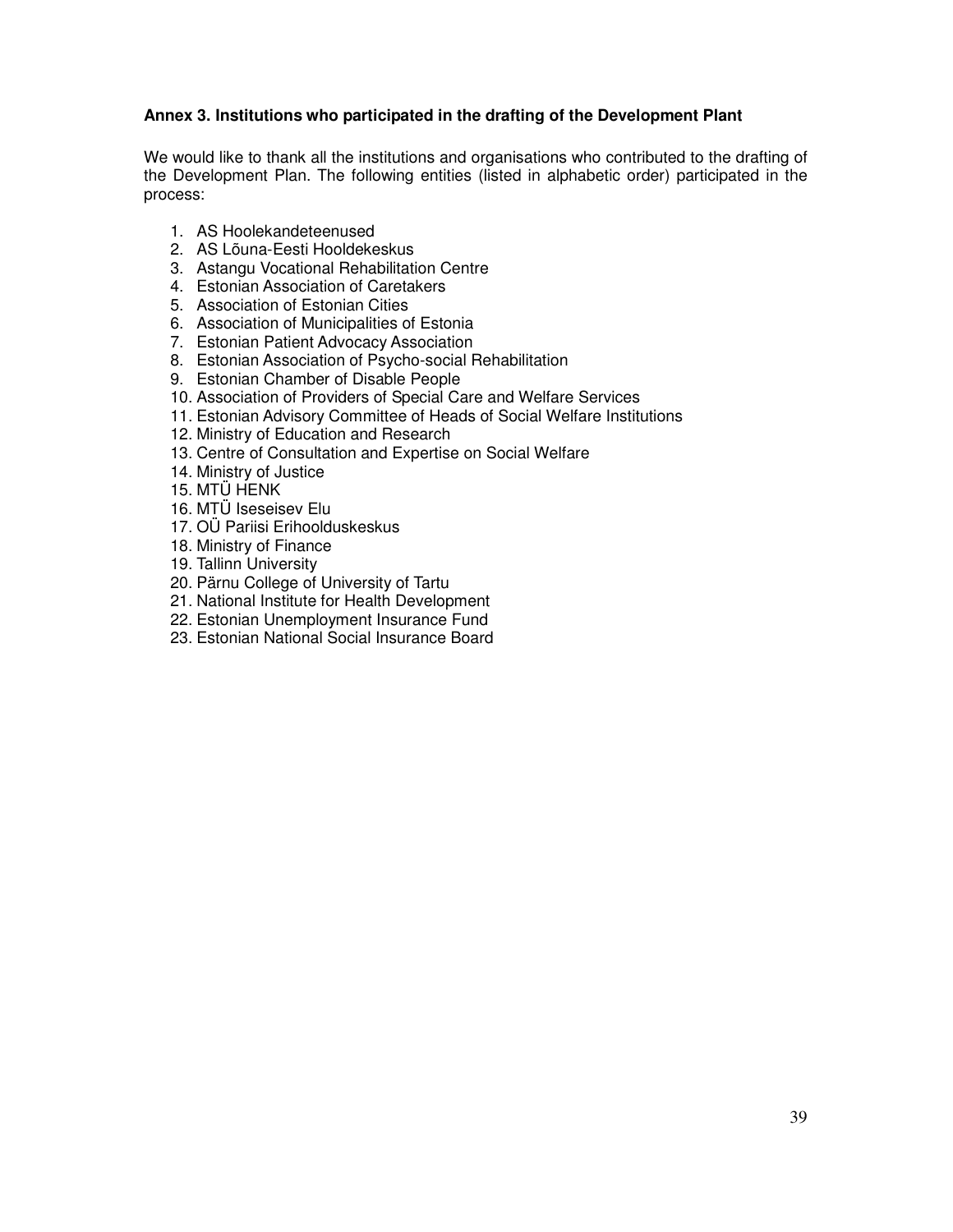Order of the Minister of Social Affairs no. … of … September 2014

"Approval of Special Care and Welfare Development Plan for 2014 - 2020"

Annex

# **REFERENCES**

Alonso, J., Angermeyer, M., Bernert, S. et al. (2004). Use of Mental Health Services in Europe: Results from the European Study on Epidemiology of Mental Disorders (ESEMeD) Project. Acta Psychiatr Scand; 109 (suppl 420): 47-54.

Council of the European Union (2010). European voluntary social welfare service quality framework.

http://equass.ee/public/Sotsiaalteenuste\_vabatahtlik\_kvaliteediraamistik.pdf

European Expert Group on the Transition from Institutional to Community-based Care (2012). Common European Guidelines on the Transition from Institutional to Communitybased Care.

http://deinstitutionalisationguide.eu/

European Expert Group on the Transition from Institutional to Community-based Care (2012). Toolkit on the Use of European Union Funds for the Transition from Institutional to Community-based Care.

http://deinstitutionalisationguide.eu/

Hanga, K., Maas, H., Sõmer-Kull, S., Schultz, G. (2013). Analysis of organisation of social rehabilitation, technical tools of assistance and special care and welfare services. Estonian Chamber of Disabled Persons. http://www.sm.ee/fileadmin/meedia/Dokumendid/TVK/Uuringud\_\_anal%C3%BC%C3%BCsid ja rahvusvahelised kogemused/EPIK analu%CC%88u%CC%88s Sotsiaalse rehabilitatsi ooni 2c\_tehniliste\_abivahendite\_ia\_erihoolekande\_korralduse\_analu%CC%88u%CC%88s 2013.pdf

Kokk, P., Kurves, T. (2006). Programme for reorganisation of state-owned special care and welfare institutions and services.

http://www.sm.ee/fileadmin/meedia/Dokumendid/Sotsiaalvaldkond/puudega\_personsele/Erih oolekandeteenused /Riiklike\_erihoolekandeasutuste ja -teenuste reorganiseerimise\_kava.pdf

Kruuse, K., Otsa, M. (2014). Study on participation of mentally retarded people in labour market. OÜ InCase.

http://www.erinevusrikastab.ee/files/Tulemused.pdf

Mansell J., Knapp, M., Beadle-Brown, J., Beecham, J. (2007). Deinstitutionalisation and community living – outcomes and costs: report of a European Study. Volume 2: Main Report. Canterbury: Tizard Centre, University of Kent.

http://inclusion-europe.org/en/projects/past-projects/decloc-report

Paavel, V., Kõrgesaar, J., Sarjas, A., Sõmer, S., Vasar, V. (2000/2001). Social welfare of persons with special mental needs in Estonia. http://www.sm.ee/fileadmin/meedia/Dokumendid/Sotsiaalvaldkond/puudega\_inimestele/Eriho olekandeteenused/K%C3%A4siraamat\_Ps%C3%BC%C3%BChilise\_erivajadusega\_inimeste \_hoolekanne\_Eestis.pdf

UN Convention of the Rights of Persons with Disabilities. https://www.riigiteataja.ee/akt/204042012005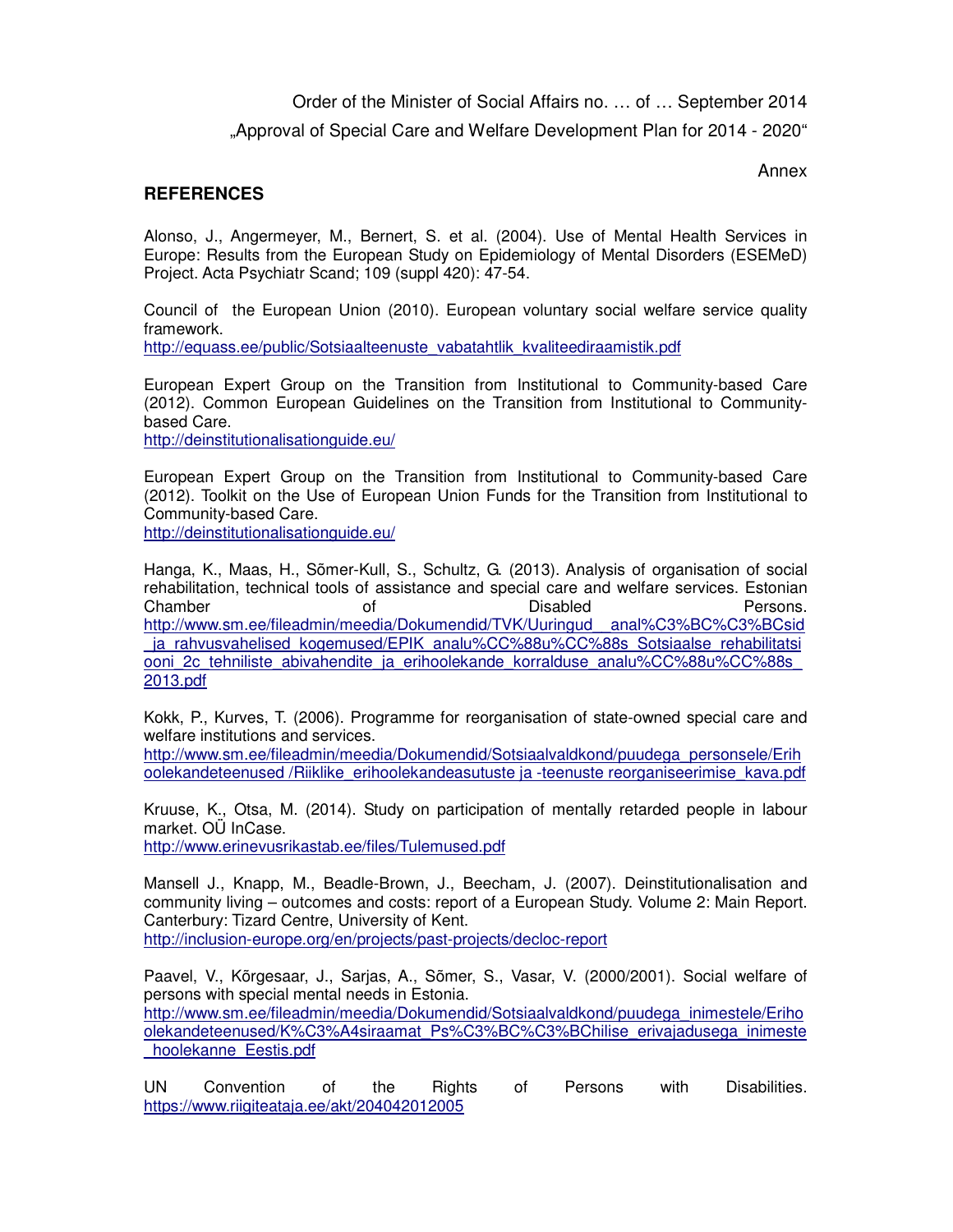Centre for National Health and Social Policy (200/2001). Specialty related-management audit of institutions, offering state social welfare services to persons with special mental needs.

International classification of diseases ICD-10. Mental and behavioural disorders http://www.kliinikum.ee/psyhhiaatriakliinik/lisad/ravi/RHK/RHK10-FR17.htm

National Audit Office (2008). National Audit Office (2008). Efforts of the state in organising welfare of persons with special mental needs.

http://www.riigikontroll.ee/tabid/215/Audit/2025/WorkerTab/Audit/WorkerId/30/language/et-EE/Default.aspx

Green Paper. Improving the mental health of the population: Towards a strategy on mental health for the European Union. Brussels 14.10.2005. COM(2005) 484 final version.

http://ec.europa.eu/health/archive/ph\_determinants/life\_style/mental/green\_paper/mental\_gp \_et.pdf

Soo, K., RAKE, Linno, T. (2009). Study of Care-Taking Burden of Persons of Disabilities and Their Family Members. SaarPoll OÜ, Tartu Ülikool, Ministry of Social Affairs. http://www.sm.ee/fileadmin/meedia/Dokumendid/Sotsiaalvaldkond/kogumik/PIU2009\_lopprap ort.pdf

Social Welfare Act (1995). Official Journal.

Development Plan of the Ministry of Social Affairs 2014–2017. http://www.sm.ee/nc/meie/eesmargid-ja-nende-taitmine/ministeeriumiarengukava.html?cid=90&did=10312&sechash=11b951f2

Ministry of Social Affairs. Programme for the Development of Special Care; basics and main trends for 1998–2000. Approved with the decree of the Minister of Social Affairs no. 232 of 30 September 1998. Manual, archives of the Ministry of Social Affairs.

TAI electronic database. http://pxweb.tai.ee/esf/pxweb2008/Temp/PKH1201436523352.xls

Tallinn University of Technologu (2014). Study on participation of mentally retarded people in labour market. http://www.erinevusrikastab.ee/files/Tulemused.pdf

Tõnisson, U., Salumaa, M., Klaassen, A. (2011). Probleemse käitumise ja juhendamise hea tava käsiraamat/Manual on Good Practice of Problematic Behaviour and Management. MTÜ Hoolekande Ekspertiisi- ja Nõustamiskeskus.

http://www.sm.ee/fileadmin/meedia/Dokumendid/Sotsiaalvaldkond/puudega\_inimestele/Eriho olekandeteenused/Probleemse\_k%C3%A4itumise\_ennetamise\_ja\_juhendamise\_hea\_tava k%C3%A4siraamat.pdf

Unukainen, T., Müürsepp, L. (2013). Analysis of twenty-four-hour special care services, prescribed by court. AS Hoolekandeteenused. http://www.hoolekandeteenused.ee/media/valisveeb/Dokumendid/Vaelisveeb\_ rubriiki arvamused ja analueuesid/20130722 OK teenuse analyys HKT.pdf

impact